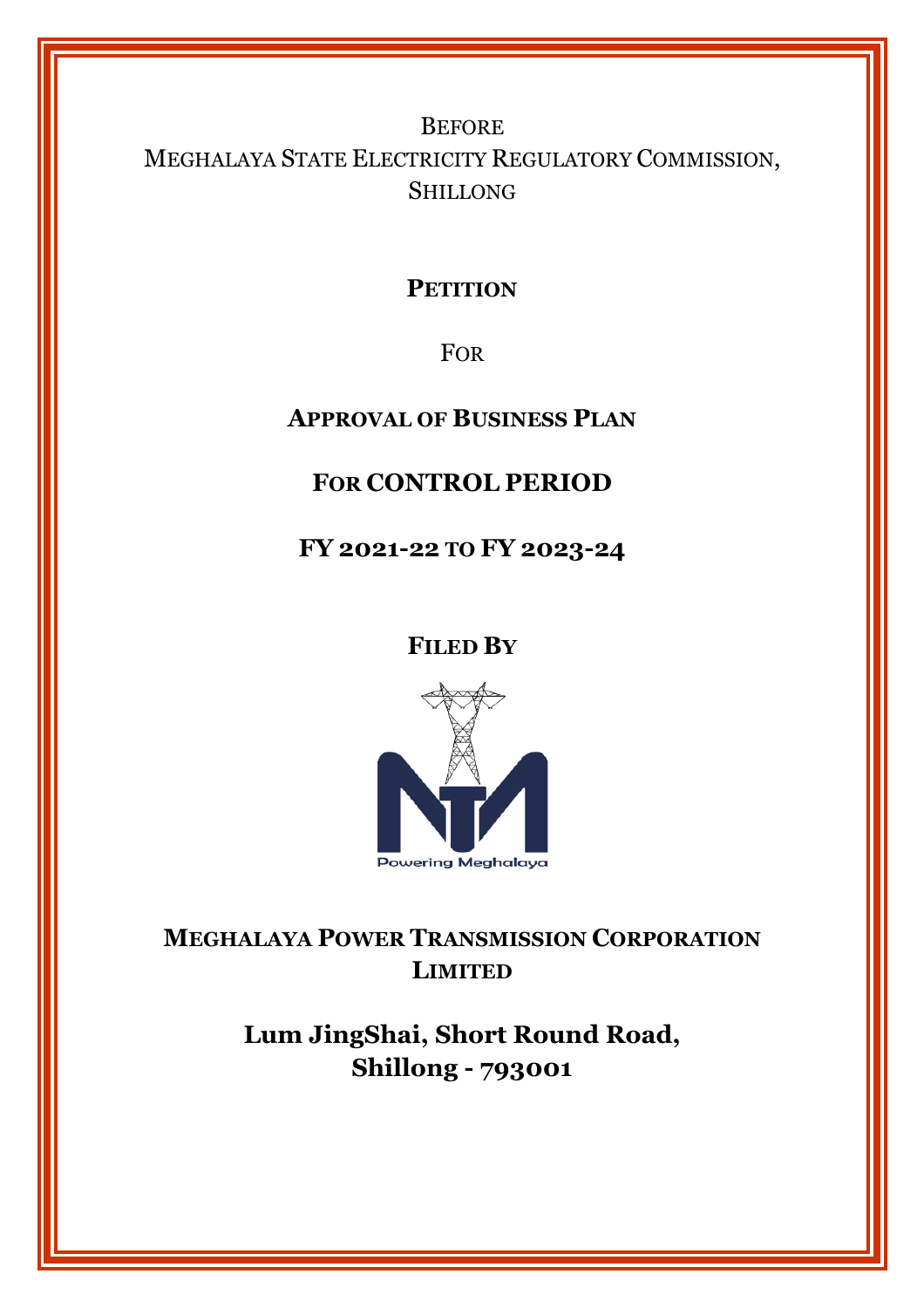#### **BEFORE THE HON'BLE MEGHALAYA STATE ELECTRICITY REGULATORY COMMISSION**

#### FILE/ PETITION NO………

#### IN THE MATTER OF

APPROVAL OF BUSINESS PLAN FOR THE CONTROL PERIOD FY 2021-22-FY 2023-24OF THE MEGHALAYA POWER TRANSMISSION CORPORATION LIMITED (MePTCL) UNDER REGULATION 8 OF THE MEGHALAYA STATE ELECTRICITY REGULATORY COMMISSION (MULTI YEAR TARIFF) REGULATIONS, 2014.

#### AND IN THE MATTER OF

### MEGHALAYA POWER TRANSMISSION CORPORATION LIMITED; LUMJINGSHAI, SHILLONG – 793001, MEGHALAYA

#### **PETITIONER**

#### IT IS RESPECTFULLY SUBMITTED BY THE PETITIONER THAT:

- 1. In exercising its powers conferred under the section 131 and 133 of the Electricity Act 2003, the State Government of Meghalaya notified "The Meghalaya Power Sector Reforms Transfer Scheme 2010" on 31st March 2010 leading to restructuring and unbundling of erstwhile Meghalaya State Electricity Board (MeSEB) into four entities namely
	- (a) Meghalaya Energy Corporation Limited (MeECL), the Holding Company
	- (b) Meghalaya Power Distribution Corporation Limited (MePDCL), the Distribution Utility
	- (c) Meghalaya Power Generation Corporation Limited (MePGCL), the Generation Utility
	- (d) Meghalaya Power Transmission Corporation Limited (MePTCL), the Transmission Utility.
- 2. However, the holding company MeECL carried out the functions of distribution, generation and transmission utilities from 1st April 2010 to 31st March 2012. Therefore, through notification dated 31st March 2012, State Government notified an amendment to The Power Sector Reforms Transfer Scheme leading to effective unbundling of MeECL into MeECL (Holding Company), MePDCL (Distribution Utility), MePGCL (Generation utility) and MePTCL (Transmission Utility) from 1st April 2012 onwards.
- 3. On 23rd December 2013, the Government of Meghalaya notified the vesting of the Assets and Liabilities as on 1st April 2010, in the MeECL. Subsequently, the Government of Meghalaya notified the 4th Amendment to the Notified Transfer Scheme on 29th April 2015, wherein the opening balances of all the four entities namely, MePGCL, MePTCL, MePDCL and MeECL as on 1st April 2012 were indicated.
- 4. The unbundled utilities for generation, transmission and distribution started their independent commercial operation from FY 2013-14. MSERC has also issued the segregated tariff orders of generation, transmission and distribution separately from FY 2013-14.
- 5. MePTCL has begun segregated commercial operations as an independent entity from 1st April 2013 onwards.
- 6. Under Meghalaya State Electricity Regulatory Commission i.e. MSERC (Multi Year Tariff) Regulations, 2014, MePTCL is filing the business plan petition for the 3rd Control period.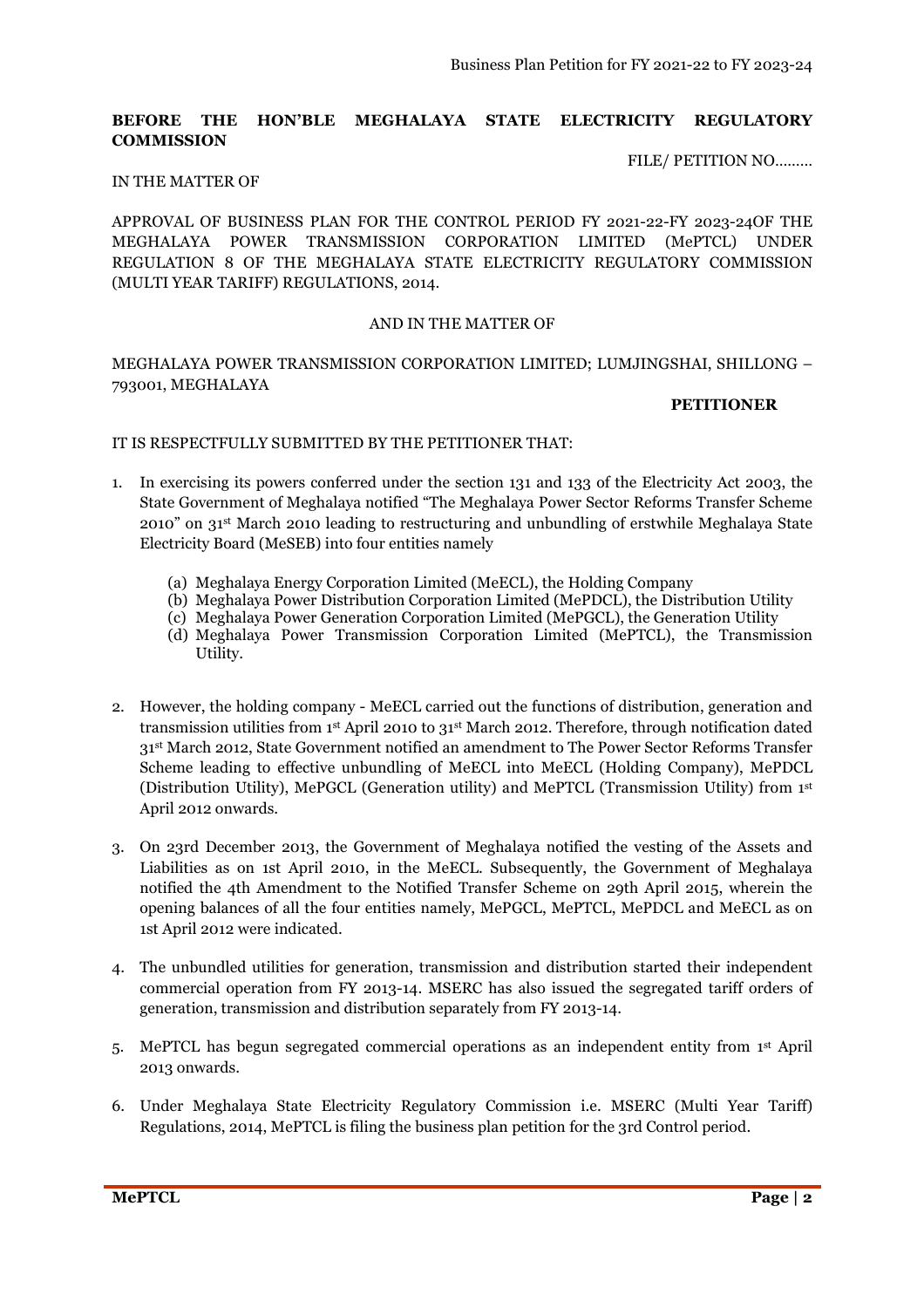- 7. The Board of Directors of MePTCL have accorded approval for filing of this petition and authorized the undersigned to file the petition accordingly. The copy of the Board's resolution is hereby enclosed as **Annexure-IV**.
- 8. The applicant, therefore, humbly prays to the Hon'ble Commission to pass appropriate orders on the following:
	- a. Approval of Business Plan for the Control Period of FY 2021-22 to FY 2023-24
	- b. To approve the principles and methodology proposed by MePTCL.
	- c. To pass such orders, as Hon'ble Commission may deem fit and proper and necessary in view of the facts and circumstances of the case.
	- d. To condone any inadvertent omissions, errors & shortcomings and permit the applicant to add/change/modify/alter this filing and make further submissions as required.

( P. Sun) SE (ELECT-II) O/O Director (Transmission) Meghalaya Power Transmission Corporation Limited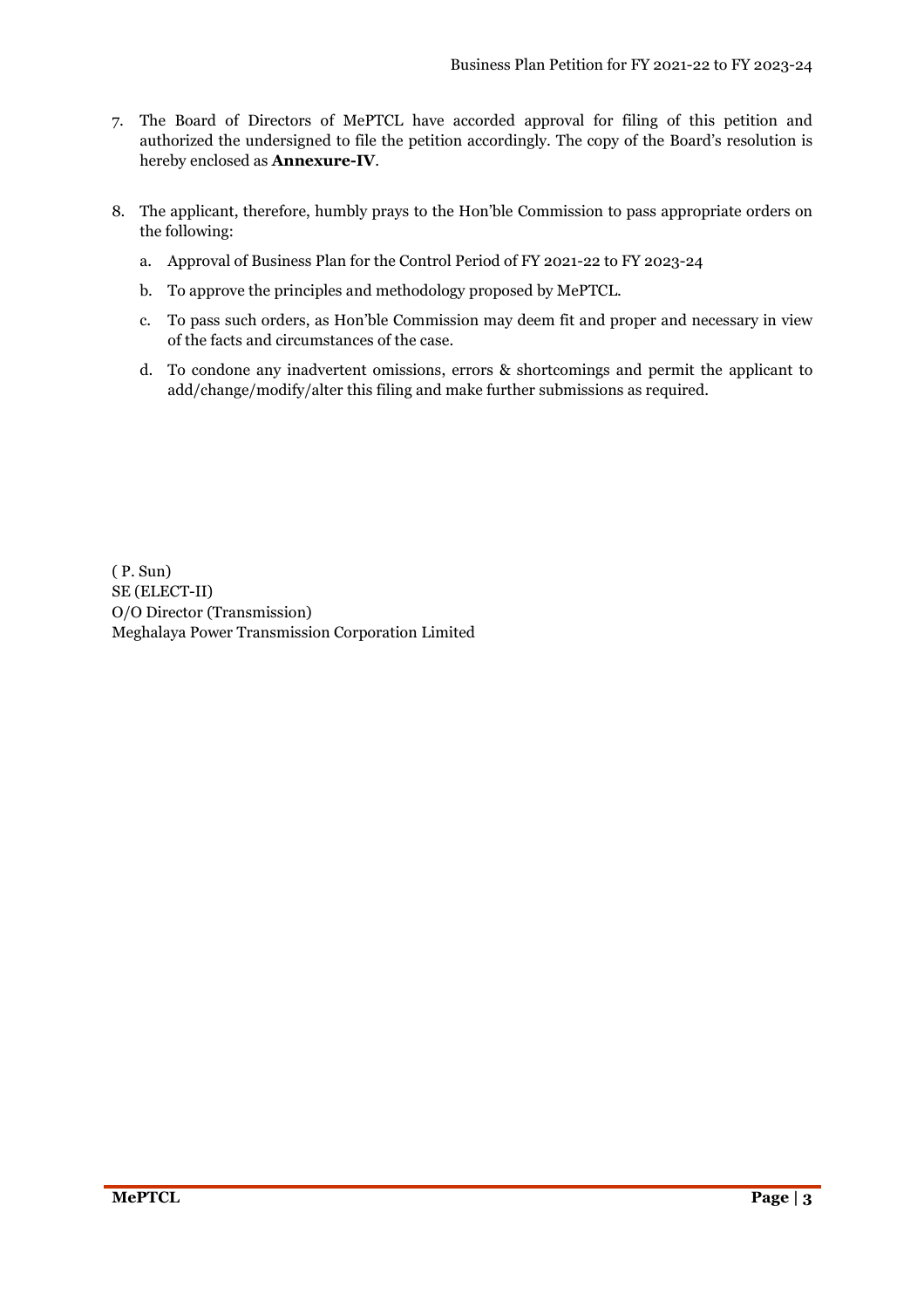### **TABLE OF CONTENTS**

| $\mathbf{1}$            |     |                                                                                        |  |
|-------------------------|-----|----------------------------------------------------------------------------------------|--|
|                         | 1.1 |                                                                                        |  |
|                         | 1.2 |                                                                                        |  |
|                         | 1.3 |                                                                                        |  |
|                         | 1.4 |                                                                                        |  |
| $\mathbf{2}$            |     |                                                                                        |  |
|                         | 2.1 |                                                                                        |  |
|                         | 2.2 |                                                                                        |  |
|                         | 2.3 | REPAIR AND MAINTENANCE PLAN OF MEPTCL AND STATE LOAD DESPATCH CENTER  22               |  |
| 3                       |     | KEY PERFORMANCE PARAMETERS (ACTUAL AND PROJECTED) 22                                   |  |
|                         | 3.1 |                                                                                        |  |
|                         | 3.2 |                                                                                        |  |
|                         | 3.3 |                                                                                        |  |
| $\overline{\mathbf{4}}$ |     |                                                                                        |  |
|                         | 4.1 |                                                                                        |  |
|                         | 4.2 |                                                                                        |  |
|                         | 4.3 |                                                                                        |  |
|                         | 4.4 |                                                                                        |  |
|                         | 4.5 |                                                                                        |  |
|                         | 4.6 |                                                                                        |  |
|                         | 4.7 |                                                                                        |  |
|                         | 4.8 |                                                                                        |  |
| 5                       |     |                                                                                        |  |
|                         |     | I (A): INVESTMENT PLAN FOR ONGOING SCHEMES SPILLING INTO FY 2020-21 AND FY 2021-22  34 |  |
|                         |     | I(B): INVESTMENT PLAN FOR PROPOSED SCHEMES IN FY 2021-22 AND FY 2023-24 37             |  |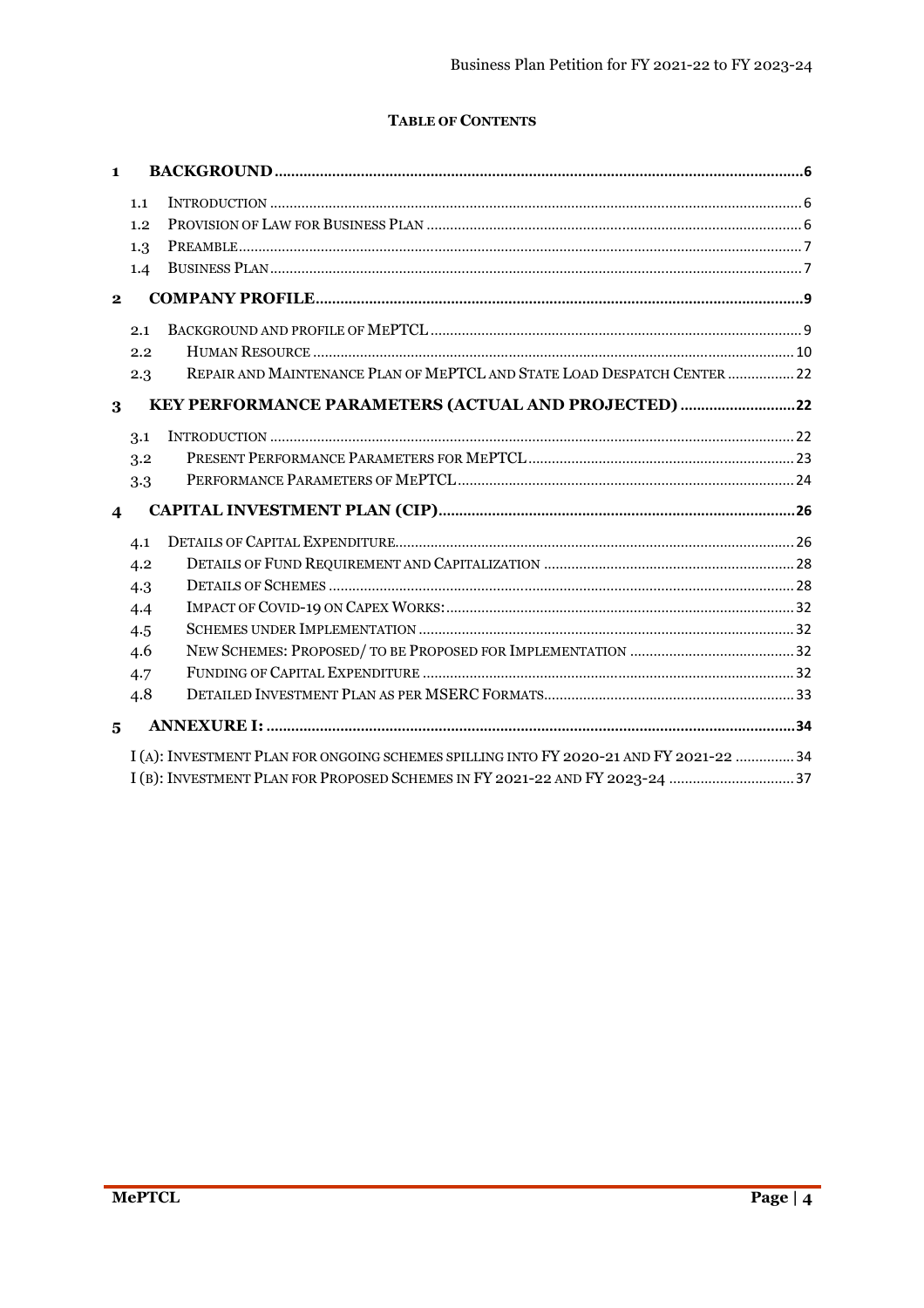### LIST OF TABLES

| TABLE 2: FINANCIAL YEAR WISE EMPLOYEE REQUIREMENT FOR MEPTCL FOR THE CONTROL PERIOD FROM      |
|-----------------------------------------------------------------------------------------------|
|                                                                                               |
| TABLE 3: FINANCIAL YEAR WISE BREAKUP OF EMPLOYEE REQUIREMENT FOR SLDC FOR THE CONTROL         |
|                                                                                               |
|                                                                                               |
|                                                                                               |
|                                                                                               |
| TABLE 7: TRAINING PLAN FOR FY 2020-21, 2021-22, 2022-23 & 2023-24 & EXPECTED EXPENDITURE (INR |
|                                                                                               |
| TABLE 8: YEAR WISE O&M PLAN OF MEPTCL FOR THE CONTROL PERIOD FY 2021-21 TO FY 2023-24 (INR    |
|                                                                                               |
| TABLE 9: R&M PLAN OF SLDC FOR THE CONTROL PERIOD FY 2020-21 TO FY 2023-24 (INR LAKHS)  22     |
| TABLE 10: TRANSMISSION SYSTEM AVAILABILITY FROM FY 2016-17 TO FY 2019-20  23                  |
|                                                                                               |
|                                                                                               |
|                                                                                               |
|                                                                                               |
|                                                                                               |
|                                                                                               |
|                                                                                               |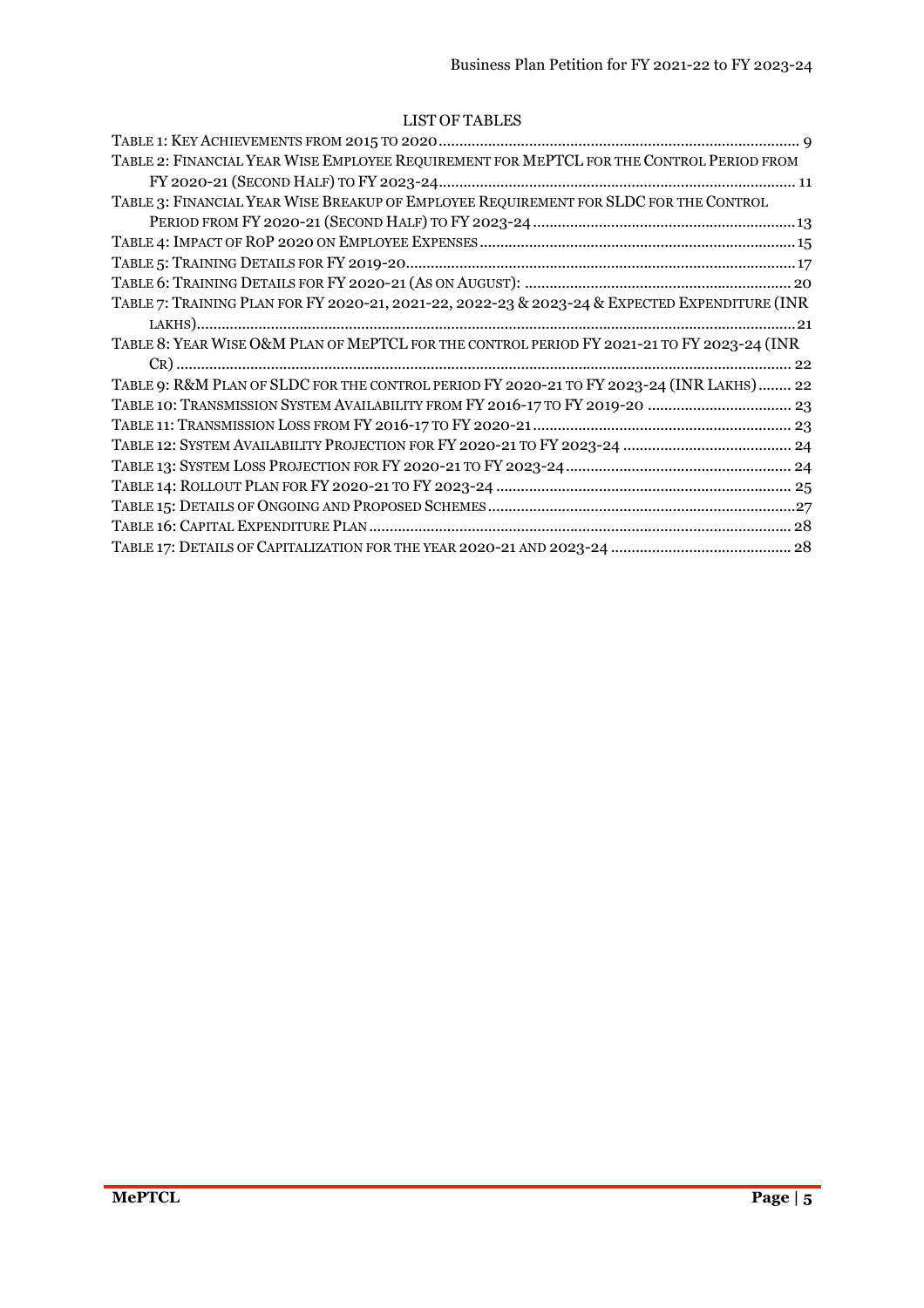#### **1 Background**

#### **1.1 Introduction**

- 1.1.1 The Power Supply Industry in Meghalaya had been under the control of the erstwhile Meghalaya State Electricity Board (MeSEB) with effect from 21st January 1975. On 31st March 2010, the State Government issued a Notification "The Meghalaya Power Sector Reforms Transfer Scheme 2010" thereby giving effect to the transfer of assets, properties, rights, liabilities, obligations, proceedings and personnel of the erstwhile MeSEB to four successor companies. On 31st March 2012, Government of Meghalaya issued further amendment to the above-mentioned transfer scheme, to transfer Assets and Liabilities including all rights, obligations and contingencies with effect from 1st April 2012 to namely:
	- Generation: Meghalaya Power Generation Corporation Ltd. (MePGCL)
	- Transmission: Meghalaya Power Transmission Corporation Ltd. (MePTCL)
	- Distribution: Meghalaya Power Distribution Corporation Ltd. (MePDCL)
	- Meghalaya Energy Corporation Limited (MeECL), a holding company.

The Government of Meghalaya issued further notification on 23rd December 2013 thereby notifying the revised statement of Assets and Liabilities as on 1st April 2010 to be vested in Meghalaya Energy Corporation Limited.

1.1.2 The MSERC is an independent statutory body constituted under the provisions of the Electricity Regulatory Commissions (ERC) Act, 1998, which was superseded by Electricity Act (EA), 2003. The Hon'ble Commission is vested with the authority of regulating the power sector in the State inter alia including determination of tariff for electricity consumers.

### **1.2 Provision of Law for Business Plan**

1.2.1 The Hon'ble Commission has notified the Meghalaya State Electricity Regulatory Commission (Multi Year Tariff) Regulations, 2014 on 15th September 2014. It is submitted that Meghalaya State Electricity Regulatory Commission (Multi Year Tariff) regulations, 2014 since amended via notification dated 18 June 2020, states as under:

*"The applicability of these Regulations is hereby extended for a further period of 3 years with effect from 1.04.2021 to 31.03.2024 onwards".* 

1.2.2 As per Regulation 8 of the MYT Regulations, 2014, MePTCL has to file the Business Plan for the control period of FY 2021-22 to FY 2023-24. The relevant regulation is reproduced below:

### *"8 Business Plan*

*8.1 The Generating Company, Transmission licensee, and Distribution Licensee for Distribution Business, shall file a Business Plan for the Control Period of three (3) financial years from 1st April 2015 to 31st March 2018,which shall comprise but not be limited to detailed category-wise sales and demand projections, power procurement plan, capital investment plan, financing plan and physical targets, in accordance with guidelines and formats, as may be prescribed by the Commission from time to time:* 

*Provided that a mid-term review of the Business Plan/Petition may be sought by the Generating Company, Transmission Licensee and Distribution Licensee through an application filed three (3) months prior to the specified date of filing of Petition for*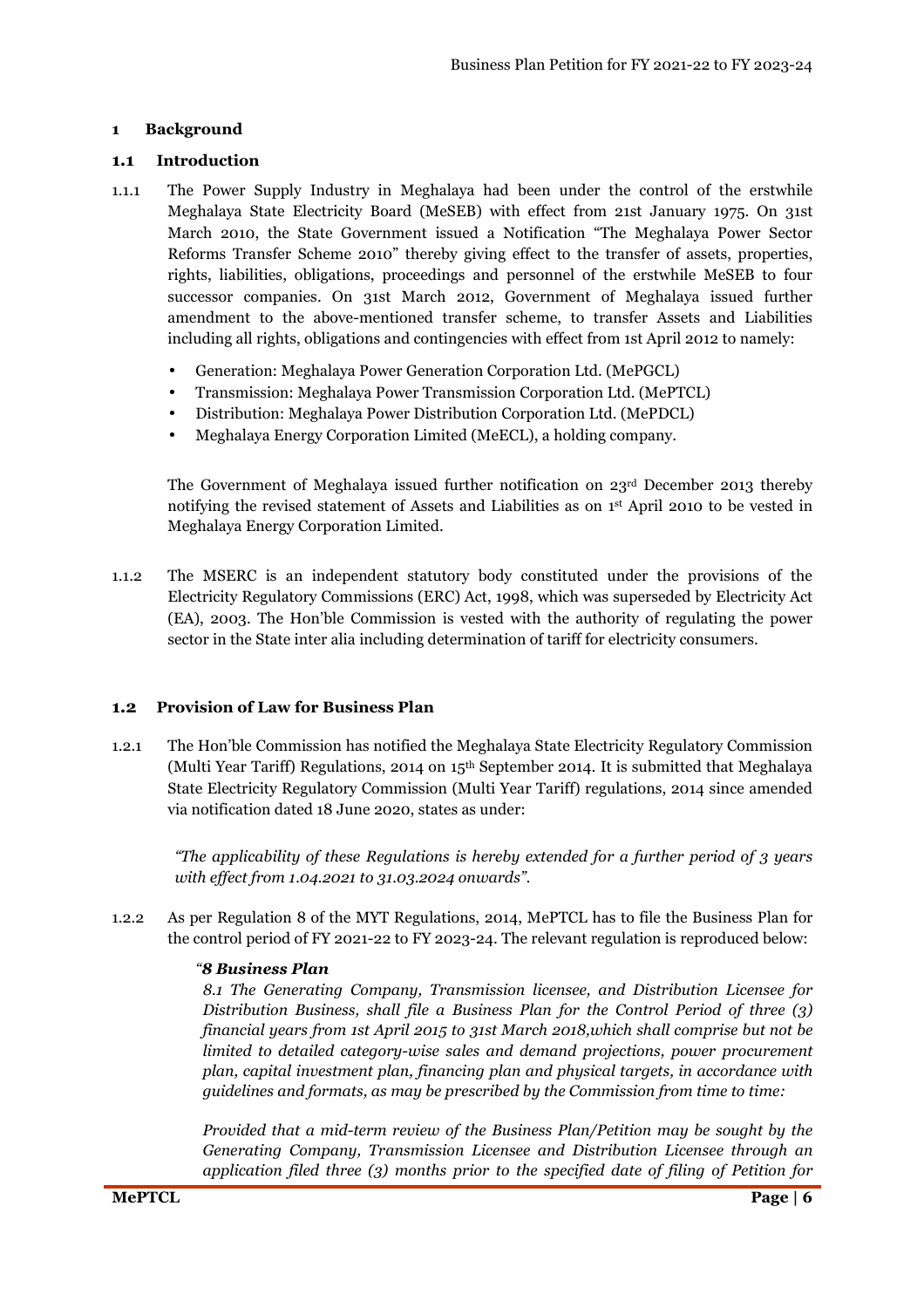*truing up for the second year of the Control Period and tariff determination for the third year of the Control Period.* 

### **1.3 Preamble**

- 1.3.1 The petition for Business Plan for the Control Period (FY 2021-22 to FY 2023-24) is filed in accordance with the Meghalaya State Electricity Regulatory Commission (Multi Year Tariff) Regulations, 2014 (hereinafter referred to as "MYT Regulations, 2014") which have been notified by the Hon'ble Commission on 15th September 2014 and further amended on 28th August 2017.
- 1.3.2 Based on the Business Plan, Meghalaya Power Transmission Corporation Limited (MePTCL) is required to forecast the Aggregate Revenue Requirement (ARR) for three years of control period from FY 2021-22 to FY 2023-24. As per the MYT Regulations, Business Plan should comprise of estimates for demand and supply forecast, capital investment plan, power procurement plan, financing plan, physical targets etc.
- 1.3.3 The aforementioned Business Plan depends upon various factors such as historical data, current and future financial estimates, growth estimates, economic, financial and businessrelated assumptions, current operational requirements, other foreseeable changes/ requirements in future etc. MePTCL has taken a rational and scientific approach while forecasting various components of Business Plan in order to arrive at realistic forecast with minimal expected deviations. However, due to a number of uncontrollable externalities and the impact of Covid-19, deviations are expected and shall be brought to the notice of the Hon'ble MSERC in accordance with the provisions of MYT Regulations. The approach undertaken for preparation of various plans and forecasts is explained in detail in the relevant sections of Business Plan. This Business Plan, as submitted under MYT Regulations 2014 will be considered as a base for determination of ARR and tariff for future period.

#### **1.4 Business Plan**

1.4.1 As per the regulations of the Hon'ble Commission, MePTCL submits Business plan for the third control period FY 2021-22 to FY 2023-24.

#### 1.4.2 A business plan is conventionally defined as:

"*Business Plan is a formal statement of a set of business goals, the reasons why they are believed attainable, and the plan for reaching those goals. It may also contain background information about the organization or team attempting to reach those goals."* 

1.4.3 Accordingly, this business plan is developed for the Control period bearing in mind the growth plan for the control period after considering the strength and weakness of the company and evaluating its business environment. MePTCL has taken a rational and scientific approach while forecasting various components of Business Plan in order to arrive at realistic forecast with minimal expected deviations. The approach undertaken for preparation of various plans and forecasts is explained in detail in the relevant sections of Business Plan.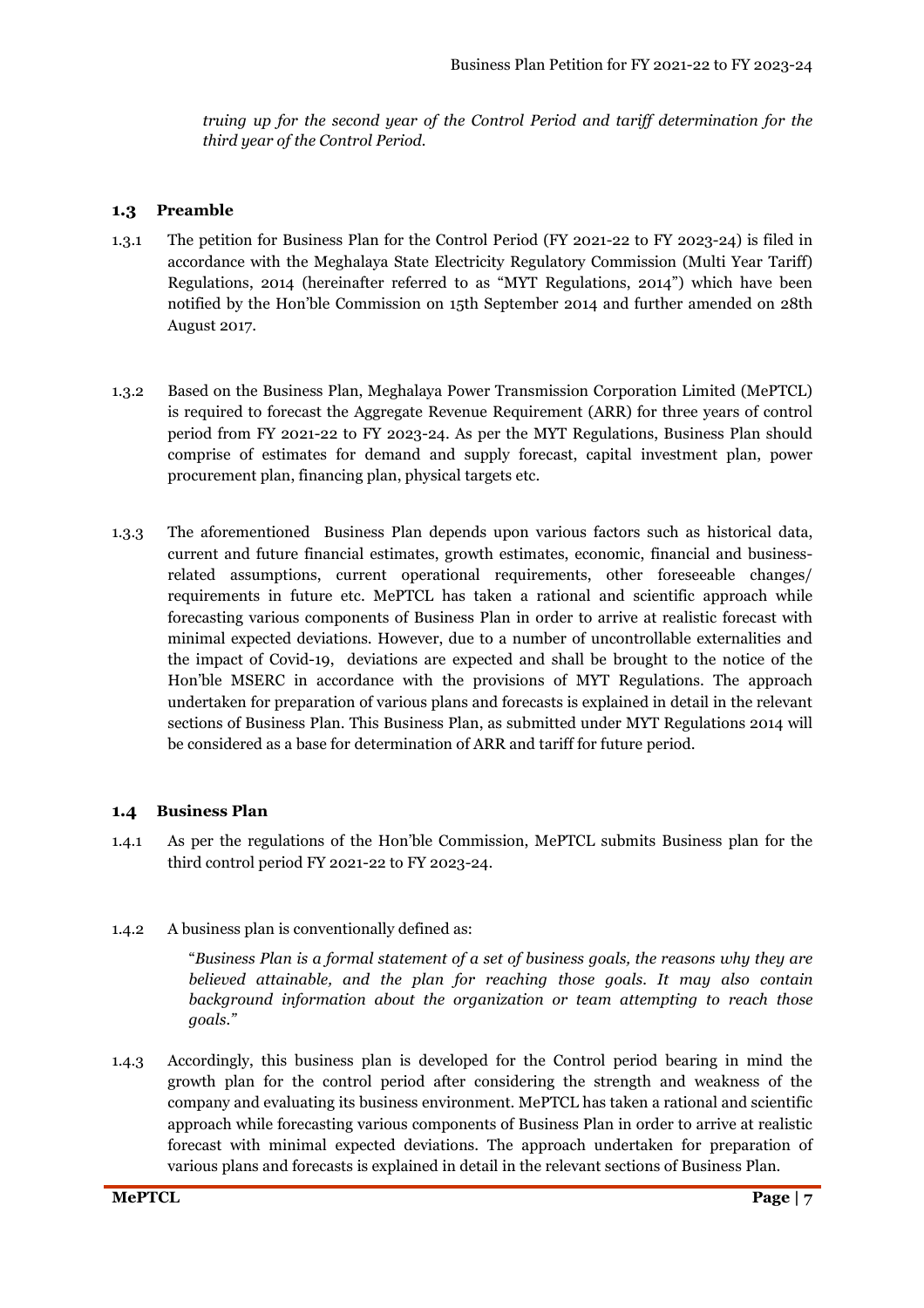- 1.4.4 There are a number of internal and external factors which affect the planning of the company and thus it makes this document a very dynamic document and which calls for regular reviews of the plan with a view to introduce any mid-term corrections.
- 1.4.5 The primary objectives for developing the business plan are as follows:
	- Providing a tool for Strategic Planning: The Business Plan is intended to chart the Company's way forward. The key objective for developing the business plan is to analyse and anticipate the major requirements of transmission infrastructure commensurate with the expected demand growth of electricity. Business Plan may prove to be a tool to strategically plan for capital investments and it's financing. Further, it may help in timely execution and monitoring of the work.
	- For the regulatory compliance of submission of Business Plan as mandated by MSERC MYT Regulations, 2014.
	- Aid in Decision Making and better operational efficiency: The Business Plan may aid in decision making while planning and in the execution of the project. Further, proactive actions may be taken during the execution of the project in order to achieve the company's goal of supplying quality power to all. This may help in improving the operational efficiency by running the transmission network in accordance with the set performance target.
- 1.4.6 Due to changing business environment and uncertainty over the regulations governing the Distribution business, it is submitted that Hon'ble Commission may take cognizance of the fact that the business plan is a dynamic document which may need to be updated at various intervals to align the growth path of the company with the external business environment and internal factors affecting the business/ operations of the company.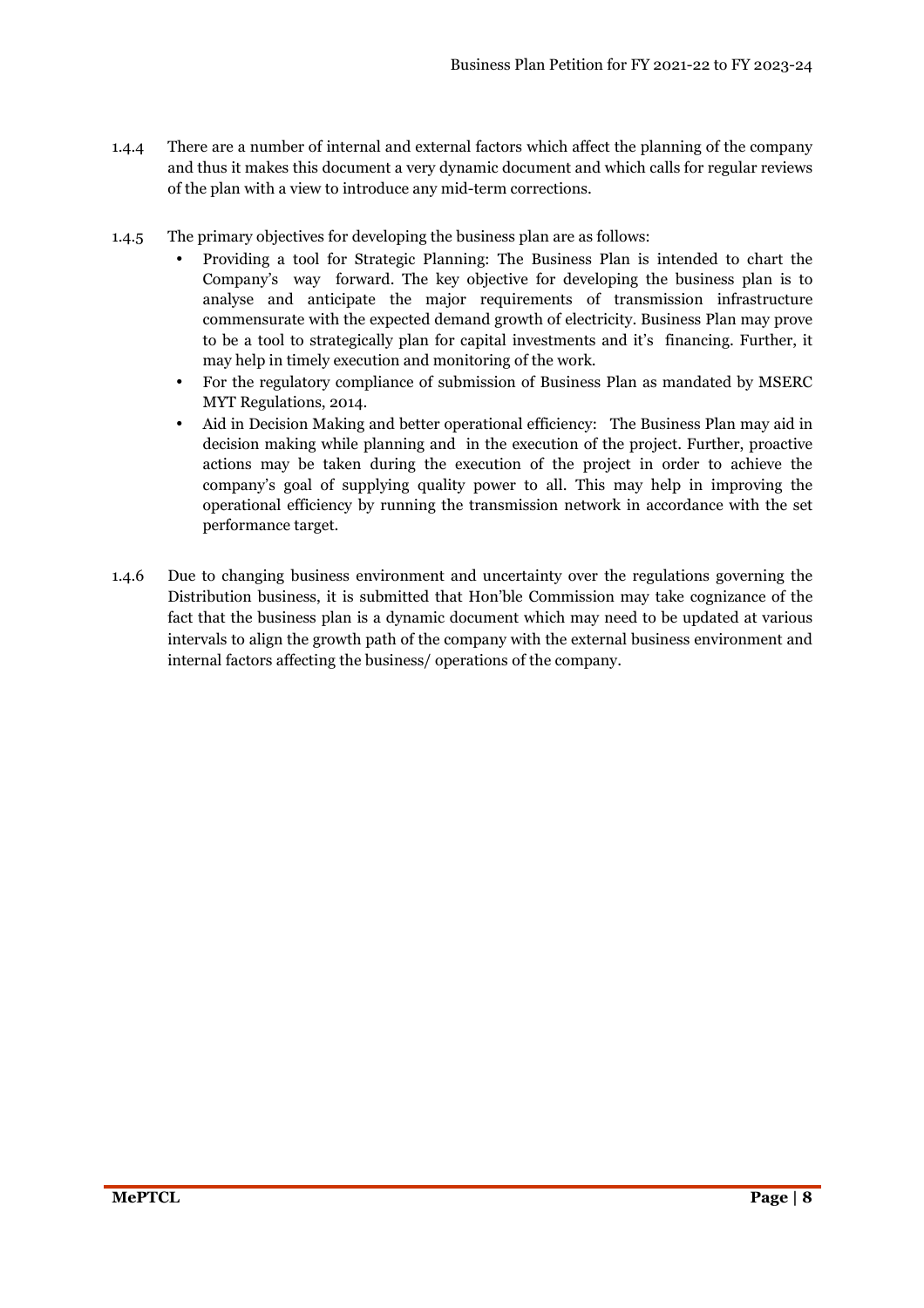#### **2 Company Profile**

#### **2.1 Background and profile of MePTCL**

- 2.1.1 The Company is a Transmission Licensee within the meaning of Section 2 (73) of Electricity Act 2003. Further, Section 42 and 43 of the Electricity Act 2003 prescribes the following major duties of the Transmission Licensee:
	- To undertake transmission of electricity through intra- State transmission system.
	- To build, maintain and operate an efficient, co-ordinated and economical intra-State transmission system.
	- To comply with the directions of the Regional Load Dispatch Centre and the State Load Dispatch Centre.
	- To comply with such technical standards, of operation and maintenance of transmission lines, in accordance with the Grid Standards, as may be specified by the Authority.
	- To provide non-discriminatory open access to its transmission system for use by any licensee or generating company on payment of the transmission charges or any consumer as and when such open access is provided by the State Commission, on payment of the transmission charges and a surcharge thereon, as may be specified by the State Commission.
- 2.1.2 As per Meghalaya Power Sector Transfer Scheme, MePTCL has been vested with the function of transmitting power by the State Government of Meghalaya, the Business Scope of the Company falls within the legal framework as specified in the Act and includes:
	- Undertaking transmission of electricity through intra-State transmission system.
	- Ensuring development of an efficient, coordinated and economical system of intra-State transmission lines for smooth flow of electricity from a generating station to the load centers.
	- Discharging all functions of planning and co-ordination relating to intra-state transmission system with Central Transmission Utility, State Government, Generating Companies, Regional Power Committees, Authority and Licensees.
	- To provide non-discriminatory open access to its transmission system for use by any licensee or generating company or any consumer as and when such open access is provided by the State Commission.
	- Engaging in any business for optimum utilisation of assets, with prior intimation to the State Commission.
- 2.1.3 MePTCL has inherited a very old network from MeSEB which itself had inherited the network from Assam State Electricity Board (ASEB) in 1975. However, both erstwhile MeSEB and MePTCL have added significant network assets in previous few years in order to sustain the load growth and to provide reliable power transmission corridor to the state of Meghalaya. The Key Achievements of MePTCL are highlighted below:

| <b>Details</b>                                 | 31.03.2015 | 31.03.2020 |
|------------------------------------------------|------------|------------|
| Length of 400 KV lines $(Km)$                  | 4.428      | 4.428      |
| No. of 400KV/220KV Grid Substations            |            |            |
| Capacity of 400KV/220KV Grid Substations (MVA) | 950        | 950        |
| Length of 220 KV lines $(Km)$                  | 226.84     | 226.84     |
| No. of 220KV/132KV Grid Substations            |            |            |

**Table 1: Key Achievements from 2015 to 2020**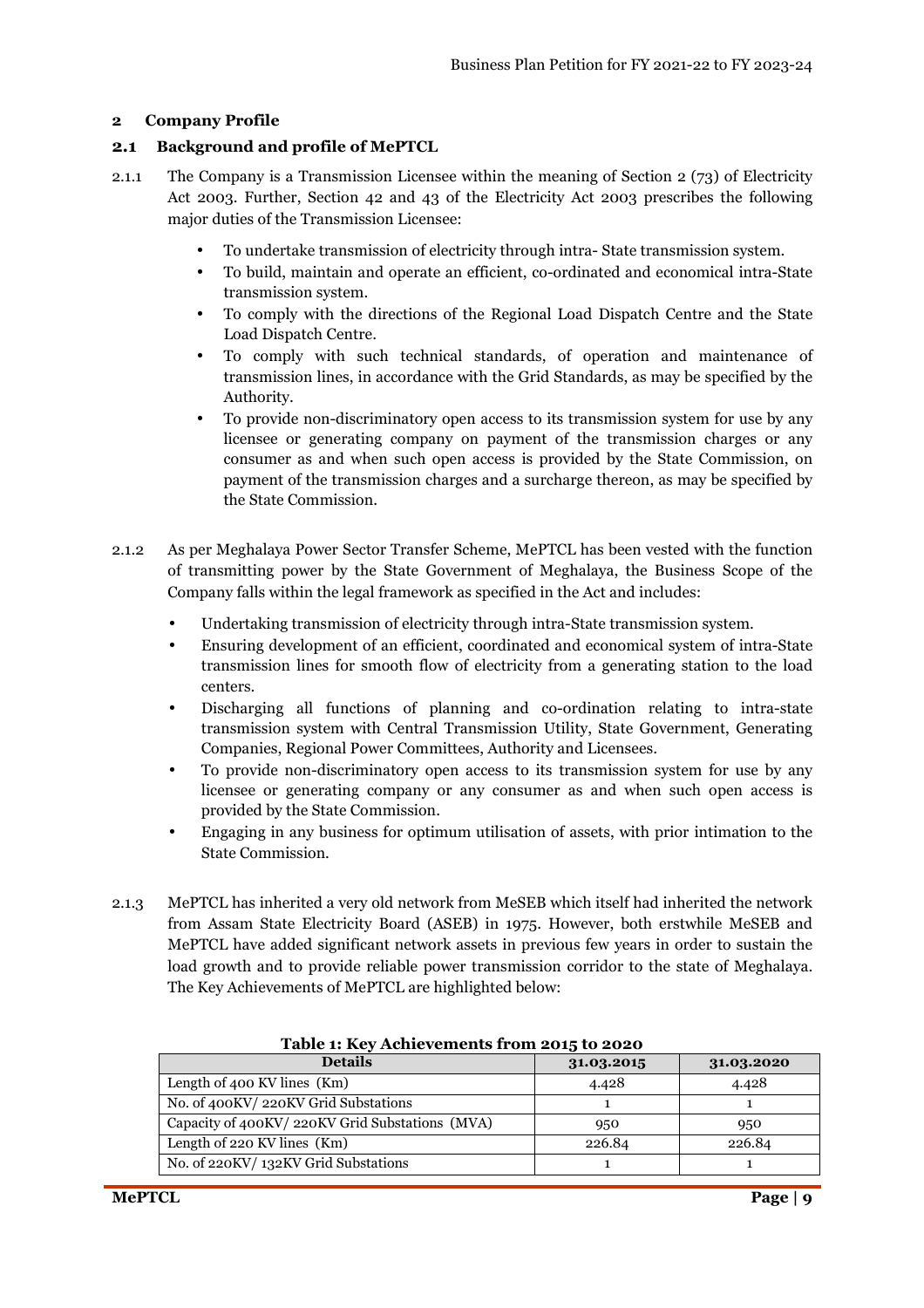| <b>Details</b>                                 | 31.03.2015 | 31.03.2020 |
|------------------------------------------------|------------|------------|
| Capacity of 220KV/132KV Grid Substations (MVA) | 520        | 555        |
| Length of $132$ KV lines (Km)                  | 990.280    | 1202.308   |
| No. of 132KV Grid Substations                  | 13         | 18         |
| Capacity of 132 KV Grid Substations (MVA)      | 460        | 595        |
| Length of 132 KV M/C lines                     |            | 21.746     |

### **2.2 Human Resource**

#### 2.2.1 **Organization Structure**

MePTCL has its Corporate Office at Shillong. Smt. A. Nikhla as CMD, heads the Company. The broad organization chart is shown below:

#### **Figure 1: Organization Chart of MePTCL**

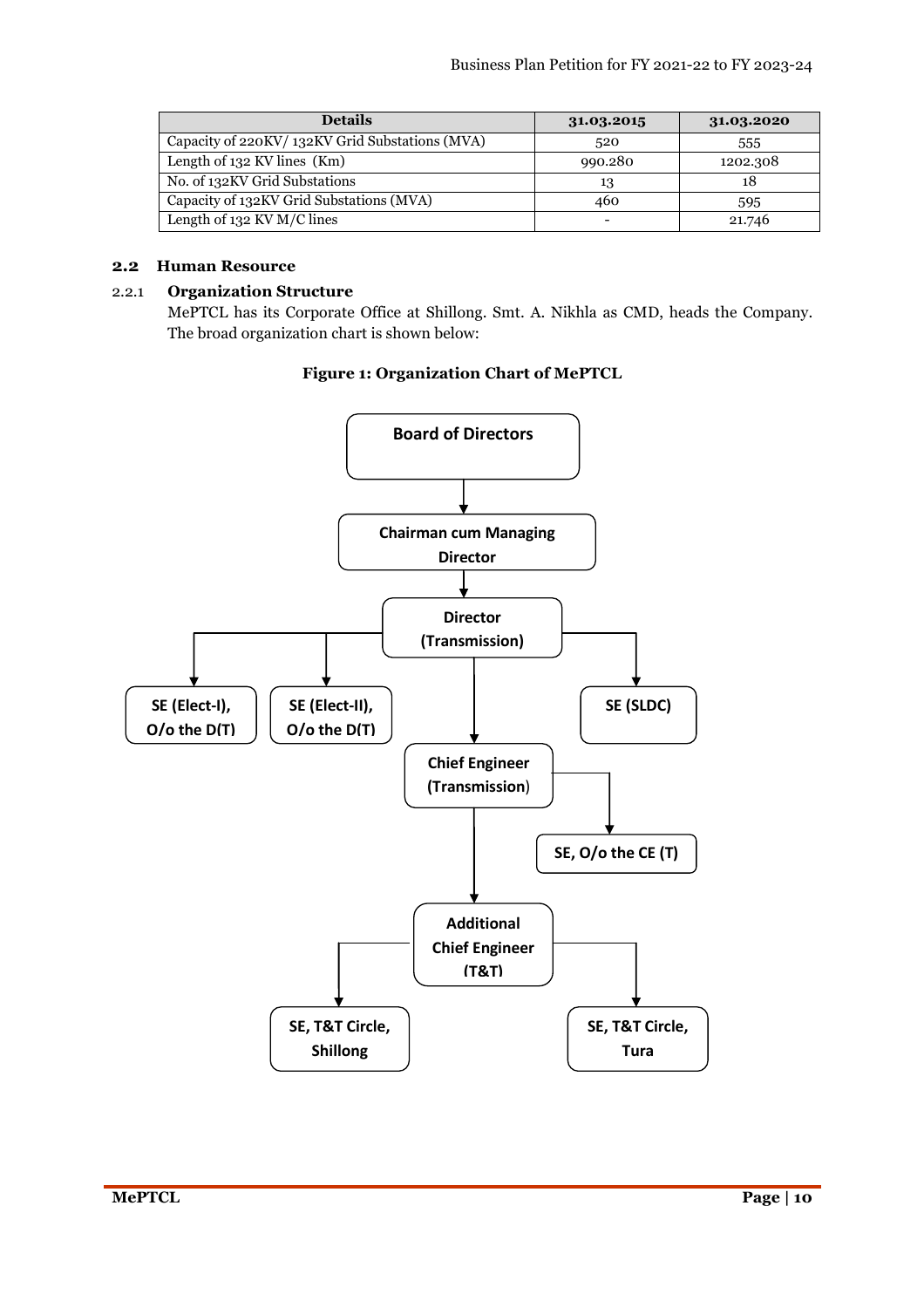### 2.2.2 **Existing Human Resource**

At present MePTCL has 355 regular employees on regular payroll and 49 casual employees as on 30.06.2020, while SLDC has 23 regular employees and 8 casual employees. The class-wise number of Regular & Casual employees of MePTCL and SLDC is highlighted in the graph below:



**Figure 2: Employee Details of MePTCL** 

### 2.2.3 **Manpower Requirement and Recruitment Plans of MePTCL & SLDC**

With the growing demand, the transmission lines and network has increased and new substations to be commissioned soon, etc. as well as increasing quantity of power to be handled by SLDC, both MePTCL and SLDC would require additional employees to carry out their operation in an efficient manner.

### 2.2.3.1 **Manpower Requirement Plan of MePTCL**

The licensee has planned to recruit new personnel which would be required when the upcoming projects would be operational such as 220/132KV sub-station at Mawphlang, New Shillong, Mawmihthied, Ichamati, and Nangalbibra, as well as 132/33KV sub-stations at Mynkre, Ampati, Phulbari, Praharinagar, Baghmara, Nongpoh and Killing. The table below represents the financial year wise employee requirement of MePTCL during the control period.

### **Table 2: Financial Year Wise Employee Requirement for MePTCL for the Control Period from FY 2020-21 (Second Half) to FY 2023-24**

| Sl.              |                                                     | <b>Requirement</b> |                |              |                |  |
|------------------|-----------------------------------------------------|--------------------|----------------|--------------|----------------|--|
| No.              | <b>Designation</b>                                  | FY 2020-21         | FY 2021-22     | FY 2022-23   | FY 2023-24     |  |
| <b>Class I</b>   |                                                     |                    |                |              |                |  |
| 1.               | <b>Executive Engineer (Electrical)</b>              |                    | $\overline{2}$ |              | $\overline{2}$ |  |
|                  | Sub-total (I)                                       |                    | $\mathbf{2}$   |              | $\mathbf{2}$   |  |
| <b>Class II</b>  |                                                     |                    |                |              |                |  |
| 1.               | <b>Assistant Executive Engineer</b><br>(Electrical) | 3                  | 12             | 6            | 11             |  |
| 2.               | <b>Assistant Engineer (EI)</b>                      |                    | 10             | 5            | 10             |  |
|                  | Sub-total (II)                                      | 3                  | 22             | 11           | 11             |  |
| <b>Class III</b> |                                                     |                    |                |              |                |  |
| 1.               | Junior Engineer (Electrical)                        | 15                 | 10             | 5            | 5              |  |
| 2.               | LDA cum Typist                                      | 3                  |                | $\mathbf{2}$ | 3              |  |
|                  | Sub-total (III)                                     | 18                 | 14             |              | 8              |  |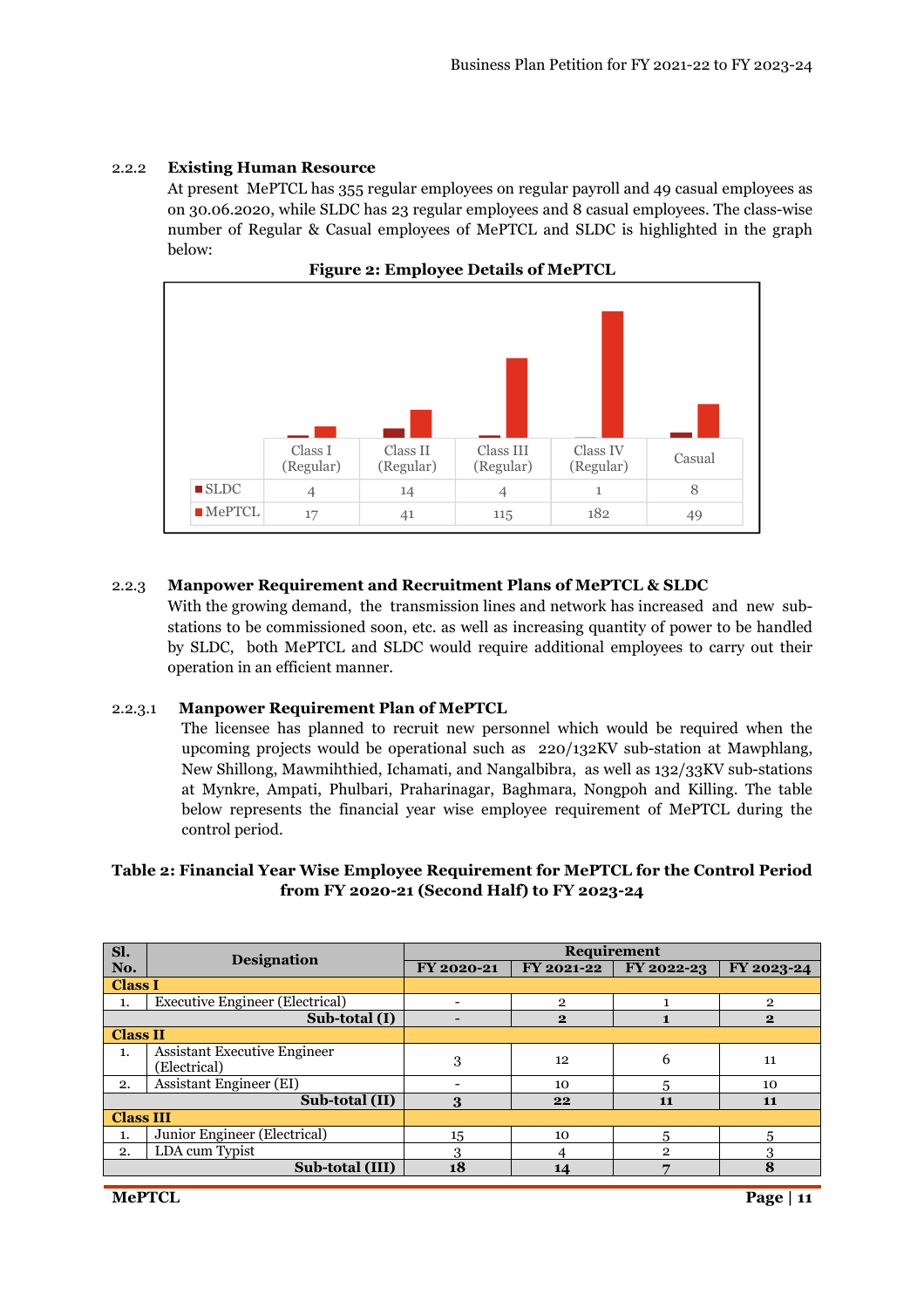| Sl.             | <b>Designation</b>               |            | <b>Requirement</b> |               |            |
|-----------------|----------------------------------|------------|--------------------|---------------|------------|
| No.             |                                  | FY 2020-21 | FY 2021-22         | FY 2022-23    | FY 2023-24 |
| <b>Class IV</b> |                                  |            |                    |               |            |
| 1.              | Lineman/ Jugali                  | 30         | 40                 | 20            | 30         |
| 2.              | Peon                             |            |                    | 2             |            |
| 3.              | Sweeper cum Cleaner              |            |                    | $\mathcal{D}$ |            |
| 4.              | <b>Security Personnels</b>       | 18         | 24                 | 12            | 18         |
| 5.              | LV Drivers                       |            |                    | റ             |            |
|                 | Sub-total (IV)                   | 57         | 76                 | 38            | 57         |
|                 |                                  |            |                    |               |            |
|                 | <b>Grand Total (I+II+III+IV)</b> | 78         | 114                | 57            | 78         |

The sub-station wise employee recruitment plan of MePTCL during the control period has been attached as **Annexure II**.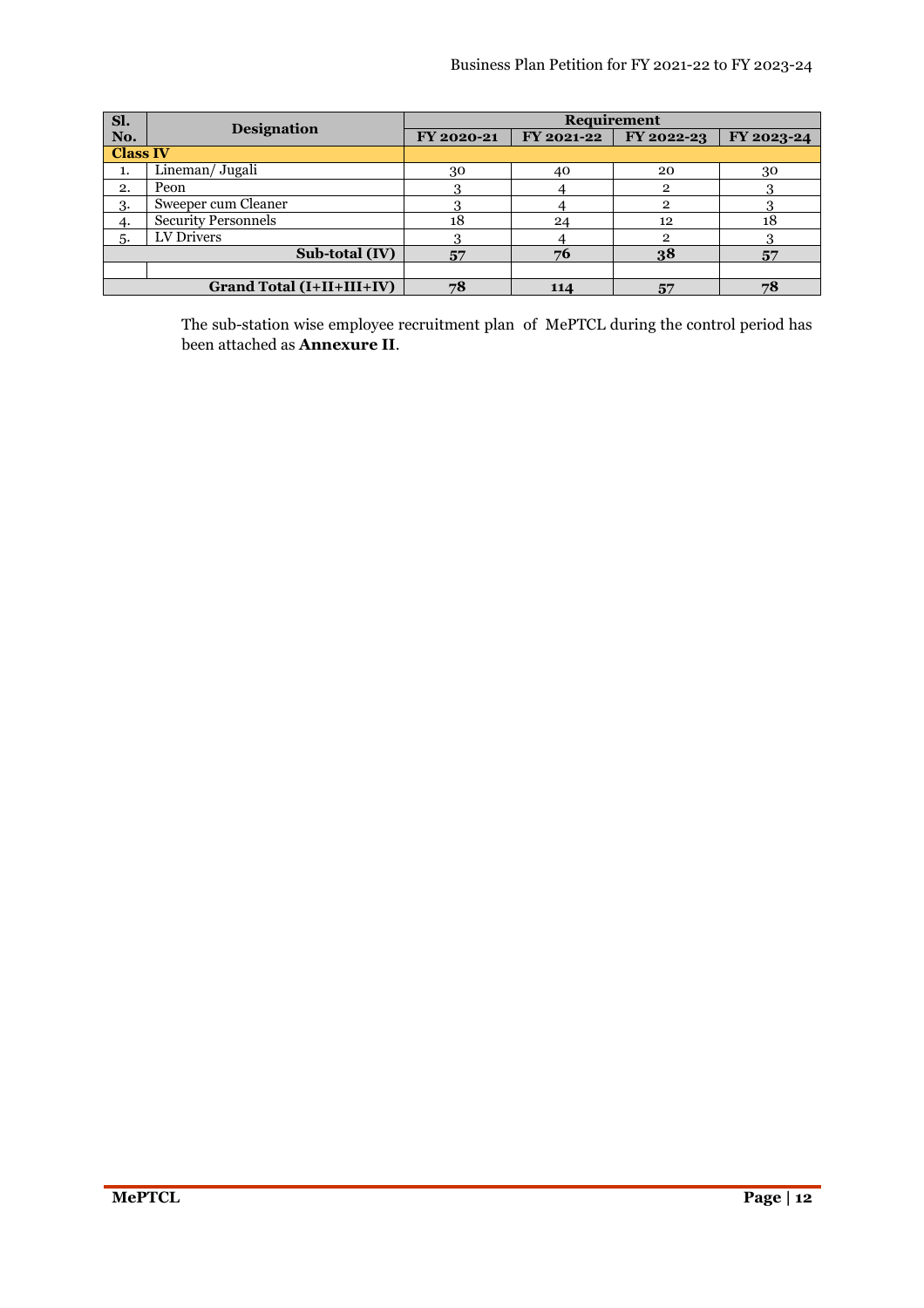### 2.2.3.2 **Manpower Requirement Plan of Meghalaya State Load Despatch Centre**

The State Load Despatch Center has planned to recruit new personnel which would be required in the future for undertaking various activities of the SLDC.

### **Table 3: Financial Year Wise Breakup of Employee Requirement for SLDC for the Control Period from FY 2020-21 (Second Half) to FY**

**Sl. No.Designation Designation Designation** *Requirement* **EXECUTEL EXECUTEL EXECUTEL EXECUTEL EXECUTEL EXECUTEL EXECUTEL EXECUTEL EXECUTEL EXECUTEL EXECUTEL EXECUTEL EXECUTEL EXECUTEL EXECUTEL FY 2021-22 FY 2022-23 FY 2023-24Class I** Divisional Head / Executive Engineer1. Services <sup>1</sup> - - - **Sub-total (I) <sup>1</sup> - - - Class II** Assistant Executive Engineer – Reliability Coordinator System Operation <sup>1</sup> - - - 1.2. Assistant Executive Engineer – Grid Ancillary Services Coordinator System Operation - - <sup>1</sup> - 3. Assistant Executive Engineer – Logistics (IT & Communication) System Logistics <sup>1</sup> - - - 4. Assistant Executive Engineer – Scheduling Market Operation - <sup>1</sup> - - 5. Assistant Executive Engineer –5. Assistant Executive Engineer – Open Access Market Operation Market Operation and Market Operation and Access<br>6. Assistant Executive Engineer – Energy Metering Market Operation and Market Operation and Access 100 and Acc Energy Metering Market Operation <sup>1</sup> - - - 7. Assistant Executive Engineer –Energy Assistant Executive Engineer – Energy Accounting Market Operation (Captus Lagrandian County of Assistant Executive Engineer – Settlement & Clearing Market Operation (Captus Lagrandian County Lagrandian County Lagran Settlement & Clearing Market Operation - <sup>1</sup> - - Assistant Executive Engineer – User Registration, SLDC Fees & Charges, 9.Billing & Collection Market Operation - <sup>1</sup> - - 10. Assistant Executive Engineer – Regulatory Affairs Services <sup>1</sup> - - - 11. Assistant Executive Engineer –– Human Resources Services Services Services 1 12. Shift Engineer / Assistant Engineer – Resource Scheduling Market Operation - <sup>4</sup> - - 13.Shift Engineer / Assistant Engineer – Open Access - Open Access Market Operation - 4 - - 4 - - 1 - - 1 - - 1 - - 1 - - 1 - - 1 - - 1 - - 1 - - 1 - - 1 - - 1 - - 1 - - 1 - - 1 - - 1 - - 1 - - 1 - - 1 - - 1 - - 1 - - 1 - - 1 - - 1 - - 1 - - 1 - - 1 - - 1 - - 1 - - 1 - - 1 -14. Assistant Engineer – Grid Ancillary Services System Operation - - <sup>1</sup> - 15.Assistant Engineer – Analysis & Offline Simulations Analysis & Offline Simulations System Operation <sup>1</sup> - - - 16. Assistant Engineer – Energy Management System System Operation - <sup>1</sup> - - 17. Assistant Engineer –System Protection Coordination System Operation - <sup>1</sup> - - 18. Assistant Engineer –Planned Outage Coordination System Operation - <sup>1</sup> - - 19. Assistant Engineer – Dispatcher Training Simulator System Operation - <sup>1</sup> - - 20. Assistant Engineer –Documentation System Operation <sup>1</sup> - - - 21. Assistant Engineer –Coordination CommitteeSystem Operation<br>System Logistics n - 1 - 1 22. Assistant Engineer – SCADA Hardware System Logistics <sup>1</sup> - - - 23. Assistant Engineer – SCADA Software System Logistics <sup>1</sup> - - - 24. Assistant Engineer – Telemetry System Logistics <sup>1</sup> - - - 25. Assistant Engineer –<u>25. Assistant Engineer – Online Database Development System Logistics (Communication Constant Engineer – Online Database Maintenance System Logistics (Communication Constant Engineer – Online Database Maintenance System L</u> 27.Assistant Engineer – IT Software Development National System Logistics National Assistant Engineer – IT Software Development National Assistant Assistant Engineer – IT Software Development

**<sup>2023-24</sup>**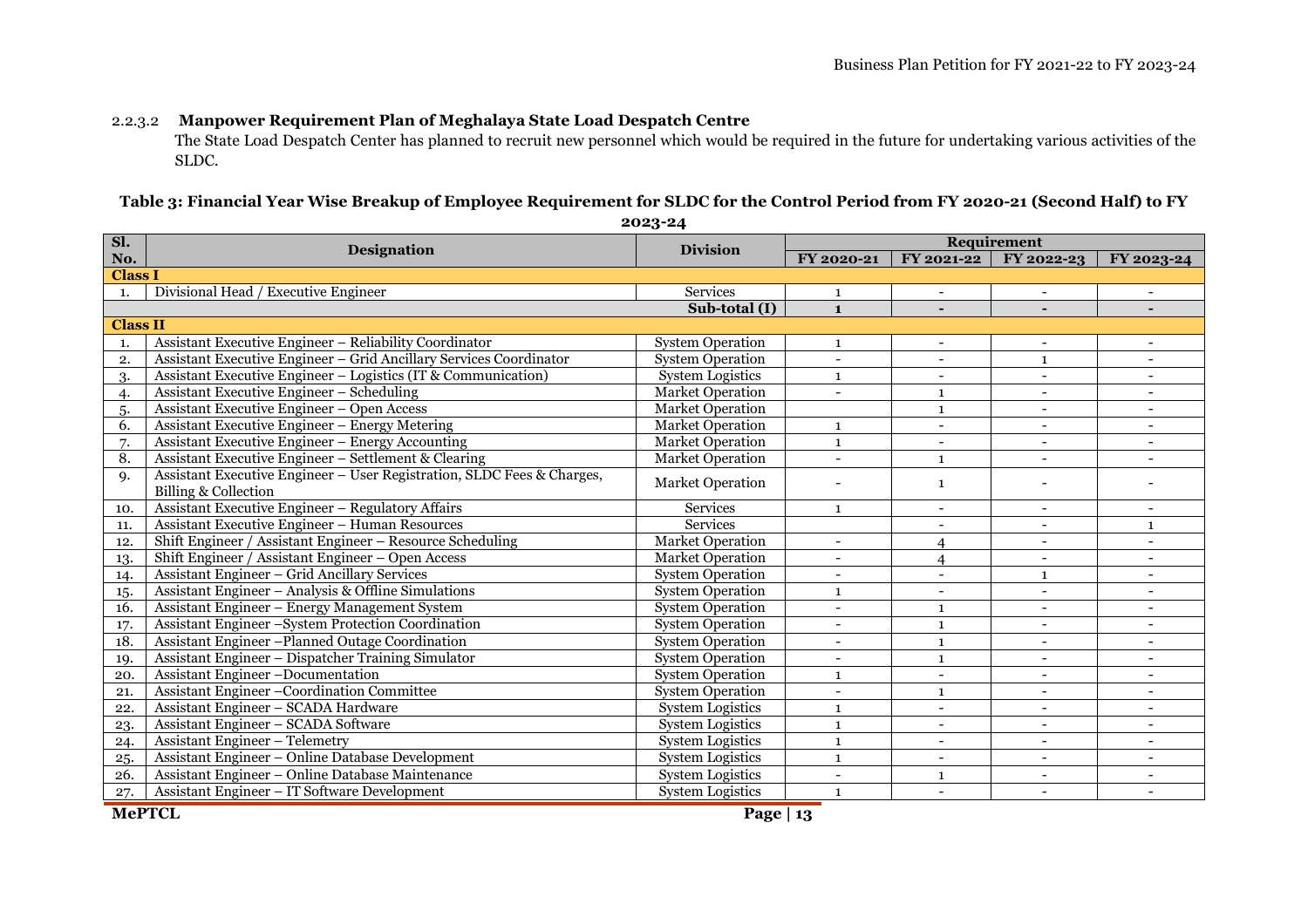| Sl.              | <b>Designation</b>                                             | <b>Division</b>           |                          |                          | Requirement              |                          |
|------------------|----------------------------------------------------------------|---------------------------|--------------------------|--------------------------|--------------------------|--------------------------|
| No.              |                                                                |                           | FY 2020-21               | FY 2021-22               | FY 2022-23               | FY 2023-24               |
| 28.              | Assistant Engineer - IT Systems Maintenance                    | System Logistics          |                          |                          |                          |                          |
| 29.              | Assistant Engineer - Applied R&D                               | <b>System Logistics</b>   |                          | $\overline{\phantom{0}}$ | $\mathbf{1}$             |                          |
| 30.              | Assistant Engineer & Junior Engineer - Energy Metering         | <b>Market Operation</b>   | $\overline{\phantom{0}}$ |                          |                          |                          |
| 31.              | Assistant Engineer & Junior Engineer – Energy Accounting       | <b>Market Operation</b>   |                          |                          |                          |                          |
| 32.              | Assistant Engineer – Settlement & Clearing                     | <b>Market Operation</b>   |                          |                          |                          |                          |
| 33.              | Assistant Engineer - SLDC Fees & Charges, Billing & Collection | Market Operation          | $\overline{\phantom{0}}$ |                          |                          | $\overline{\phantom{0}}$ |
| 34.              | Assistant Engineer – Law & Regulatory Affairs                  | Services                  |                          | $\overline{\phantom{a}}$ |                          |                          |
| Sub-total (II)   |                                                                | 15                        | 21                       | 3                        |                          |                          |
| <b>Class III</b> |                                                                |                           |                          |                          |                          |                          |
|                  | Junior Divisional Accountant                                   | <b>Services</b>           |                          |                          |                          |                          |
| $\overline{2}$   | Establishment Supervisor                                       | <b>Services</b>           |                          | $\overline{\phantom{0}}$ |                          |                          |
|                  |                                                                | Sub-total (III)           | $\mathbf{2}$             |                          | н.                       |                          |
| <b>Class IV</b>  |                                                                |                           |                          |                          |                          |                          |
|                  | Technician                                                     | Services                  |                          | $\sim$                   | $\overline{\phantom{0}}$ |                          |
| 2.               | Gardening Assistant                                            | <b>Services</b>           |                          | $\overline{\phantom{0}}$ |                          | $\overline{\phantom{0}}$ |
| 3.               | <b>Sanitation Attendant</b>                                    | <b>Services</b>           |                          | $\overline{\phantom{a}}$ |                          |                          |
|                  |                                                                | Sub-total (IV)            | $\mathbf{R}$             | $\blacksquare$           |                          |                          |
|                  |                                                                |                           |                          |                          |                          |                          |
|                  |                                                                | Grand Total (I+II+III+IV) | 21                       | 22                       | $\mathbf{R}$             |                          |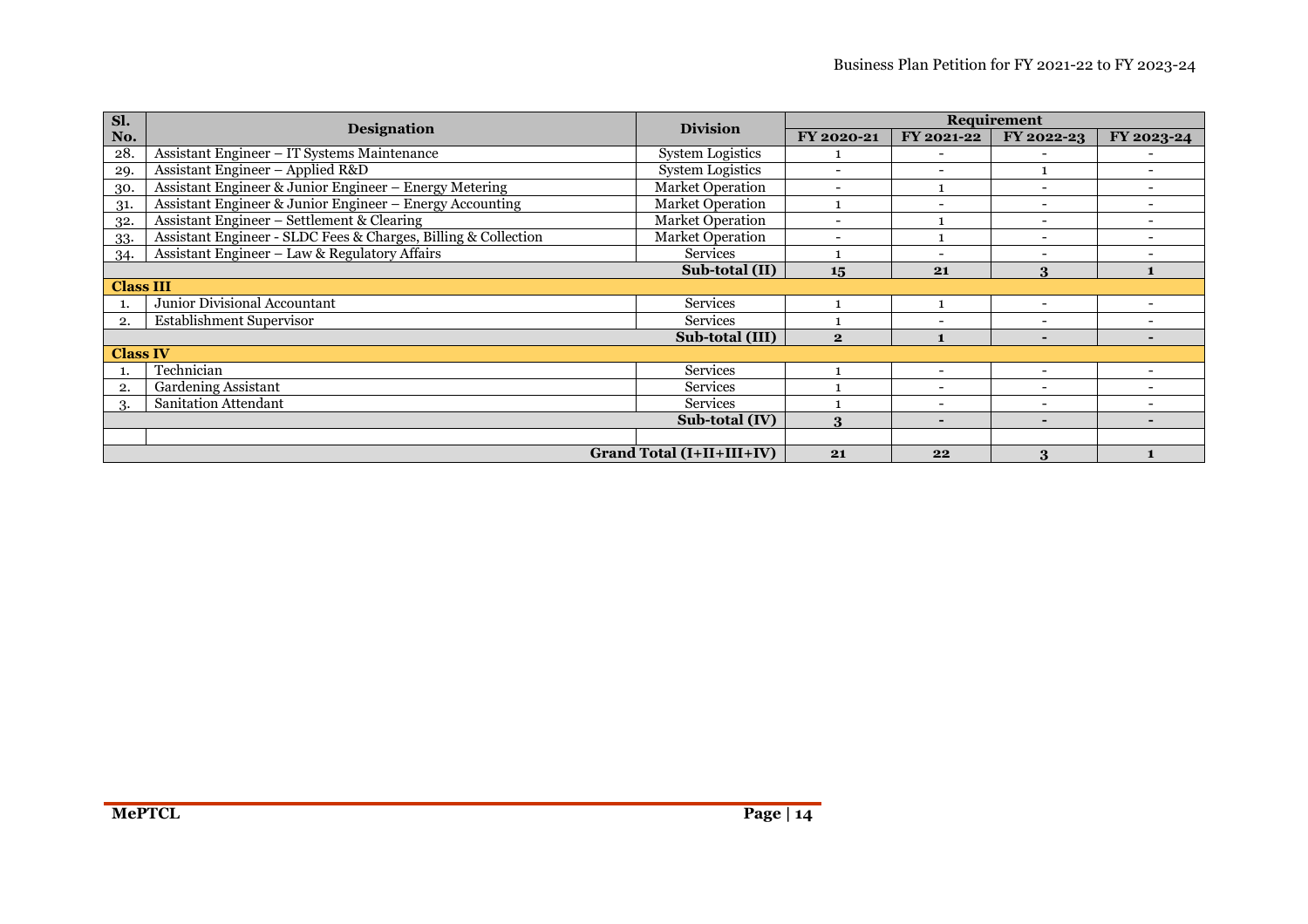#### 2.2.4 **Revision of Pay for MeECL and its Subsidiaries.**

Before corporatization, Meghalaya State Electricity Board (MeSEB) had a policy for considering revision of pay scale of employees every 5 years. This policy of revision of pay has continued till date even for the successor entities of MeSEB as per the decision taken by the Employees Association and the Management in the year 2010.

As per this policy, MeECL and its subsidiary companies decided on 25 October 2019 to implement a revised pay scale of employees effective from January 2020 with the following impact.

| <b>Particulars</b>                              | <b>Amount (INR Cr)</b> |
|-------------------------------------------------|------------------------|
| Existing Monthly Employee Costs before ROP 2020 | 23.37                  |
| Revised Monthly Employee Costs after ROP 2020   | 29.68                  |
| Total Financial Implications due to ROP 2020    | 6.31                   |
| % Change in Employee Costs due to ROP 2020      | 27%                    |

#### **Table 4: Impact of RoP 2020 on Employee Expenses**

The Board approval for R0P 2020 along with the detailed financial implication and other supporting documents is given in **Annexure III**. For the third control period MYT, the subsidiaries of MeECL will take into account the impact of ROP 2020 in its employee expense projections.

### 2.2.5 **Capacity Building**

- 2.2.5.1 In order to meet the increasing demand for electricity, there is a requirement for addition of generating capacity, expansion of associated transmission and distribution networks and upgrading of technology. The challenge to provide power to all requires a corresponding increase, not only in the quantity, but also in the quality of human resources. Hence, the purpose of establishing the Human Resources Development Centre (HRDC) is to ensure that skilled manpower in adequate numbers is made available across various activities of MeECL. The HRDC therefore identifies the skill gaps, frame occupational standards, facilitate development of practical as well as high quality training contents and ensure adequate availability of faculty for capacity building. Thus, training and upgrading the skills of the available manpower is the primary objectives of HRDC.
- 2.2.5.2 At the national level, a statutory body, namely, the Central Electricity Authority (CEA) was constituted under the Electricity Act to promote measures for advancing the skill of persons engaged in electricity industry. CEA has already setup the standards for mandatory training required for various skill for the generation, transmission, distribution, etc. The CEA has recognized 74 (seventy-four) training institutes throughout the country under the Government and Private Sector, for providing such trainings at various levels.
- 2.2.5.3 Three types of training infrastructures and facilities are available for personnel in the power industry:
	- Training institutes recognized by CEA for imparting statutory induction training: These training institutes recognized by the CEA, cater to the training needs of personnel working in thermal power stations, hydro generating stations, transmission utilities and distribution utilities. For example, the National Power Training Institute (NPTI) has established a Centre for Advanced Management & Power Studies (CAMPS) at its Faridabad campus. In addition to several short-term courses on Technology-Management interface, NPTI also conducts professional courses, integrating power-training experience with academics, like PDC & PGDC in Power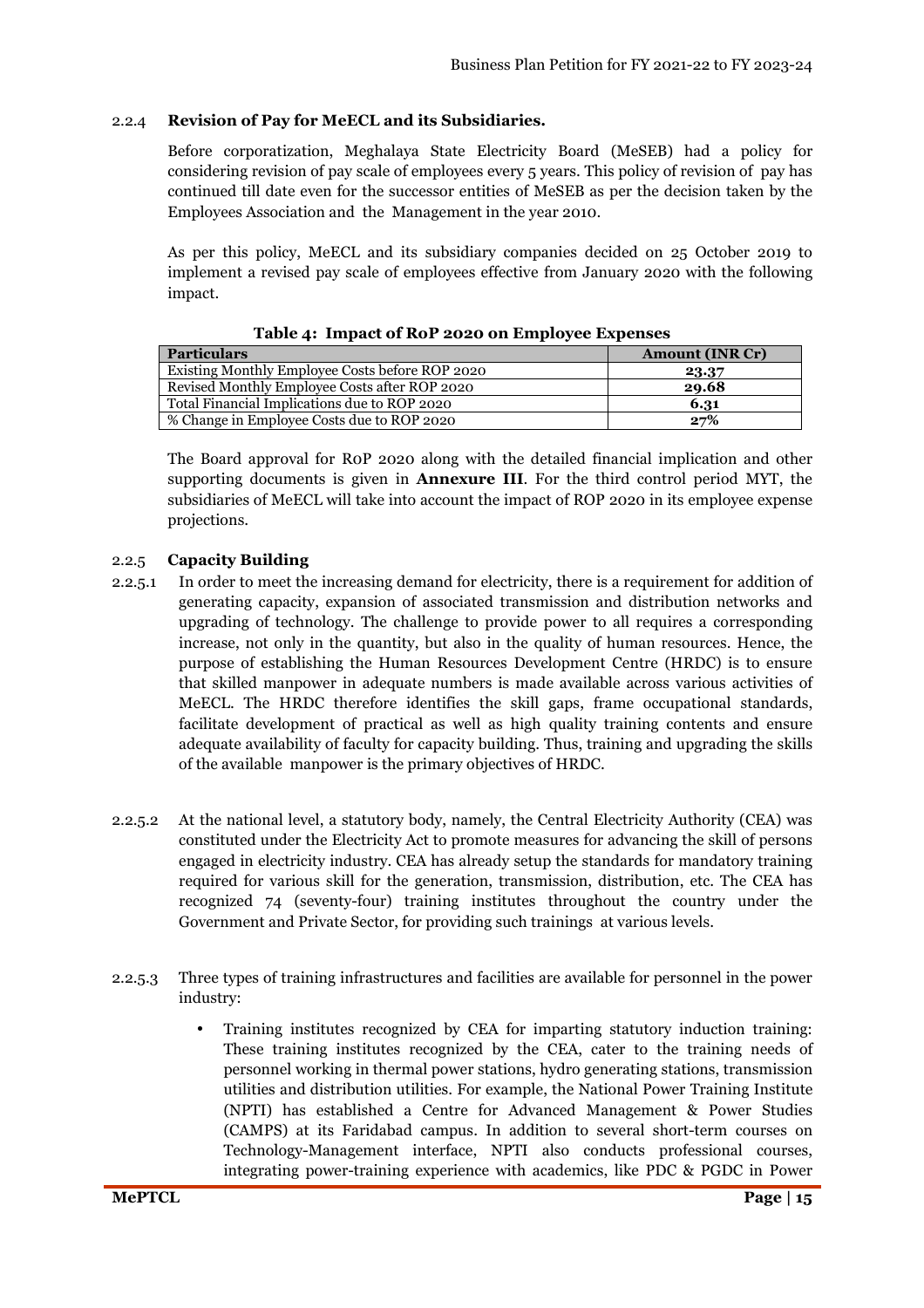Plant Engineering and B.E./ B.Tech. in Power Engineering etc. The other institution, the Central Board of Irrigation & Power (CBIP) also conducts power industry interfaced placement oriented long-term training programmes in generation, transmission and distribution, besides high-end short term programmes in advance technologies in all disciplines of power sector.

- Lineman Training Institutes: Most utilities are having at least one lineman-training center. These institutes are set up by the respective organizations for imparting training to their own employees.
- Other training facility include training program with academic institutions outside power sector.
- 2.2.5.4 **Statutory training requirement:** The Central Electricity Authority notifies the mandatory training (measures relating to safety and electricity supply) Regulations 2010, specifically the regulations 6  $\& \, 7$  of the said CEA Regulations 2010. For implementing the above regulations effectively and on rational basis, the CEA has framed guidelines and norms to prescribe the procedure to be followed by CEA/ MoP for recognition and grading of the training institutes for power sector in the country. Presently, following types of training are provided to the workforce in power segment for electricity generation, transmission and distribution personnel. Operation & Maintenance Training to all existing employees engaged in O&M of generating projects and transmission & distribution system ranging from 4 Weeks to 30 Weeks. This includes the classroom training, Simulator training for Thermal & Hydro and On-Job training.
	- Induction level training for new recruits for 1 month (Technical & Non-Technical).
	- Refresher/Advanced training of 5 Days in a year to all existing personnel of varying degrees in various specializations in line with National Training Policy for Power Sector.
	- Management training of 5 Days in a year to the senior Executives/Managers in India/abroad in line with National Training Policy for Power Sector.
	- Distance Learning Certificate Programs on Power Distribution Management for JEs/ AEs.
	- Certificate of Competency in Power Distribution (CCPD).
	- Training under Distribution Reforms, Upgrades and Management (DRUM). C&D Employees Training (Non-executives in secretarial staff, accounts wing, technical staff in non executives and Class-IV are categorized as C&D employees).
	- Franchisee Training.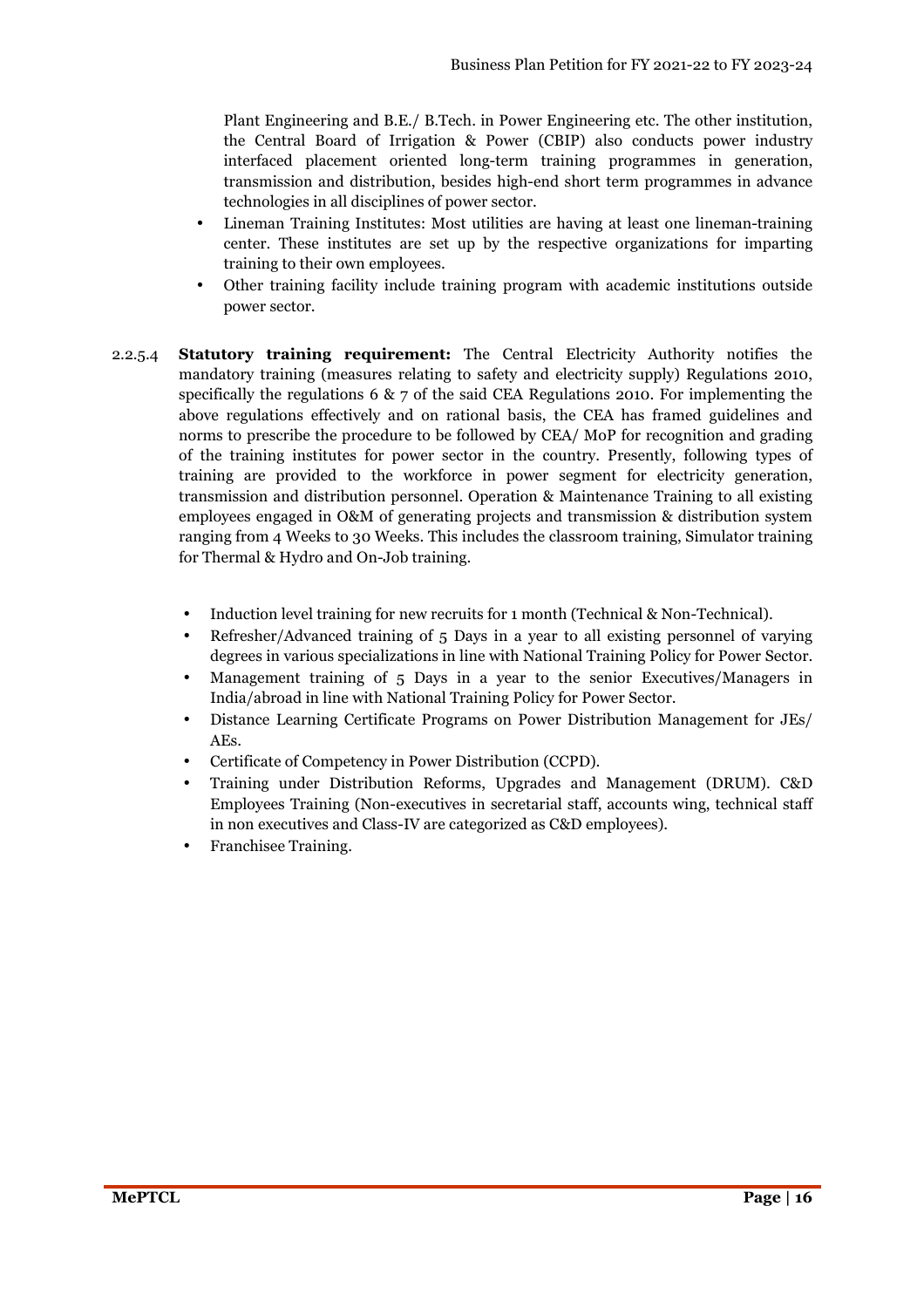2.2.5.5 **Capacity Building in Meghalaya Energy Corporation Limited (MeECL)& Its Subsidiaries – Human Resource Development**  Human Resources Development Centre (HRDC), Umiam, MeECL is entrusted with the training for the officers and staffs of the 3 (three) subsidiary corporations of MeECL, namely, Meghalaya Power Generation Corporation Limited (MePGCL), Meghalaya Power Transmission Corporation Limited (MePTCL) and Meghalaya Power Distribution Corporation Limited (MePDCL). Details of trainings conducted in FY 2019-20 and FY 2020-21 for the officers is given below:

### **Table 5:Training Details for FY 2019-20**

| Sl.<br>No.              | <b>Name of Institute</b>                                                                                                                                                                                                                                                                                                                                                                                                                                                                                          | <b>Field of Training (Thermal/</b><br>Hydro/Transmission/<br><b>Distribution/Management)</b> | <b>Total Training</b><br>(Days/Man) |
|-------------------------|-------------------------------------------------------------------------------------------------------------------------------------------------------------------------------------------------------------------------------------------------------------------------------------------------------------------------------------------------------------------------------------------------------------------------------------------------------------------------------------------------------------------|----------------------------------------------------------------------------------------------|-------------------------------------|
| $\mathbf{1}$            | Training programme on "Technician Development Programme", organized by Power Grid Corporation<br>of India Ltd. (PGCIL), Lapalang, Shillong under Capacity Building & Institutional Strengthening (CBIS) of<br>NERPSIP, with effect from 16.04.2019 to 10.05.2019 at Powergrid, Misa Substation, Nowgaon, Assam.<br>Total Personnel-25 (twenty-five) [Technical]. Linemen-25.                                                                                                                                      | <b>Transmission</b>                                                                          | $20 \times 25 = 500$                |
| $\mathbf{2}$            | Workshop on "National eVidhan Application (NeVA)", organized by Meghalaya Legislative Assembly,<br>held on the 24 <sup>th</sup> & 25 <sup>th</sup> April 2019 at the Annexe Hall, Assembly Building, Rilbong, at 10:30 A.M.<br>Total Personnel-2 (two) [Technical]. AEE-1, JE-1.                                                                                                                                                                                                                                  | <b>Management</b>                                                                            | $2x2 = 4$                           |
| 3                       | Training programme on "Finance & Accounts Practices", organized by Power Grid Corporation of India<br>Limited (PGCIL) from 22 <sup>nd</sup> to 24 <sup>th</sup> April 2019 at 10:00 A.M in the ICSSR Hall, NEHU, Shillong.<br>Total Personnel-26 (twenty-six) [Technical]. CE-1, ACE-4, SE-8, EE-8, RE-5                                                                                                                                                                                                          | <b>Management</b>                                                                            | $2 x 26 = 52$                       |
| $\overline{\mathbf{4}}$ | Training Programme, organised by the Central Project Management Unit (CPMU) of Dam Rehabilitation and<br>Improvement Project, CWC, New Delhi in association with the IIT, Roorkee and Motilal Nehru National<br>Institute of Technology, Allahabad on "Conventional and Advanced Hydrometric Technique for<br><b>Discharge Estimation</b> " held on The $10^{\text{th}} - 12^{\text{th}}$ June, 2019 at Indian Institute of Technology, Roorkee,<br>Uttarakhand.<br>Total Personnel-2(two) [Technical], AEE(C)-2. | Hydro                                                                                        | $2x3 = 6$                           |
| 5                       | Training Programme respectively under IPDS conducted by PFC Ltd, held on the 8th <sup>&amp;</sup> 9 <sup>th</sup> May 2019 at 10.00<br>A.M in the Hotel Polo Towers, Shillong.<br>Total Personnel-83(eighty-three) [Technical], AEE (Elect)-23, JE-24, ES-1, Linemen-II-11,<br>Electrician-3, C/Electrician-2, Jugali-19.                                                                                                                                                                                         | <b>Distribution</b>                                                                          | $2 \times 83 = 166$                 |
| 6                       | Training Programme, organised by the Central Project Management Unit (CPMU) of Dam Rehabilitation and<br>Improvement Project, CWC, New Delhi in association with the IIT, Roorkee and Motilal Nehru National<br>Institute of Technology, Allahabad on "Hydrological and Hydraulic Methods of Flood Routing" held<br>on the 13 <sup>th</sup> -14 <sup>th</sup> June, 2019 at Indian Institute of Technology, Roorkee, Uttarakhand.<br>Total Personnel-2(two) [Technical], AEE(C)-2.                                | <b>Management</b>                                                                            | $2x2 = 4$                           |
|                         | Programme on "Power System Logistics Conclave" organized by North Eastern Regional Load Dispatch<br>Centre (NERLDC), POSOCO, Lower Nongrah, Lapalang, Shillong to be held on 6 <sup>th</sup> & 7 <sup>th</sup> June 2019 at NERLDC<br>Conference Hall, Shillong.<br>Total Personnel-2(two) [Technical], SE(Elect)-1, EE(Elect)-1.                                                                                                                                                                                 | <b>Transmission</b>                                                                          | $2 X 2 = 4$                         |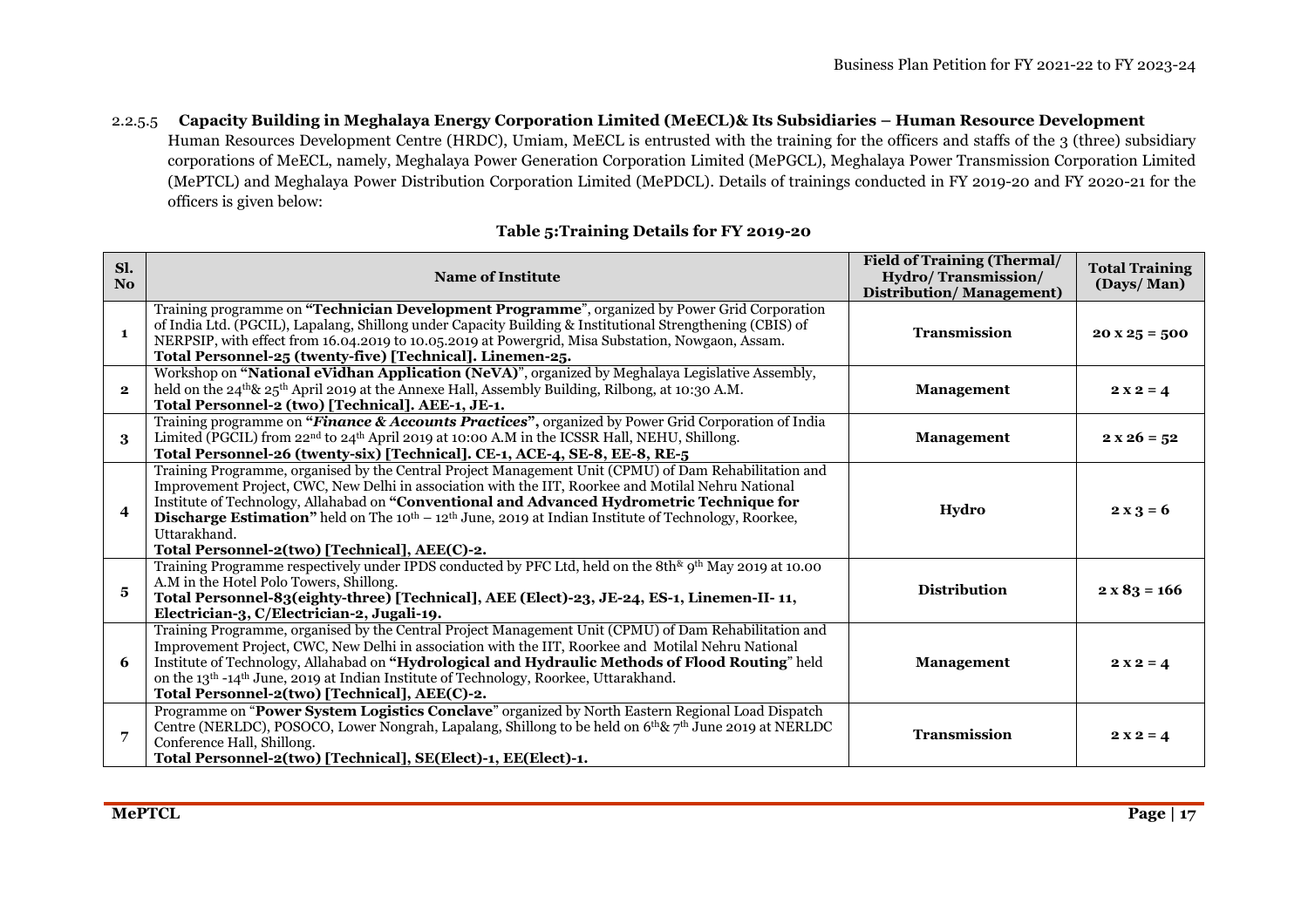| Sl.<br>No.  | <b>Name of Institute</b>                                                                                                                                                                                                                                                                                                                                                                                                                               | <b>Field of Training (Thermal/</b><br>Hydro/Transmission/<br><b>Distribution/Management)</b> | <b>Total Training</b><br>(Days/Man)         |
|-------------|--------------------------------------------------------------------------------------------------------------------------------------------------------------------------------------------------------------------------------------------------------------------------------------------------------------------------------------------------------------------------------------------------------------------------------------------------------|----------------------------------------------------------------------------------------------|---------------------------------------------|
| 8           | Training Programme, organised by the Central Project Management Unit (CPMU) of Dam Rehabilitation and<br>Improvement Project, CWC, New Delhi in association with the IIT, Roorkee and Motilal Nehru National<br>Institute of Technology, Allahabad on "Geotechnical and Seismic consideration in Dams" held on the<br>17th -18th June, 2019 at Indian Institute of Technology, Roorkee, Uttarakhand.<br>Total Personnel-2(two) [Technical], AEE (C)-2. | Management                                                                                   | $2x2 = 4$                                   |
| $\mathbf Q$ | Training Programme, organised by the Central Project Management Unit (CPMU) of Dam Rehabilitation and<br>Improvement Project, CWC, New Delhi in association with the IIT, Roorkee and Motilal Nehru National<br>Institute of Technology, Allahabad on "Geotechnical and Seismic consideration in Dams" held on the<br>19th -21st June, 2019 at Indian Institute of Technology, Roorkee, Uttarakhand.<br>Total Personnel-2(two) [Technical], AEE(C)-2.  | Management                                                                                   | $2 x 3 = 6$                                 |
| 10          | Workshop on "Latest Trends in Inspection & Investigations of Dam", organised by AF Academy under<br>the aegis of Central Water Commission and in association with Central Board of Irrigation & Power (CBIP),<br>ICID-CIID and World Bank on 30 <sup>th</sup> & 31 <sup>st</sup> May 2019 at New Delhi.<br>Total Personnel-2(two) [Technical], CE(C)-1, SE(C)-1                                                                                        | <b>Management</b>                                                                            | $2 x 3 = 6$                                 |
| 11          | Training programme on "Emerging Trends in Power Sector –NER" for senior management, organized by<br>POWERGRID from 17th to 19th June 2019 at POWERGRID Academy of Leadership (PAL), Manesar, Gurugram,<br>Haryana.<br>Total Personnel-4(four) [Technical], SE(Elect)-2, EE(Elect)-2                                                                                                                                                                    | Management                                                                                   | $4 \times 3 = 12$                           |
| 12          | Training on "Capacity Development Proramme", organized by Asian Development Bank held on 8 <sup>th</sup> - 10 <sup>th</sup><br>July 2019 at ASCI, Hyderabad.<br>Total Personnel-1(one) [Technical], SE(Elect)-1.                                                                                                                                                                                                                                       | <b>Distribution</b>                                                                          | $1 \times 3 = 3$                            |
| 13          | Training programme on "Project Planning Implementation, Monitoring & Evaluation" organized by<br>Department of Public Enterprises (DPE), Government of India held on 15 <sup>th</sup> -19 <sup>th</sup> July 2019 at IIT Kharagpur.<br>Total Personnel-1(one) [Technical], AEE(C)-1                                                                                                                                                                    | Hydro                                                                                        | $1 \times 5 = 5$                            |
| 14          | Training Programme on "Website Quality Certification" at Electronics Test & Development Centre, STQC<br>Directorate, Ministry of Electronics & Information Technology, Government of India, 1st & 2nd Floor, Central<br>Block, HOUSEED Complex, Beltola-Basistha Road, Dispur, Guwahati – 781006 from 10:00 A.M to 5:00 P.M<br>on the $15th - 16th$ July, 2019. Total Personnel-1(one) [Technical], AEE (Comp. Engr)-1.                                | Management                                                                                   | $1 X 2 = 2$                                 |
| 15          | The 22 <sup>nd</sup> National Conference on e-Governance (NCeG) 2019 to be held on the 8 <sup>th</sup> and 9 <sup>th</sup> August 2019 at State<br>Convention Centre, Shillong.<br>Total Personnel-1(one) [Technical], SE(Elect)-1, EE(Elect)-1                                                                                                                                                                                                        | <b>Management</b>                                                                            | $2x2 = 4$                                   |
| <b>16</b>   | Training programme on "Finance & Accounts Practices" (INDAS), to be organized by Power Grid<br>Corporation of India Limited (PGCIL) under Capacity Building & Institution Strengthening (CBIS) of NERPSIP<br>on 2 <sup>nd</sup> & 3 <sup>rd</sup> September 2019 from 9.30 A.M in the ICSSR Hall, NEHU, Shillong.<br>Total Personnel-26 (twenty-six) [Accounts], DAO/SO-26.                                                                            | Management                                                                                   | $2 x 26 = 52$                               |
| 17          | Training programme on "Online Right to Information Portal" organized by Meghalaya Administrative<br>Training Institute", Shillong held on 4.10.2019 at IT Training Hall, IT&C Department at 11.00 A.M.<br>Total Personnel-6(six) [Administration], CE-4, ACE(C)-1, Under Secretary-1                                                                                                                                                                   | Management                                                                                   | $\mathbf{1} \times \mathbf{6} = \mathbf{6}$ |
| 18          | Training programme on "Project Planning Implementation, Monitoring & Evaluation" organized by                                                                                                                                                                                                                                                                                                                                                          | Hydro                                                                                        | $5x1=5$                                     |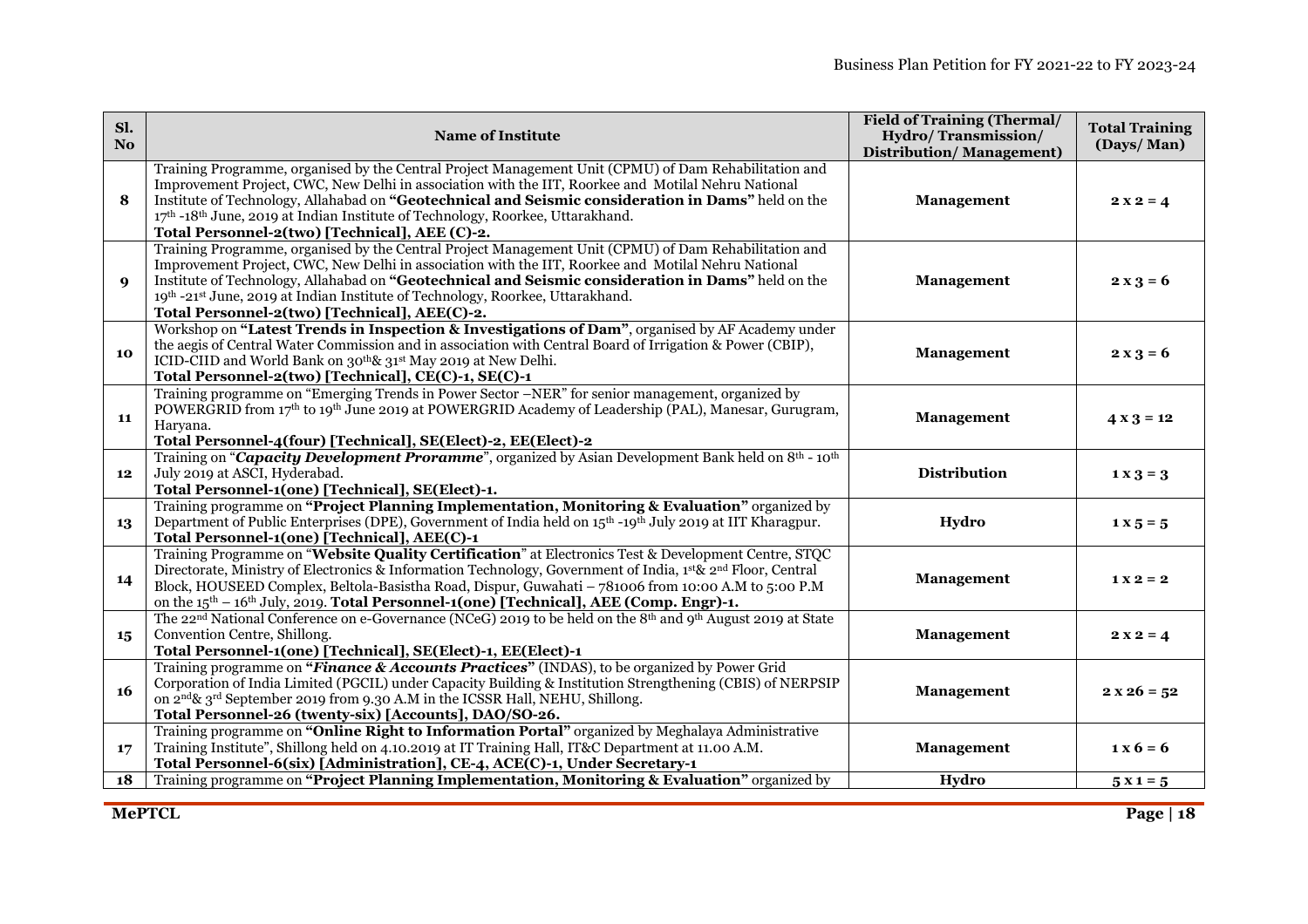| Sl.<br>N <sub>0</sub> | <b>Name of Institute</b>                                                                                                                                                                    | <b>Field of Training (Thermal/</b><br>Hydro/Transmission/<br><b>Distribution/Management)</b> | <b>Total Training</b><br>(Days/Man) |
|-----------------------|---------------------------------------------------------------------------------------------------------------------------------------------------------------------------------------------|----------------------------------------------------------------------------------------------|-------------------------------------|
|                       | Department of Public Enterprises (DPE), Government of India to be held on $15th$ -19 <sup>th</sup> July 2019 at IIT                                                                         |                                                                                              |                                     |
|                       | Kharagpur.                                                                                                                                                                                  |                                                                                              |                                     |
|                       | Total Personnel-1(one) [Technical], AEE(C)-1.                                                                                                                                               |                                                                                              |                                     |
| 19                    | Training programme on "Smartgrid" organised by Power Grid Corporation of India Limited, at Smart Grid<br>Knowledge Centre, Manesar, Haryana with effect from $9th - 11th$ September 2019.   | <b>Distribution</b>                                                                          | $3x1=3$                             |
|                       | Total Personnel-1(one) [Technical], AEE (Elect)-1.                                                                                                                                          |                                                                                              |                                     |
|                       | Training programmme on "Urban Planning & Management" conducted by Meghalaya Administrative                                                                                                  |                                                                                              |                                     |
| 20                    | Training Institute (MATI), Shillong held on 24.10.2019 from 9.30 A.M at MATI, Shillong.                                                                                                     | <b>Management</b>                                                                            | $1 \times 3 = 3$                    |
|                       | Total Personnel-3(three) [Technical], AEE (Elect)-2, AEE (C)-1.                                                                                                                             |                                                                                              |                                     |
|                       | Training programmme on "ADB Procurement, bid Evaluation (Technical & Financial etc)"                                                                                                        |                                                                                              |                                     |
|                       | conducted by ADB on the 20 <sup>th</sup> & 21 <sup>st</sup> November 2019 in the Conference Hall, Lumjingshai, MeECL, Shillong                                                              |                                                                                              |                                     |
| 21                    | from 10.00 A.M onwards.                                                                                                                                                                     | <b>Management</b>                                                                            | $2 x 32 = 64$                       |
|                       | Total Personnel-32(thirty-two) [Technical], CE(Elect)-2, Comp Secretary-1, ACE-4, SE-8, Dy.                                                                                                 |                                                                                              |                                     |
|                       | CAO-1, Sr. AO-1, EE-8, AAO-3, AEE-3, DAO-1<br>Workshop on "Breakdown Analysis and Remedies of Electrical Equipment" conducted by NTPC,                                                      |                                                                                              |                                     |
| 22                    | Bhubaneswar to be held on 26.11.2019 from 10.00 A.M to 4.00 PM in the HRD Centre Hall Umiam.                                                                                                | <b>Distribution</b>                                                                          | $1 X 40 = 40$                       |
|                       | Total Personnel-40(forty) [Technical], SE-2, EE(Elect)-12, EE (C)-6, AEE/RE-20                                                                                                              |                                                                                              |                                     |
|                       | Workshop on "a cloud based modular HR Management system under CBIS Programme of                                                                                                             |                                                                                              |                                     |
|                       | <b>NERPSIP Project</b> " organized by the Power Grid Corporation of India Ltd., to be held on the 28 <sup>th</sup> February                                                                 |                                                                                              |                                     |
| 23                    | 2020 in the Conference Hall, Lumjingshai, Shillong from 11.00 A.M onwards.                                                                                                                  | <b>Management</b>                                                                            | $1 X 21 = 21$                       |
|                       | Total Personnel-21(twenty-one) [Technical], Directors-3, CEs-7, Comp. Secretary-1, CAO(I/C)-1,                                                                                              |                                                                                              |                                     |
|                       | <b>ACEs/ Dy. Director (HRDC)-9</b>                                                                                                                                                          |                                                                                              |                                     |
|                       | Seminar on "Implementation of Smart Metering System" organized by Genus Power Infrastructures Limited,                                                                                      | <b>Distribution</b>                                                                          |                                     |
| 24                    | New Delhi held on 27th February 2020 in the Conference Hall, Lumjingshai, Shillong from 1:00 P.M onwards.<br>Total Personnel-20(twenty) [Technical], Director-1, CEs-3, ACEs-6, SE-4, EEs-6 |                                                                                              | $1 X 20 = 20$                       |
|                       | Workshop todemonstrate "a cloud based modular HR Management system under CBIS Programme                                                                                                     |                                                                                              |                                     |
|                       | of NERPSIP Project" organized by the Power Grid Corporation of India Ltd., held on the 28 <sup>th</sup> February 2020                                                                       |                                                                                              |                                     |
| $25^{\circ}$          | in the Conference Hall, Lumjingshai, Shillong from 9.30 A.M onwards.                                                                                                                        | <b>Management</b>                                                                            | $1 \times 28 = 28$                  |
|                       | Total Personnel-28(twenty-Eight) [Technical], Directors-3, CS-1, CEs-7, CFO-1, CAO(I/C) -1, Jt.                                                                                             |                                                                                              |                                     |
|                       | Secretary-1, Dy. Director (HRDC) 1, ACEs-11, Dy. CAO-1, EE-1                                                                                                                                |                                                                                              |                                     |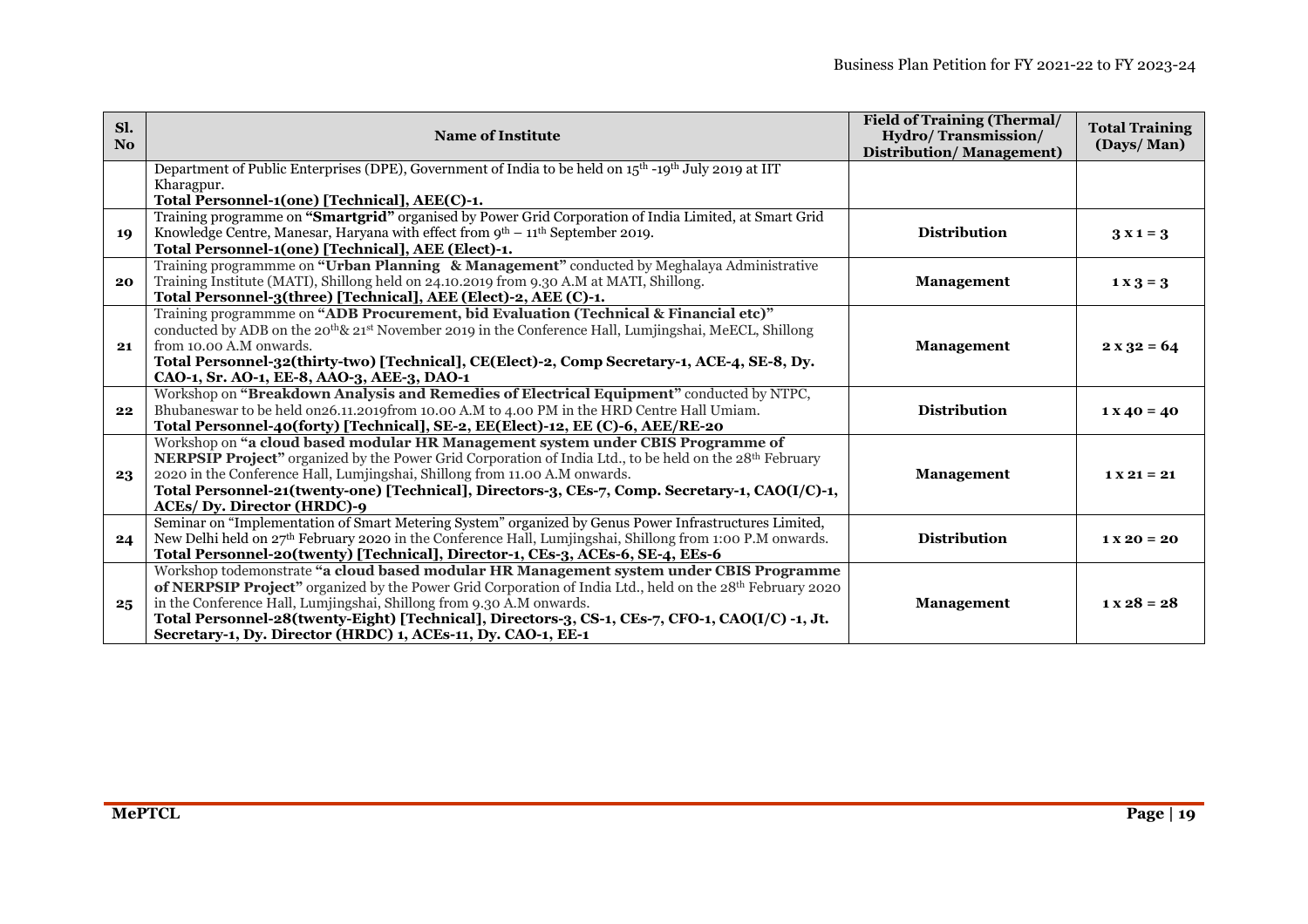| SI.<br>No.   | <b>Name of Institute</b>                                                                                                                                                                                                                                                                                                                                      | <b>Field of Training (Thermal/</b><br><b>Hydro/Transmission/</b><br><b>Distribution/Management)</b> | <b>Total Training</b><br>(Days/Man) |
|--------------|---------------------------------------------------------------------------------------------------------------------------------------------------------------------------------------------------------------------------------------------------------------------------------------------------------------------------------------------------------------|-----------------------------------------------------------------------------------------------------|-------------------------------------|
|              | Training on "E-learning Course on Project management through live Webinars under CBIS<br><b>Programme of NERPSIP for Executives</b> " organized by Power Grid held on 12th June 2020 from 3:00<br>P.M onwards.<br>Total Personnel-29 (twenty-nine) [Technical]. CE-1, ACE-1, EE-8, AEE/ RE-19.                                                                | <b>Management</b>                                                                                   | $1 \times 29 = 29$                  |
|              | Training on "Webinar on Contract Management, Project Management & Risk Assessment"<br>organized by Power Grid Corporation of India Ltd. (PGCIL), held on 15 <sup>th</sup> & 16 <sup>th</sup> May 2020 from 3:00 P.M<br>onwards.<br>Total Personnel-10 (ten) [Technical]. CE-1, ACE/Dy Dir-1(HRDC)-2, SE-1, EE-5, AEE-1.                                       | <b>Management</b>                                                                                   | $2 X 10 = 20$                       |
| $\mathbf{2}$ | E-learning course under CBIS –NERPSIP on "Prevention of Sexual Harassment for Internal<br><b>Committee</b> " organized by the PGCIL held from $7th$ July 2020 to 10 <sup>th</sup> July 2020 from 11.A.M to 1.P.M.<br>Total Personnel-4 (four) [Technical/Administration]. SE-1, Under Secy-1, AEE-1, AE-1                                                     | <b>Management</b>                                                                                   | $4 \times 4 = 16$                   |
| 3            | Training programme on the subject "Accounting Finance (Basic)" (Capacity Building plan 2020-22)<br>under CBIS -NERPSIP, organized by the PGCIL through Administrative Staff College of India (ASCI)<br>Hyderabad, held from 20 <sup>th</sup> July 2020 to 24 <sup>th</sup> July 2020.<br>Total Personnel-25 (twenty-five) [ACCOUNTS]. CFO-1, Sr. AO-1, DAO-23 | <b>Management</b>                                                                                   | $5 \times 25 = 125$                 |
|              | Online training programme on the topic "CEA Contractual Standards for Distribution Works"<br>organized and sponsored by TATA Power DDL, New Delhi through Chief Program Manager, REC Ltd, RO,<br>Shillong held on 5 <sup>th</sup> August 2020 from 11:00 A.M to 12:30 P.M.<br>Total Personnel-30 (thirty)[TECHNICAL].EE-13, AEE-17.                           | <b>Distribution</b>                                                                                 | $1 X 30 = 30$                       |

### **Table 6:Training Details for FY 2020-21 (As on August):**

Human Resources Development Centre (HRDC), Umiam, MeECL is entrusted with the training for the officers and staffs of the three subsidiary corporations of MeECL, namely, MePGCL, MePTCL and MePDCL. Various initiatives taken for capacity building are highlighted as below:

- Capacity building under World Bank Project The World Bank has proposed funding for capacity building for MePTCL and MePDCL for the next three years. Proposal under this scheme is being prepared by the nodal officers of the two corporations, namely, Chief Engineer (Transmission) & Chief Engineer (Distribution).
- • Capacity building in various Training Institutes - Officers from the three subsidiary corporations are being sent regularly to free training programme organized by various training institutes like National Power Training Institute (NPTI), Indian Institute of Technology (IIT), Roorkee, National Thermal Power Corporation Limited (NTPC) and many more. For such training, the respective corporations bear the expenditure of travelling and boarding only.
- • Capacity building through own resources - The capacity building measures mentioned above are required to be supplemented by training programmes specifically required for the three corporations. These include training for field engineers in technical areas, management and human relationships, among others. For such training programmes, funding is being allocated in the budget of the respective corporations.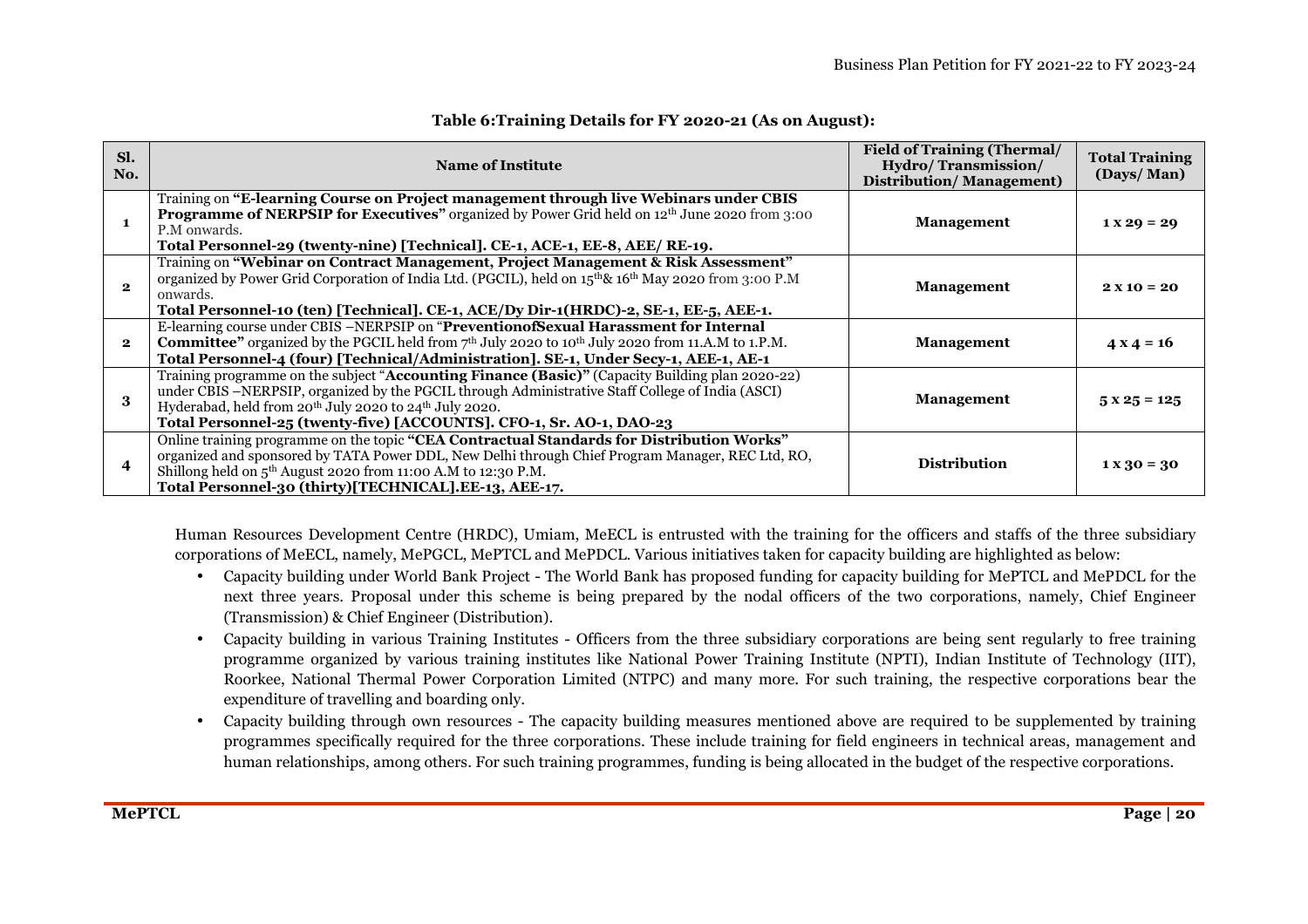#### 2.2.6**Proposed Training Plans of Meghalaya State Load Dispatch Centre**

In the previous control period, various staffs of SLDC, have attended several training programs at (NPTI) Power Systems Training Institute, Bangalore and NPTI, Guwahati Campus on Basic Level Power System Operator examination. In continuation to this, the state load dispatch centre has proposed training programs for its personnel as presented below:

| <b>Name of the Course</b>                                                                | <b>Expected</b> | Number of Officers Proposed (A) & Expected Expenditure (B) (INR Lakhs) |            |              |            |            |     |            |      |
|------------------------------------------------------------------------------------------|-----------------|------------------------------------------------------------------------|------------|--------------|------------|------------|-----|------------|------|
|                                                                                          | Expenditure     |                                                                        | FY 2020-21 |              | FY 2021-22 | FY 2022-23 |     | FY 2023-24 |      |
|                                                                                          | <b>Per Head</b> | (A)                                                                    | (B)        | $\mathbf{A}$ | (B)        | (A)        | (B) | (A)        | (B)  |
| Basic Level Power System Operator + Refresher**<br>Power System Operator (every 3 years) | 0.80            |                                                                        | .60        |              | 4.0        |            | 4.0 |            | 1.60 |
| Specialist Level                                                                         | 0.80            |                                                                        |            |              |            |            | 3.6 |            | 1.60 |
|                                                                                          | <b>Total</b>    | $\bullet$                                                              | 1.60       |              | 4.0        |            | 7.6 |            | 3.20 |

#### **Table 7: Training Plan for FY 2020-21, 2021-22, 2022-23 & 2023-24 & Expected Expenditure (INR lakhs)**

### 2.2.7 **Way forward**

In accordance with the CEA Guidelines & Apprentices Act, the HRDC, MeECL has been imparting On-the-job training, Induction training, C&D Trainings, R-APDRP Trainings, trainings on behavioral attitudes, etc as required. The HRDC is striving to develop the entire human resources of MeECL by meeting the growing and evolving demands of the technological advancement.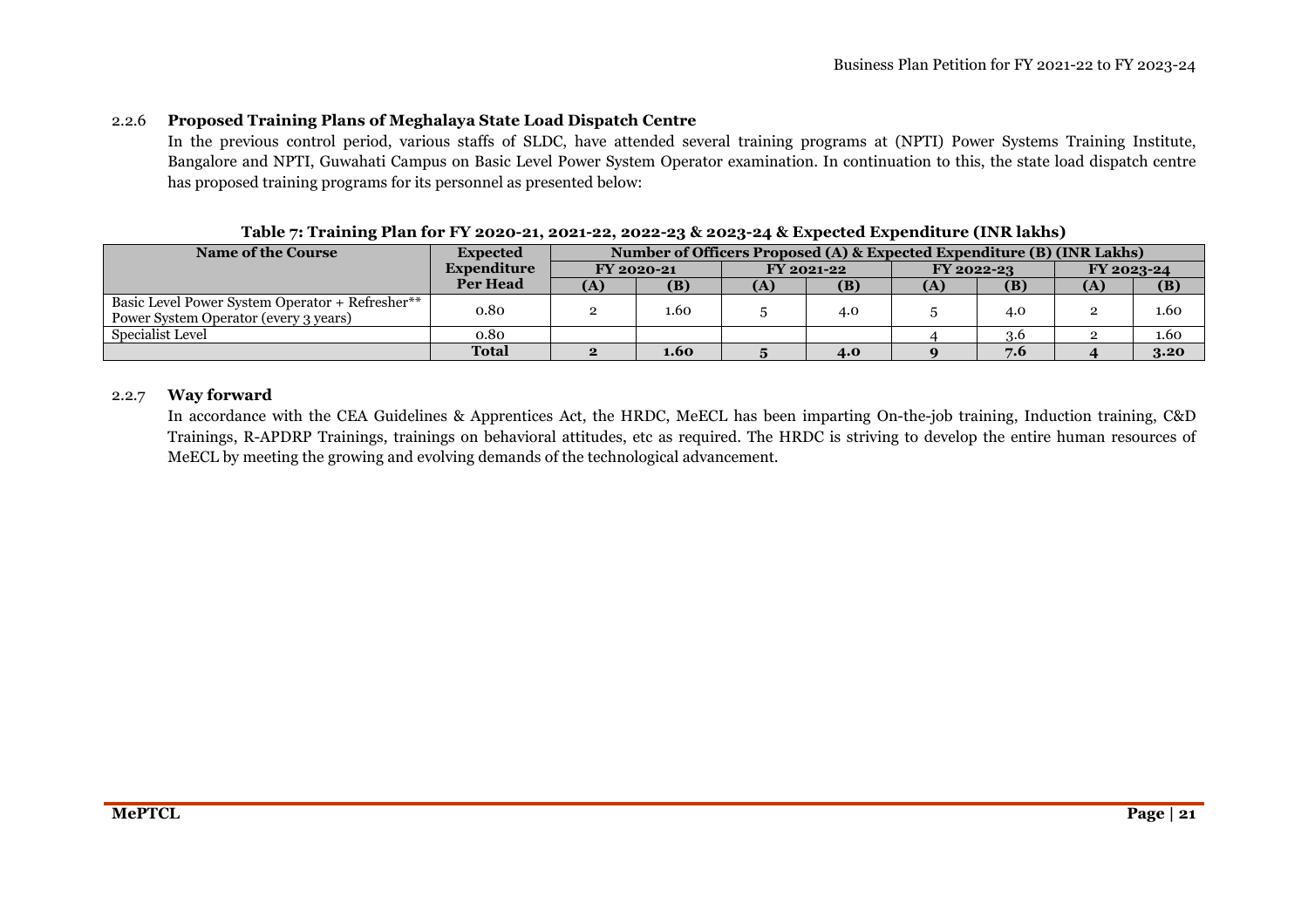### **2.3 Repair and Maintenance Plan of MePTCL and State Load Dispatch Center**

Repair and maintenance (R&M) activities are essential to maintain high degree of system reliability, and availability. The R&M cost impacts the operational cost and is a part of the A&G cost, during tariff determination. Thus, the planned R&M (O&M) activities during the control period, will have an impact on the business of the licensee.

### 2.3.1 **Repair and Maintenance Plan of MePTCL**

The table below represents the year wise O&M cost planned for various activities such as, repair and maintenance of transmission lines, sub-stations, and power transformers, etc.

### **Table 8: Year Wise R&M Plan of MePTCL for the control period FY 2021-21 to FY 2023-24 (INR Cr)**

| Sl.            |                                                                      | FY 2021-22              |                                  | FY 2022-23              |                                  | FY 2023-24                     |                                  |  |
|----------------|----------------------------------------------------------------------|-------------------------|----------------------------------|-------------------------|----------------------------------|--------------------------------|----------------------------------|--|
| No.            | <b>Name of Work</b>                                                  | <b>Material</b><br>Cost | <b>Erection</b><br><b>Charge</b> | <b>Material</b><br>Cost | <b>Erection</b><br><b>Charge</b> | <b>Material</b><br><b>Cost</b> | <b>Erection</b><br><b>Charge</b> |  |
|                | Operation & Maintenance of<br>132 kV and above Transmission<br>lines | 1.9                     | 2.8                              | 1.8                     | 2.41                             | 1.0                            | 2.0                              |  |
| $\overline{2}$ | Repairing & Maintenance of<br><b>Power Transformers</b>              | 4.0                     | 1.6                              | 4.0                     | 1.6                              | 2.0                            | 0.8                              |  |
| 3              | Maintenance of Substations<br>equipment's                            | 1.0                     | 0.5                              | 1.0                     | 0.5                              | 1.0                            | 0.5                              |  |
| <b>Total</b>   |                                                                      | 6.9                     | 4.9                              | 6.8                     | 4.51                             | 3.0                            | 3.3                              |  |

### 2.3.2 **Repair and Maintenance Plan of SLDC**

The table below presents the Repair and Maintenance Plan of SLDC for the third control period.

| Sl. No.        | <b>Particulars</b>               | FY 2020-21 | FY 2021-22 | FY 2022-23 | FY 2023-24 |
|----------------|----------------------------------|------------|------------|------------|------------|
|                | Plants & Machinery               | 100.00     | 105        | 115        | 120        |
| $\mathbf{2}$   | <b>Buildings</b>                 | 1.50       | 2.00       | 2.50       | 3.00       |
| 3              | Civil works                      | 1.00       | 1.50       | 2.00       | 2.50       |
| $\overline{4}$ | Lines & Cables                   | 1.50       | 1.50       | 2.00       | 2.00       |
| 5              | Vehicles                         | 6.90       | 7.00       | 7.20       | 7.40       |
| 6              | <b>Furnitures &amp; Fixtures</b> | 1.50       | 1.70       | 1.90       | 2.10       |
|                | Office Equipment                 | 1.00       | 2.60       | 2.70       | 2.80       |
| 8              | <b>Others</b>                    | 0.00       | 0.00       | 0.00       | 0.00       |
|                | <b>Total</b>                     | 113.40     | 121.30     | 133.30     | 139.80     |

**Table 9: R&M Plan of SLDC for the control period FY 2020-21 to FY 2023-24 (INR Lakhs)** 

### **3 Key Performance Parameters (Actual and Projected)**

### **3.1 Introduction**

- 3.1.1 Meghalaya's transmission network is highly interconnected with the neighboring Assam network, it is connected at 400 Kv (Killing – Bongaigaon, Killing - Silchar), at 220 Kv (Killing – Misa), and at 132 Kv (Khliehriat (PG) – Badarpur (PG), Khliehriat (Meghalaya) – Panchgram (Assam), Mendipathar Substation to Agia (Assam) at 132 Kv Khliehriat (Powergrid) – Khandong D/c (NEEPCO) and Umtru HEP - Kahelipara). The existing transformation capacity available at 400 and 220 Kv for import from the North-Eastern Grid is 1150 MVA. This transformation capacity serves both Assam and Meghalaya.
- 3.1.2 For a transmission utility, it is most important to deliver un-interrupted power supply to its consumers. Also, transmission loss and Network Construction are two additional parameters which have greater impact on the transmission business. Day by day transmission system is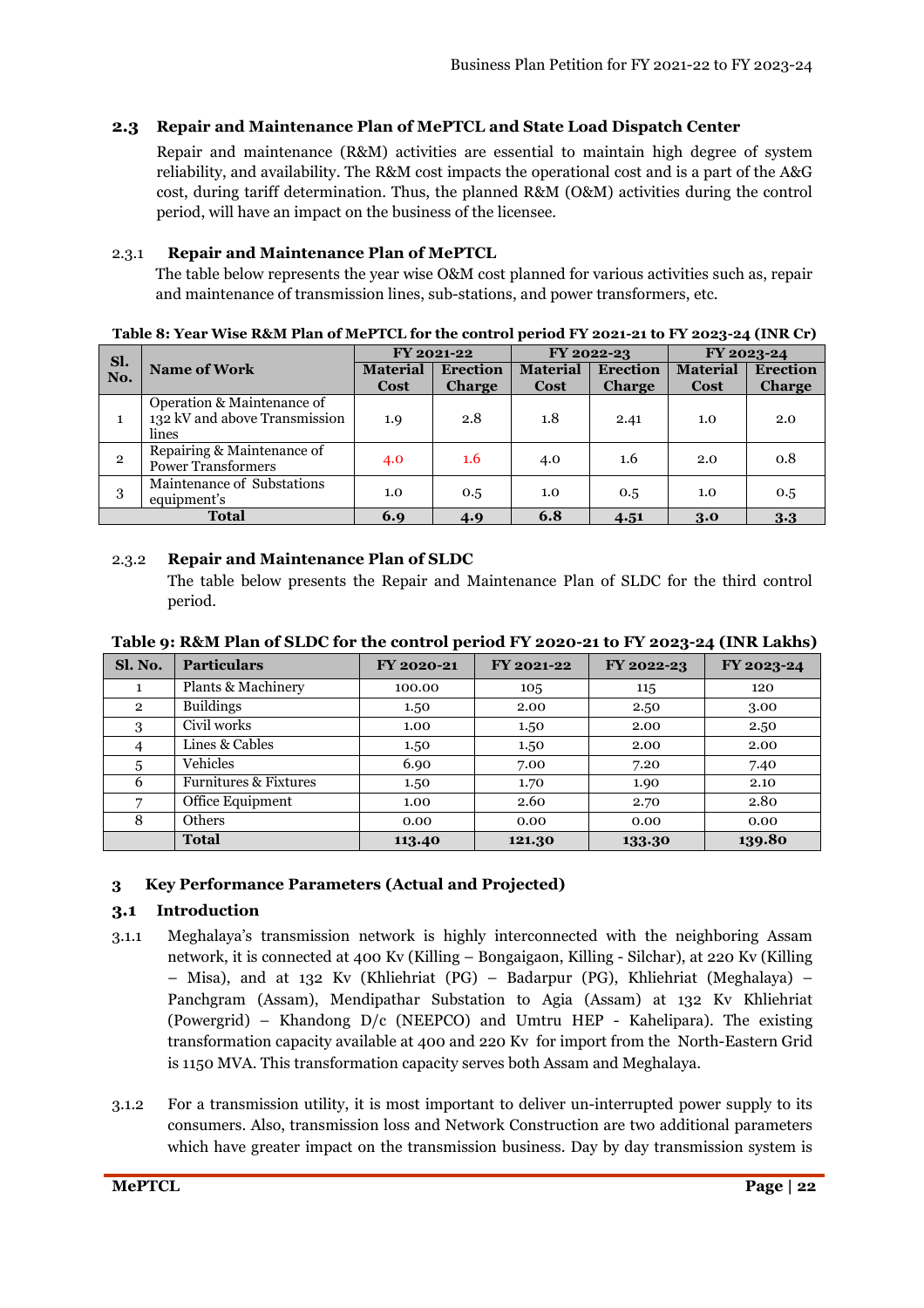getting more and more complex with network addition. Further, with the implementation of the schemes proposed in this Business Plan and IPP evacuation plan, MePTCL will operate a larger transmission system by the end of the Business Plan. With the growth in transmission network, it will be more challenging to improve the system availability and to reduce the transmission losses over the period.

### **3.2 Present Performance Parameters for MePTCL**

3.2.1 **Transmission System Availability (TSAF):** TSAF is an indicator of safe, secure and efficient operation of the transmission system. It indicates system reliability and stability, which are necessary to ensure continuous and uninterrupted supply to end consumers of the distribution company as well as providing continuous transmission access to the State generating stations, Central generating stations and Open Access customers. MePTCL is making all out efforts to supply the power required by the State through its transmission system comprising 20 sub-stations and more than 1,433.576 ckt.km (as on March 2020) of transmission lines of different voltage classes spread across Meghalaya. MePTCL has been undertaking repair and maintenance work for optimizing system performance. As an outcome of this, the licensee has been able to maintain close to 98% TSAF. The table below represents TSAF of MePTCL from FY 2016-17 to FY 2020-21 (till present date).

|                | FY 2016-17 | FY 2017-18 | FY 2018-19 | FY 2019-20 |
|----------------|------------|------------|------------|------------|
| Intra State    | 97.93      | 98.83      | 99.71      | 99.6       |
| Inter State    | 93.30      | 94.88      | 95.69      | 95.68      |
| <b>Overall</b> | 95.62      | 96.85      | 97.7       | 97.64      |

**Table 10: Transmission System Availability from FY 2016-17 to FY 2019-20** 

3.2.2 **Transmission Loss:** MePTCL is undertaking continuous efforts to reduce transmission losses by replacing meters, and metering system at interface/ boundary with the Generators and Distributors. It has also established a Central Data Centre at NEHU sub-station, at a cost of INR 366.67 Lakhs which was completed in June 2016.

As an outcome of these initiatives, the licensee has been able to reduce the transmission losses continuously from 5.18% in FY 2016-17 to 4.0% in FY 2020-21, which comes well within the target set by the Hon'ble Commission. The table below presents year-on-year reduction in transmission loss of the licensee.

**Table 11: Transmission Loss from FY 2016-17 to FY 2020-21** 

| <b>Particular</b>     |      | FY 2016-17   FY 2017-18   FY 2018-19   FY 2019-20 |      |      | FY 2020-21<br>(Up to Present) |
|-----------------------|------|---------------------------------------------------|------|------|-------------------------------|
| Transmission Loss (%) | 5.18 | 5.13                                              | 4.08 | 3.78 | 4.0                           |

For further reduction of transmission losses, MePTCL has initiated the following steps:

**a. Metering upgradation**: For replacing the existing meters & the metering system at interface boundary with the GENCO & the DISCOM by ABT compliant meters of accuracy class 0.2S as per the latest CEA meter regulation, a detailed project report has been prepared at an estimated cost of INR 22.24 crores, for which funding is yet to be finalized. Furthermore, for more accuracy and as per the latest CEA regulations, MePTCL has taken up the work for replacing current transformers, potential transformers (of 132kV and above) etc of accuracy class 0.5S with accuracy class of 0.2S under the project, 'Renovation and Upgradation of Protection & Control System of MePTCL', funded under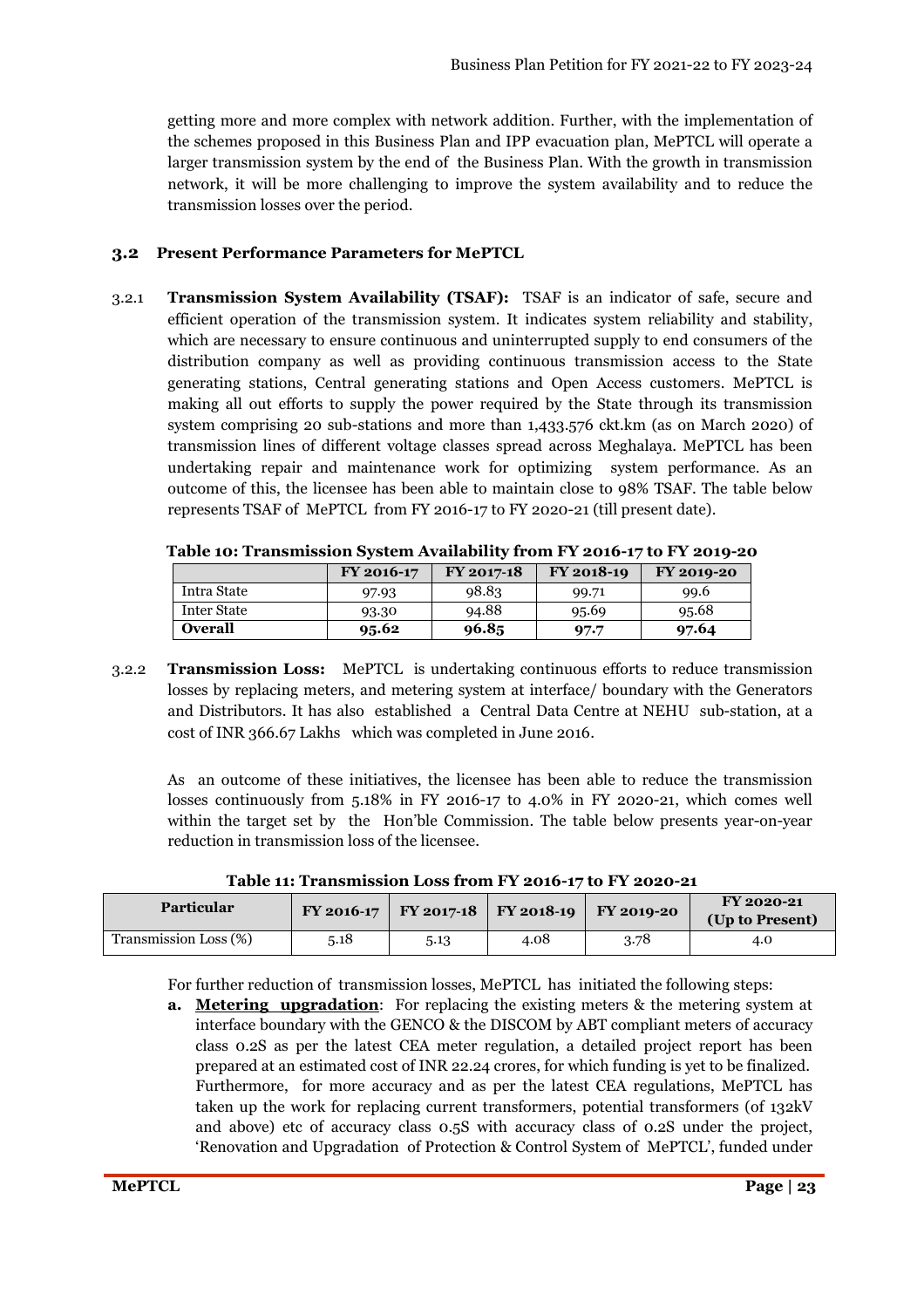the Power System Development Fund (PSDF) at an estimated cost of INR 69.19 crores. The work is completed in December 2019.

**b. Transmission line up-gradation:** Some of the transmission lines are very old and as such line loading capacity of these lines have reduced and thereby technical losses have increased due to ageing of conductors. Re-conductoring of these lines are required to enable to increase the line loading capacity as well as to reduce the line losses. In this regard, MePTCL has taken up the Re-engineering work of the 132Kv line from Mawlai sub-station to Nangalbibra sub-station by way of replacing of conductor, insulators etc at an estimated cost of INR19.23 crores funded under the Special Plan Assistance (SPA) and the works are completed in September, 2018. Furthermore, another two DPR for Reconductoring of the 132 Kv single circuit line from Khliehriat to Ratacherra with High Temperature and Low Sag (HTLS) conductor (Meghalaya portion) and Re-engineering and strengthening by HTLS for 132 kV double circuit transmission line from Stage-I – Stage – III Power Station have been prepared for funding under PSDF. DPR has been prepared for funding under ADB and other Central sponsored schemes for 400kV LILO of 400kV Silchar-Killing at Mynkre, LILO of 400kV Silchar-Killing at Saisiej (new Shillong), 400kV Mynkre-Ichamati and 400kV Nangal-Nongstoin-Mawkyrwat-Cherra-Ichamati( to be initially charged at 220kV ) for Indo-Bangla cross border trade,

### **3.3 Performance Parameters of MePTCL**

3.3.1 **Projected Transmission System Availability:** The overall transmission system availability on 2019-20 is close to 97.6%. Details of the system availability has been shown in table 10 (Section 3.2). Based on the actual performance and the projected system improvement works, MePTCL has considered 98% as system availability for the period FY 2020-21 to FY 2023-24.

| <b>System Availability</b> | <b>FY 2020-21</b><br>(Full Year) | FY 2021-22 | FY 2022-23 | FY 2023-24 |
|----------------------------|----------------------------------|------------|------------|------------|
| Intra State (%)            | 99.8                             | 99.8       | 99.8       | 99.8       |
| Inter State (%)            | 95.8                             | 96.0       | 96.1       | 96.2       |
| Overall (%)                | 97.8                             | 97.9       | 97.95      | 98.0       |

**Table12: System Availability Projection for FY 2020-21 to FY 2023-24** 

3.3.2 **Future Trend of Transmission Loss:** Based on the projected capacity addition and overall aim to deliver reliable and quality power supply to the consumers, MePTCL has proposed the following loss trajectory.

|  |  | Table13: System Loss Projection for FY 2020-21 to FY 2023-24 |
|--|--|--------------------------------------------------------------|
|--|--|--------------------------------------------------------------|

| <b>Parameters</b> | FY 2020-21<br>(Full Year) | FY 2021-22 | FY 2022-23 | FY 2023-24 |
|-------------------|---------------------------|------------|------------|------------|
| System Loss (%)   | 3.8                       | 3.8        | 3.8        |            |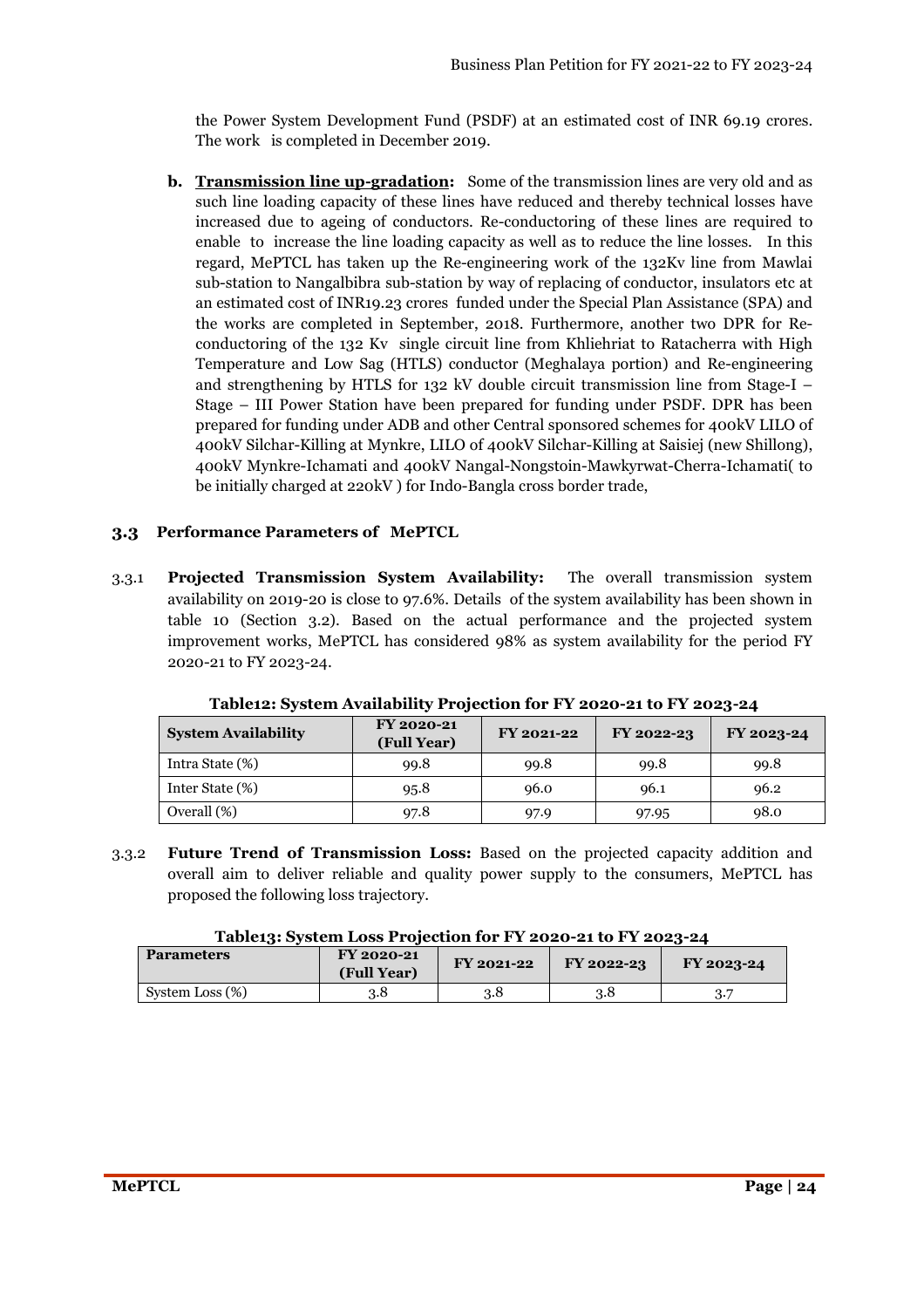3.3.3 **Roll Out Plans:** Based on the ongoing and upcoming works in the remaining control period, the rollout plan prepared as per the Business plan for MePTCL is given below:

| Plan                             | <b>Existing</b><br>Capacity<br>(31.03.2020) | <b>FY</b><br>2020-21 | <b>FY</b><br>2021-22              | <b>FY</b><br>2022-23 | <b>FY</b><br>2023-24 | <b>Total expected</b><br>Capacity as on<br>31.03.2024 |
|----------------------------------|---------------------------------------------|----------------------|-----------------------------------|----------------------|----------------------|-------------------------------------------------------|
|                                  |                                             |                      | <b>Transmission (Inter-State)</b> |                      |                      |                                                       |
| New Line<br>(Ckt Km)             | 411.885                                     |                      |                                   |                      |                      | 411.885                                               |
| Transformation<br>Capacity (MVA) | 200                                         |                      |                                   |                      |                      | 200                                                   |
|                                  |                                             |                      | <b>Transmission (Intra-State)</b> |                      |                      |                                                       |
| New Line<br>(Ckt Km)             | 1202.308                                    | 675                  | 85                                | 806                  | 120                  | 2888.308                                              |
| Transformation<br>Capacity (MVA) | 1505                                        | 720                  | 455                               | 752                  | 560                  | 3992                                                  |

**Table 14: Rollout Plan for FY 2020-21 to FY 2023-24**

The existing intra-state transmission network for evacuation and transfer of power within the state is mainly at 132 kV level. Presently the state has 1202.308 Ckt. Km at 132 kV, 226.84 Ckt. Km at 220 kV and 4.428Ckt. Km at 400 kV of inter & intra level which are more or less adequate to meet the present peak requirements of the state. The aggregate capacity at 132/33 kV is 595 MVA. The above capacity is generally adequate to meet the present peak requirements of the state.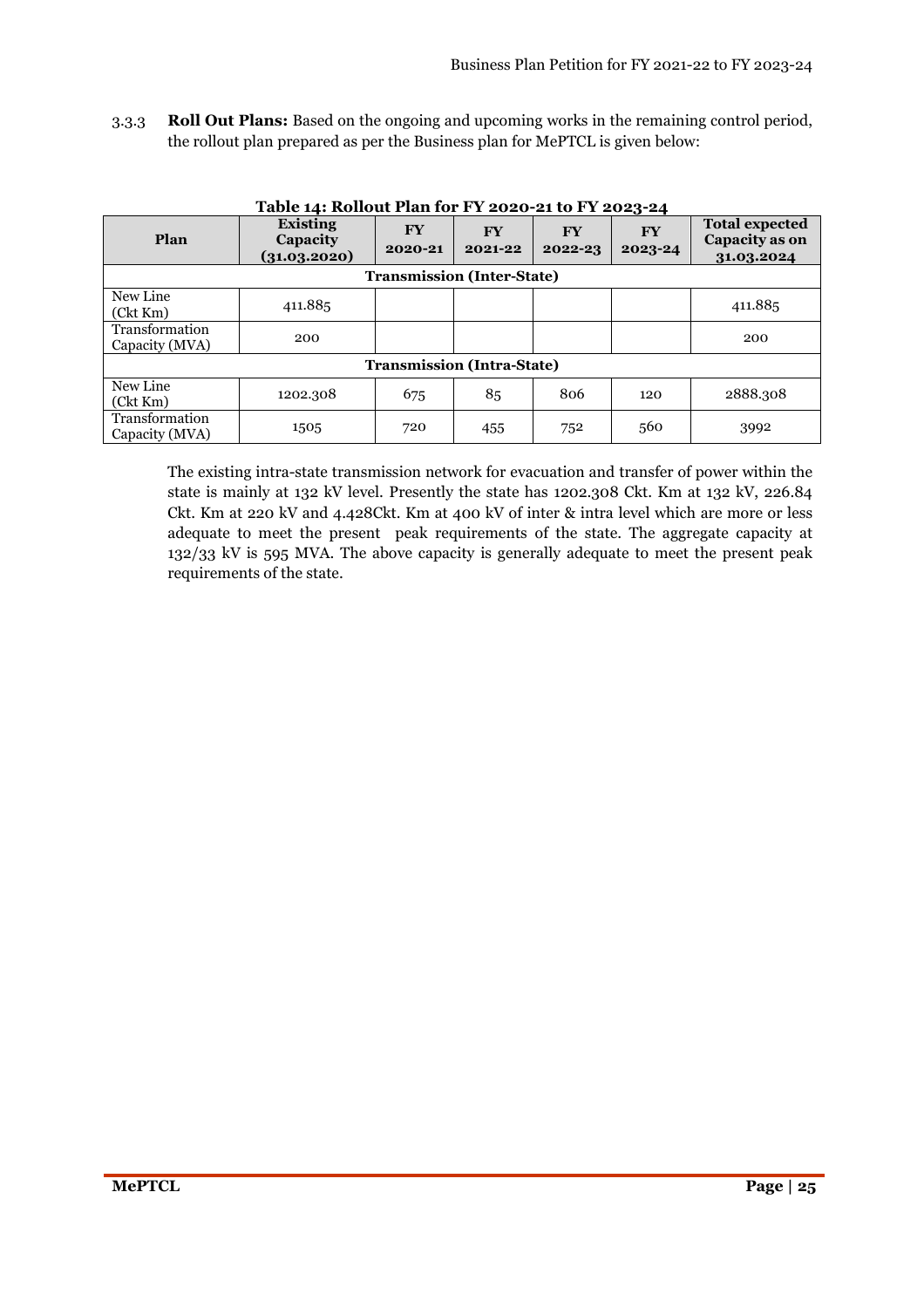### **4 Capital Investment Plan (CIP)**

### **4.1 Details of Capital Expenditure**

### 4.1.1 **Purpose of Capital Investment Plan (CIP):**

The purpose of the Capital Investment Plan (CIP) is to provide MePTCL with a roadmap for planning and implementation of proposed projects & schemes for the control period. The CIP has been prepared keeping in view various long-term needs and areas for capi capital expenditure as highlighted below:

- Strengthening of Aging Network
- Evacuation of Power from upcoming generating stations
- Transmission Corridor development for new load centres.
- Increasing Transmission capacity for increased load
- Increased Quality and Reliability of Power Transmitted
- Appropriate Loading of Transmission Network
- Increased Control and Protection for Grid Stability
- Metering and Loss Assessment
- Loss Reduction
- Outage Reduction

### 4.1.2 **Capital Investment Plan Plan (CIP)**

CIP includes schemes envisaged to be implemented in future. The key factors that are considered while formulating a capital investment plan includes:

- a) Anticipated growth in load requirement during the control period
- b) Need for system augmentation to reduce/ remove overloading in transmission lines and substations.
- c) Scope for improvement in reliability of the equipment and thereby the overall transmission system so as to provide high TSAF consistently



Several assumptions have been taken to project the various attributes such as scope of work, funding pattern, funding sources, project cost, commencement/ completion dates and construction period etc. The assumptions have been taken considering historical inputs and anticipated project attributes. These attributes are expected to become clearer with Several assumptions have been taken to project the various attributes such as scope of work, funding pattern, funding sources, project cost, commencement/ completion dates and construction period etc. The assumptions have institution and commencement of execution. Similarly, to finance the capital expenditure, MePTCL primarily depends on financial assistance provided by Government of and Government of India through various schemes as well as external aided funding by international institutions such as World Bank. Most of the funding is available/ expected to be available to MePTCL in the form of Grants & Equity. Loan component is also expected to be provided by the Government of Meghalaya. The details of schemes which are part of the present investment plan along with their funding pattern is given below , Approval by concerned authority/ financial<br>Similarly, to finance the capital expenditure,<br>ance provided by Government of Meghalaya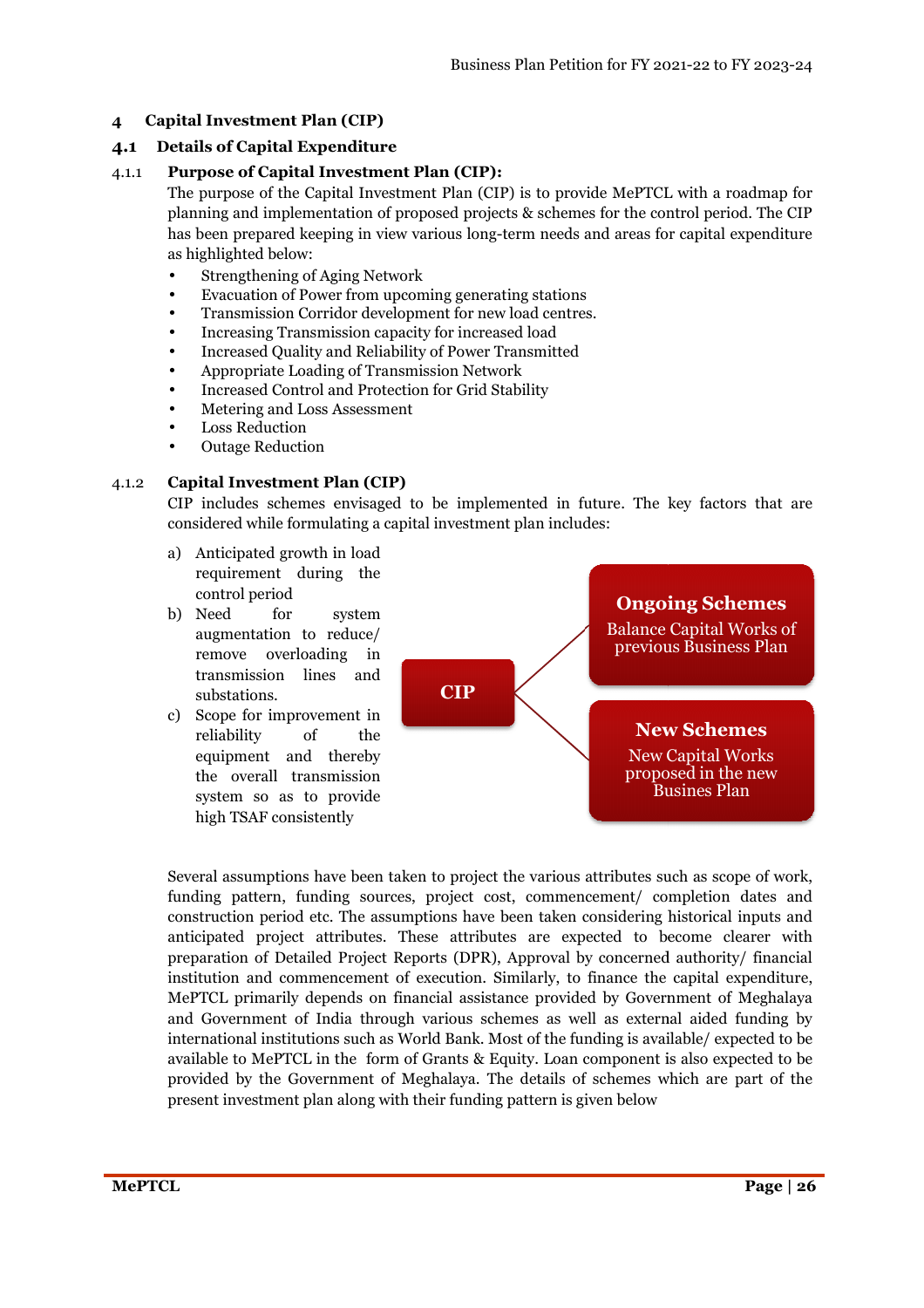| Sr.            | <b>Schemes</b>                                  | <b>Project Cost</b> |               |       | <b>Funding Pattern (INR Cr)</b> |
|----------------|-------------------------------------------------|---------------------|---------------|-------|---------------------------------|
| No.            |                                                 | (INR Cr)            | <b>Equity</b> | Loan  | Grant                           |
|                | <b>New Schemes</b>                              |                     |               |       |                                 |
| $\mathbf{1}$   | <b>State Govt</b>                               |                     |               |       |                                 |
|                | Construction/Upgradation of Transmission lines  | 208.00              | 0.00          | 0.00  | 208.00                          |
|                | Construction/ Upgradation of Substations        | 144.00              | 0.00          | 0.00  | 144.00                          |
|                | Sub-total                                       | 352.00              | 0.00          | 0.00  | 352.00                          |
|                |                                                 |                     |               |       |                                 |
| $\overline{2}$ | <b>Center Sponsored Schemes</b>                 |                     |               |       |                                 |
| a              | <b>SPA</b>                                      |                     |               |       |                                 |
|                | Construction/ Upgradation of Substations        | 451.00              | 0.00          | 0.00  | 451.00                          |
|                |                                                 |                     |               |       |                                 |
| b              | NEC/CSS                                         |                     |               |       |                                 |
|                | Construction/ Upgradation of Transmission lines | 431.00              | 0.00          | 0.00  | 431.00                          |
|                | Construction/ Upgradation of Substations        | 225.00              | 0.00          | 0.00  | 225.00                          |
|                | Sub-total                                       | 656.00              | 0.00          | 0.00  | 656.00                          |
|                |                                                 |                     |               |       |                                 |
| 3              | <b>PSDF</b>                                     |                     |               |       |                                 |
|                | Construction/Upgradation of Transmission lines  | 78.68               | 0.00          | 0.00  | 78.68                           |
|                | <b>Other New Works</b>                          | 98.46               | 0.00          | 14.50 | 83.96                           |
|                | <b>SLDC</b>                                     | 8.48                | 0.00          | 0.00  | 8.48                            |
|                | Sub-total                                       | 185.62              | 0.00          | 14.50 | 171.12                          |
|                |                                                 |                     |               |       |                                 |
| 4              | <b>Others</b>                                   |                     |               |       |                                 |
|                | Construction/ Upgradation of Transmission lines | 9.60                | 0.00          | 0.00  | 9.60                            |
|                | <b>SLDC</b>                                     | 10.51               | 0.00          | 10.51 |                                 |
|                | Sub-total                                       | 20.11               | 0.00          | 10.51 | 9.60                            |
|                |                                                 |                     |               |       |                                 |
|                | <b>Total</b>                                    | 1664.73             | 0.00          | 25.01 | 1639.72                         |
|                |                                                 |                     |               |       |                                 |
|                | <b>Ongoing/Completed Schemes</b>                |                     |               |       |                                 |
| $\mathbf{1}$   | <b>Center Sponsored Schemes</b>                 |                     |               |       |                                 |
| a              | <b>SPA</b>                                      |                     |               |       |                                 |
|                | Construction/Upgradation of Transmission lines  | 35.58               | 0.00          | 0.00  | 35.58                           |
|                | Construction/ Upgradation of Substations        | 18.91               | 0.00          | 0.00  | 18.91                           |
|                | Sub-total                                       | 54.49               | 0.00          | 0.00  | 54.49                           |
|                |                                                 |                     |               |       |                                 |
| $\mathbf b$    | NEC                                             |                     |               |       |                                 |
|                | Construction/Upgradation of Transmission lines  | 9.66                | 0.00          | 0.00  | 9.66                            |
|                |                                                 |                     |               |       |                                 |
| $\overline{2}$ | <b>PSDF</b>                                     |                     |               |       |                                 |
|                | Other on-going works                            | 10.13               | 0.00          | 0.00  | 10.13                           |
|                | <b>SLDC</b>                                     | 2.07                | 0.00          | 0.00  | 2.07                            |
|                | Sub-total                                       | 12.20               | 0.00          | 0.00  | 12.20                           |
|                |                                                 |                     |               |       |                                 |
| $\,3$          | <b>NERPSIP</b>                                  |                     |               |       |                                 |
|                | Construction/ Upgradation of Transmission lines | 598.73              | 0.00          | 0.00  | 598.73                          |
|                | Construction/ Upgradation of Substations        |                     |               |       |                                 |
|                | Sub-total                                       |                     |               |       |                                 |

### **Table15: Details of Ongoing and Proposed Schemes**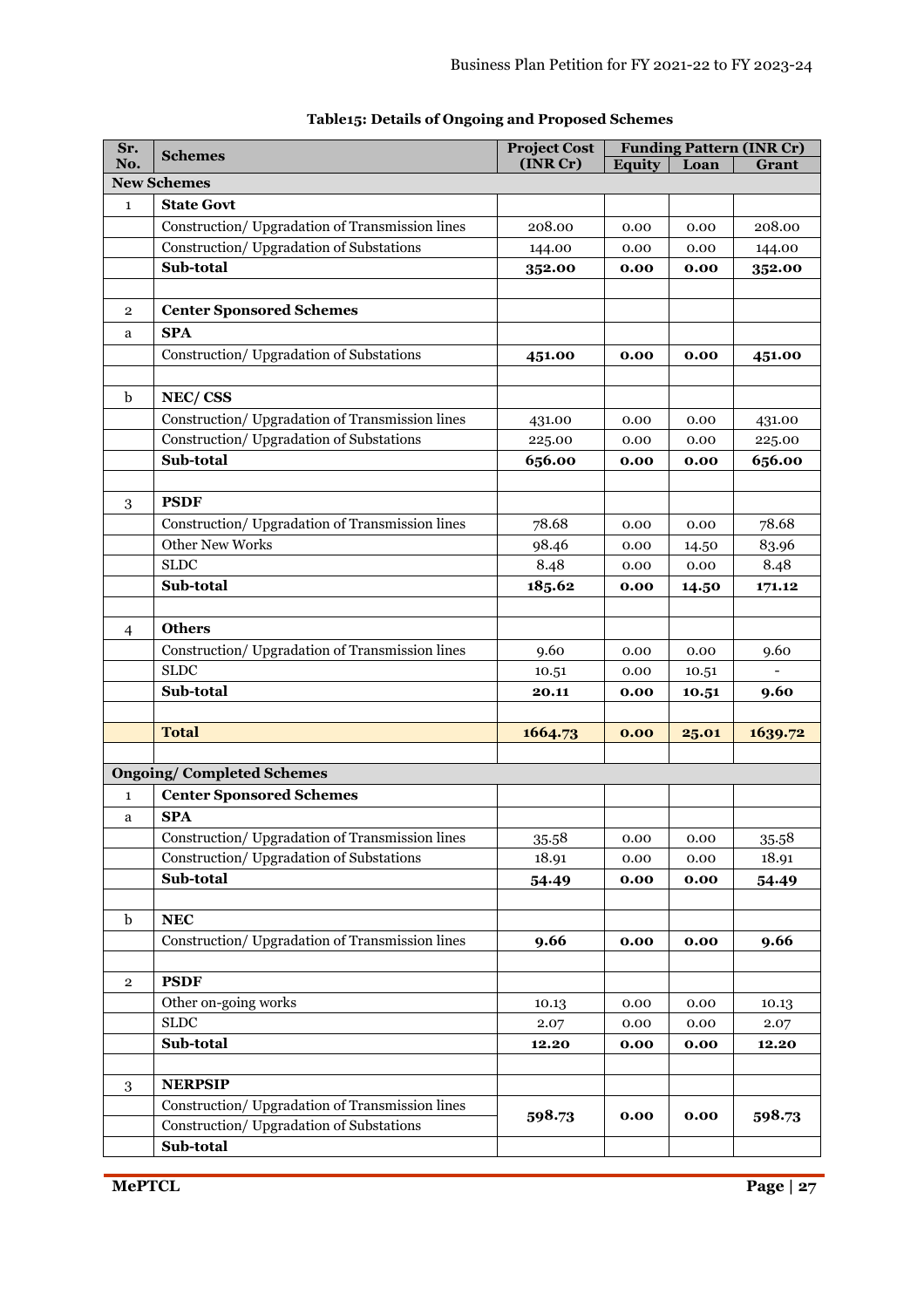| Sr. | <b>Schemes</b>       | <b>Project Cost</b> | <b>Funding Pattern (INR Cr)</b> |       |         |  |
|-----|----------------------|---------------------|---------------------------------|-------|---------|--|
| No. |                      | (INR Cr)            | Equity                          | Loan  | Grant   |  |
| 5   | <b>Others</b>        |                     |                                 |       |         |  |
|     | Other on-going works | 49.97               | 0.00                            | 0.00  | 49.97   |  |
|     |                      |                     |                                 |       |         |  |
|     | <b>Total</b>         | 725.05              | 0.00                            | 0.00  | 725.05  |  |
|     |                      |                     |                                 |       |         |  |
|     | <b>Grand total</b>   | 2389.78             | 0.00                            | 25.01 | 2364.77 |  |

### **4.2 Details of Fund Requirement and Capitalization**

### 4.2.1 **Fund Requirement**

Within Meghalaya, the objective of the schemes is to revitalize the power sector to achieve sustainable development in the long term. The State has to implement the listed projects below on time to ensure availability of transmission system for 24x7 supply and will monitor the loading of lines and substations on periodic basis keeping in view the actual growth in loading of the load centers along with changes in consumer mix. Given below is the capital expenditure proposed for FY 2020-21 and FY 2023-24 under the various schemes mentioned above:

| Sl.                                              | Category                  | <b>Fund Requirement (in INR Crs)</b> |            |            |            |              |  |  |
|--------------------------------------------------|---------------------------|--------------------------------------|------------|------------|------------|--------------|--|--|
| No.                                              |                           | FY 2020-21                           | FY 2021-22 | FY 2022-23 | FY 2023-24 | <b>Total</b> |  |  |
|                                                  | <b>Transmission Lines</b> | 25.12                                | 228.11     | 211.27     | 200.20     | 664.70       |  |  |
| $\overline{2}$                                   | Substations               | 6.33                                 | 134.73     | 407.70     | 247.90     | 796.67       |  |  |
| 3                                                | Other works               | 28.72                                | 97.96      | 26.76      | 0.00       | 153.45       |  |  |
| 4                                                | <b>NERSIP</b>             | 89.81                                | 89.81      |            |            | 179.62       |  |  |
| 5                                                | <b>SLDC</b>               | 1.70                                 | 8.95       | 6.88       | 1.50       | 19.03        |  |  |
| <b>Total Fund Requirement</b><br>(in INR Crores) |                           | 151.69                               | 559.56     | 652.62     | 449.60     | 1813.47      |  |  |

**Table16: Capital Expenditure Plan** 

### 4.2.2 **Capitalization in Third Control Period**

The addition of new transmission lines, and substations is required for relieving the existing overloaded lines and substations of MePTCL. This is also necessary to meet the growing demand of the state. Given below is the capital expenditure proposed for third control period under the various schemes mentioned above:

| Sl.            |                                                | <b>Capitalization (in INRCrores)</b> |          |          |          |                    |  |  |  |  |  |
|----------------|------------------------------------------------|--------------------------------------|----------|----------|----------|--------------------|--|--|--|--|--|
| No.            | Category                                       | <b>FY 2020-</b>                      | FY 2021- | FY 2022- | FY 2023- | <b>Total as on</b> |  |  |  |  |  |
|                |                                                | 21                                   | $22 \,$  | 23       | 24       | 31.03.2024         |  |  |  |  |  |
| 1              | <b>Transmission Lines</b>                      | 30.85                                | 23.99    | 78.68    | 418.00   | 551.52             |  |  |  |  |  |
| $\overline{2}$ | <b>Substations</b>                             |                                      | 18.91    | 144.00   | 556.00   | 718.91             |  |  |  |  |  |
| 3              | Other works                                    | 3.44                                 | 88.21    | 66.91    |          | 158.56             |  |  |  |  |  |
| 4              | <b>NERPSIP</b>                                 |                                      | 598.73   |          |          | 598.73             |  |  |  |  |  |
| 5              | <b>SLDC</b>                                    | 0.66                                 | 3.70     | 3.15     | 3.00     | 10.51              |  |  |  |  |  |
|                | <b>Total Asset Addition</b><br>(in INR Crores) | 34.95                                | 733.54   | 292.74   | 977.00   | 2,038.23           |  |  |  |  |  |

**Table17: Details of Capitalization for the year 2020-21 and 2023-24** 

### **4.3 Details of Schemes**

The details of various schemes which are a part of the CIP are provided in the following sections.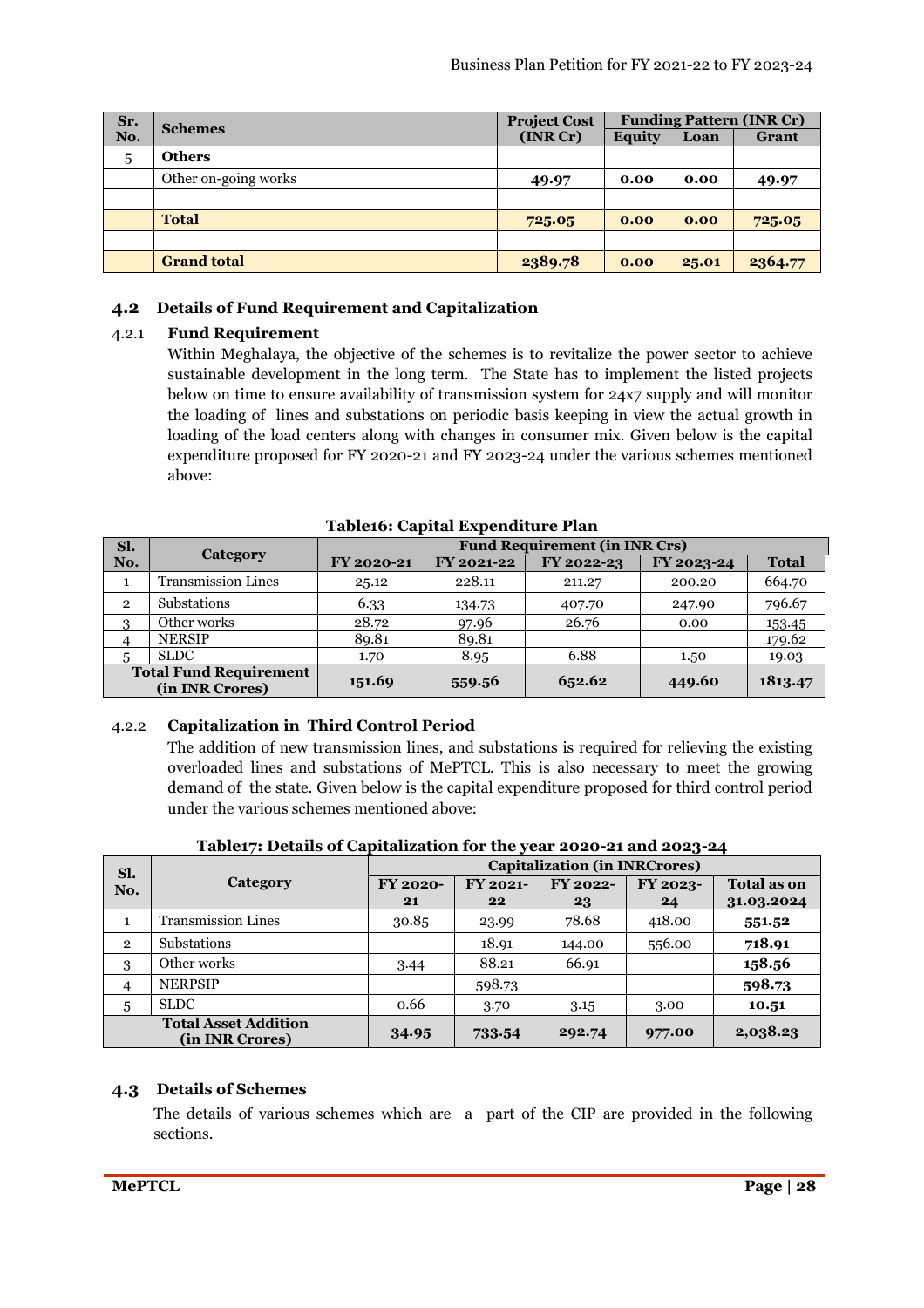### 4.3.1 **North East Region Power System Improvement Project (NERPSIP)**

North Eastern Region Power System Improvement Project (NERPSIP) is being implemented as a Central Sector Scheme through Power Grid Corporation of India Limited (PGCIL). The scheme is funded by the Government of India and the World Bank on 50:50 basis. The scheme comprises of development of Transmission, Sub-Transmission/ Distribution system upto 33 KV. Within Meghalaya, the objective of the scheme is to revitalize the power sector to achieve sustainable development in the long term. The addition of new substations and construction of new lines is required for relieving the existing overloaded lines and substations catering to Shillong, areas of Khasi Hills and Garo Hills districts. The added capacity is also required for catering to the growing demand throughout the state.

The total approved cost under tranche-I for Meghalaya for transmission scheme is INR 598.73 crore. The date of approval of the project is 01.12.2014. The works are in progress and is expected to be completed by Dec 2020: The works included are as follows:

- Construction of 220 kV double circuit line from Killing (Byrnihat) sub-station to Mawngap (Mawphlang) sub-station and finally up to New Shillong Township (244 circuit km) complete with up-gradation of 132/33 kV Mawngap sub-station to 2 x 160 MVA, 220/132 kV (GIS) and a new 2 x 160 MVA, 220/132 kV & 2 x 50 MVA, 132/33 kV substations (GIS) at New Shillong.
- Construction of Loop In Loop Out (LILO) of both circuits of MLHEP Khliehriat double circuit line (38 circuit km) along with a 2 x 50 MVA, 132/33 kV sub-station at Mynkre.
- Construction of 132 kV double circuit line from Ampati to Phulbari (138 circuit km) along with 2 x 50 MVA, 132/33 kV sub-station at Phulbari.

### 4.3.2 **Power System Development Fund (PSDF)**

The Government of India has approved a scheme for operationalization of Power System Development Fund (PSDF) in the year 2014. PSDF is a fund constituted under Central Electricity Regulatory Commission (Power System Development Fund) Regulations, 2014 to be utilized for the following purpose:

- Transmission systems of strategic importance based on operational feedback by Load Dispatch Centers for relieving congestion in inter-State transmission system (ISTS) and intra-State Transmission Systems which are incidental to the ISTS.
- Installation of shunt capacitors, series compensators and other reactive energy generator for improvement of voltage profile in the Grid.
- Installation of special protection schemes, pilot and demonstrative projects, standard protection schemes and for setting right the discrepancies identified in the protection schemes and for setting right the discrepancies identified in the protection audits on regional basis.
- Renovation and Modernization (R&M) of transmission and distribution system for relieving congestion
- Any other scheme/ project in furtherance of the above objectives such as technical studies and capacity building.

Based on decision taken in the in NERPC forum, a third-party audit on protection was carried out in 135 sub-stations and generating stations of NER at 132KV voltage level and above. The teams comprising of members from PGCIL, NEEPCO, NHPC, NERPC and NERLDC was formed. The protection audit of the sub-stations and generating stations in NER was completed in February 2013. The findings of the audit team were discussed in the Commercial Sub-Committee and Protection Sub-Committee meetings of NERPC. Subsequently, the Ministry of Power directed for preparation of the Detail Project Report based on the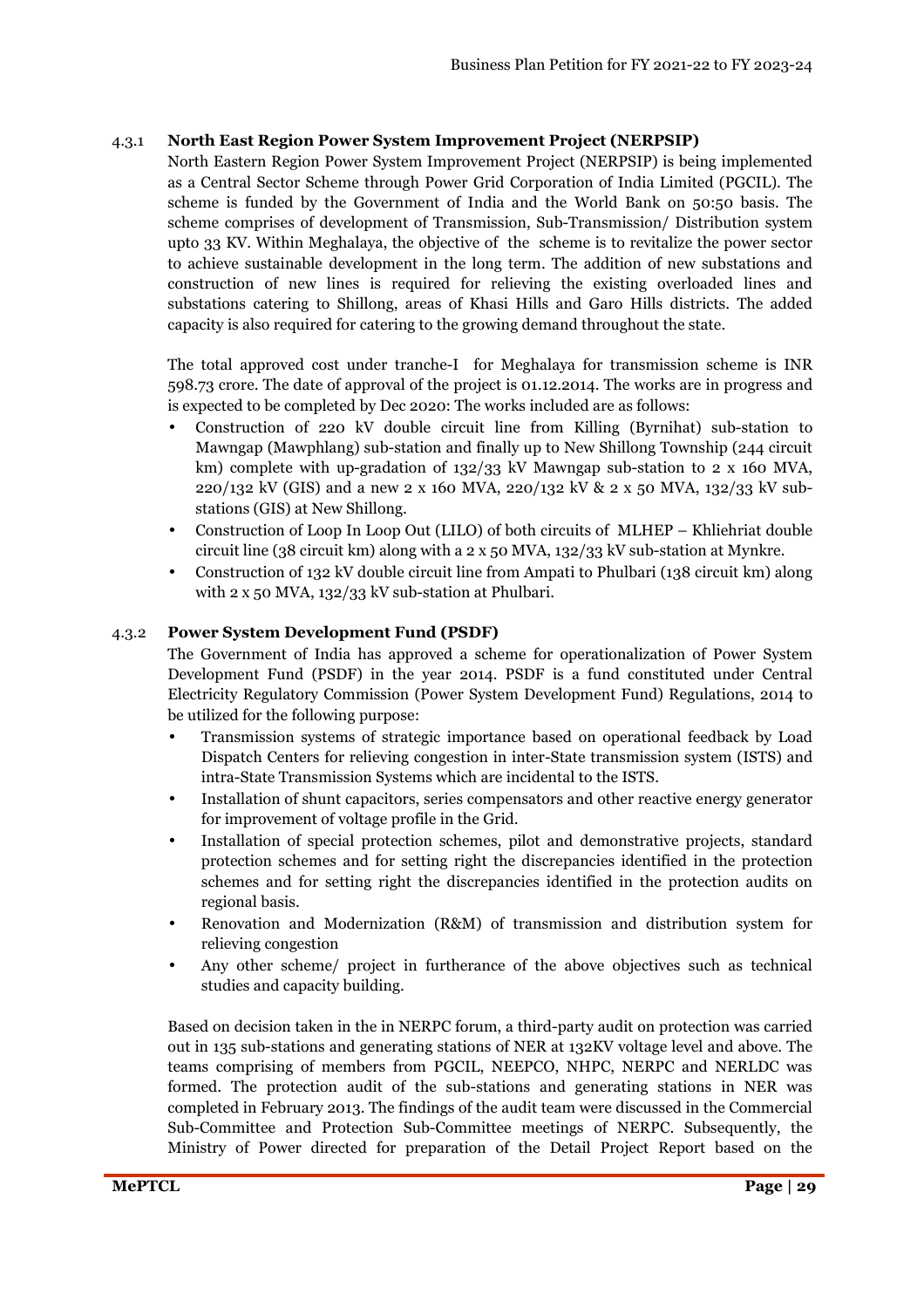recommendations of the protection audit team for rectifying the defects. The same was sent to CEA with the request for funding through PSDF or any other sources without any financial burden to the constituents.

In order to further its objectives of having enhanced grid stability, MePTCL plans to carry out Renovation and Upgradation of Protection & Control system with funding available through PSDF. For Meghalaya, the protection audit was carried out in 1 No. 400KV and 19 Nos. 132KV substations/generating stations. The scope of work includes the following:

- Modification in switching scheme
- Replacement of existing EM/static relays by numerical relays/ bay control and protection units and substation automation system (SAS) and providing Time Stamping of Events (TSE), Disturbance Recording (DR) & Events Logging (EL).
- Replacement of old obsolete equipments (Circuit Breakers, Surge Arresters, Isolators, Earthing switches, CTs, PTs/CVTs and materials.
- Establishment of reliable communication link and providing carrier inter-trip facility.
- Improvement in DC system and providing DG sets.
- Improving existing Earthing system.
- Providing required firefighting system.
- Providing modern diagnostic tools.
- Any other improvement required.

Under the PSDF scheme, up to 100% funding shall be provided to various MePTCL projects such as:.

- **Renovation and upgradation of Protection & Control System of MePTCL**. This project is funded under Power System Development Fund (PSDF) at an approved cost of INR 69.19 crores and sanctioned as 100% Grant. The date of approval of the project is 04.08.2015 vide order No 10/1/2014/OM. The scheme includes replacement/installation of Circuit Breakers, Current Transformers, Potential Transformers, Capacitive Voltage Transformers, Isolators, Control & Relay Panels, Power & Control Cables, Air Conditioning System, Battery Banks, Surge Arrestors, Solar LEDs, Wave Traps, Nitrogen Injection Systems, Diesel Generator Sets, Firewalls, Numerical Relays and Diagnostic Tools in all the existing extra high tension (132 KV and above) sub-station in the state. The work was completed in December 2019.
- The '**Installation of Numerical Line Differential Relays** in 132 KV Lines' which is also Sanction of grant from PSDF by MoP vide Order No 10/01/2014-OM dated 24.05.2019 equivalent to an amount INR 3.27 Crores need to be completed within 18 months from 1st release of fund *.*
- *The 'Automatic Demand Management System'* **(ADMS)** which is also Sanctioned (grant) under PSDF by MoP vide Order No 10/1/2014-OM dated 15.04.2019 equivalent to an amount INR 2.07 Crores need to be completed within 6(six) months from 1st release of fund.
- Implementation of Scheduling, Accounting, Metering and Settlement of Transactions (SAMAST) in Electricity in the State of Meghalaya is also Sanctioned (grant) under PSDF by MoP vide Letter No. 10/1/2014-OM dated 20.03.2020 for an amount of INR 8.48 Crores and is to be completed within 12 (twelve) months from 1st release of fund.
- Replacement of the 400 KV, Bus Reactor at 400/220/132 KV Substation, Killing is also Sanctioned (grant) under PSDF by MoP vide Letter No. 10/1/2014-OM dated 20.03.2020 for an amount of INR 6.86 Crores and is to be completed within 12 (twelve) months from 1st release of fund.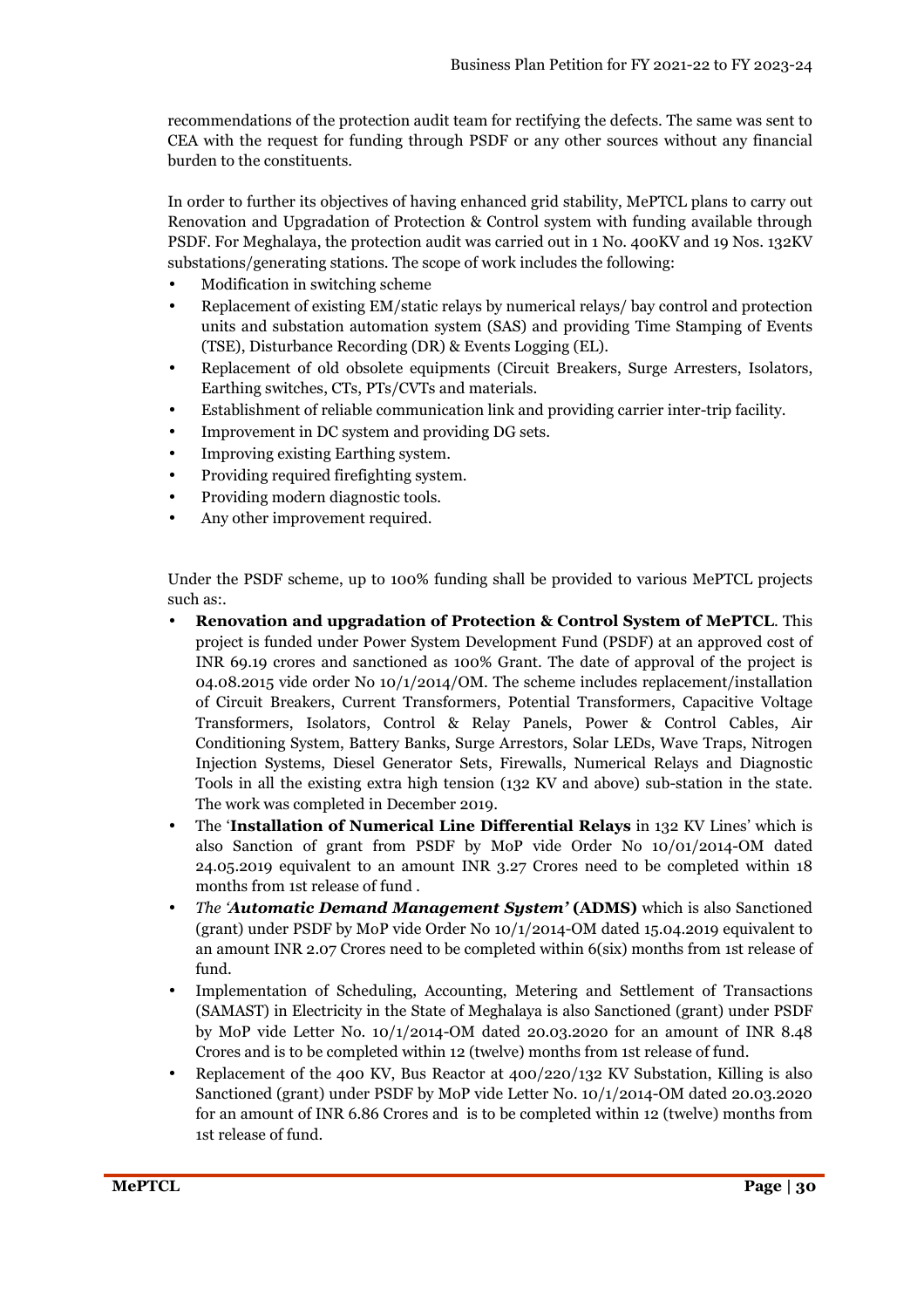### 4.3.3 **Other Central Sponsored Schemes**

Some of the other works in the investment plan have been funded by other central sponsored schemes like NEC and NESIDS. The details are given in Annexure I (a) and I (b).

### **i. North Eastern Council:**

Under the schemes of North Eastern Council (NEC), the funds are available in form of grants to MePTCL.

The following ongoing projects are being implemented under the NEC Scheme:

- Augmentation of 132/33 kV sub-station from 35 MVA to 50 MVA, at Rongkhon, with a total capital expenditure of INR 4.69 crores. The project is scheduled to be completed by 31.12.2020.
- Construction of 132 kV double circuit LILO on Mawlai-Cherra line at Mawngap substation, with a total capital expenditure of INR 4.97 crores. The project is scheduled to be completed by 31.03.2021.
- Construction of the 132 KV D/C line from Nangalbibra to Baghmara, with a total capital expenditure of INR 81.00 crores. The project is scheduled to be completed by 31.03.2025
- Construction of the 220KV D/C Nangalbibra (PG)-Mawphlang line including 220 KV LILO of Mawphlang – New Shillong line at Mawmihthied/Cherra, with a total capital expenditure of INR 230.00 crores. The project is scheduled to be completed by 31.03.2024
- Construction of the LILO of the 132 KV D/C line from Stage-III Powerhouse to Umtru Powerhouse on Multi Circuit Towers at Nongpoh, with a total capital expenditure of INR 20.00 crores. The project is scheduled to be completed by 31.03.2024
- Construction of 132 KV D/C LILO of Umtru Kahelipara Line at Killing with HTLS, with a total capital expenditure of INR 45.00 crores. The project is scheduled to be completed by 31.03.2024
- Re-conductoring of 132 KV UPS-Sarusajai line with HTLS, with a total capital expenditure of INR 40.00 crores. The project is scheduled to be completed by 31.03.2025
- Construction of 132 KV D/C Nangalbibra Nangal (PG) line with HTLS, with a total capital expenditure of INR 15.00 crores. The project is scheduled to be completed by 31.03.2025
- Construction 220/132 KV, 2x160 MVA Sub-station at Mawmihthied/ Cherra, with a total capital expenditure of INR 70.00 crores. The project is scheduled to be completed by 31.03.2024
- Construction of  $132/33$  KV, 2 x 25 MVA sub-station at Nongpoh, with a total capital expenditure of INR 45.00 crores. The project is scheduled to be completed by 31.03.2023
- Construction of the 132/33 KV,  $2 \times 25$  MVA GIS sub-station at the 400/220/132 KV substation at Killing, Byrnihat, with a total capital expenditure of INR 35.00 crores. The project is scheduled to be completed by 31.03.2024
- Augmentation of the  $132/33$  KV NEHU sub-station from 2 x 20 MVA to 2 x 50 MVA capacity along with reengineering of Bus-bar, with a total capital expenditure of INR 20.00 crores. The project is scheduled to be completed by 31.03.2023
- Augmentation of the 132/33 KV Nangalbibra sub-station from 2 x 12.5 MVA to 2 x 50 MVA capacity along with reengineering of Bus-bar, with a total capital expenditure of INR 30.00 crores. The project is scheduled to be completed by 31.03.2023
- Augmentation of the 132/33 KV Cherra sub-station from 1 x 12.5 MVA to 2 x 25 MVA capacity, with a total capital expenditure of INR 25.00 crores. The project is scheduled to be completed by 31.03.2023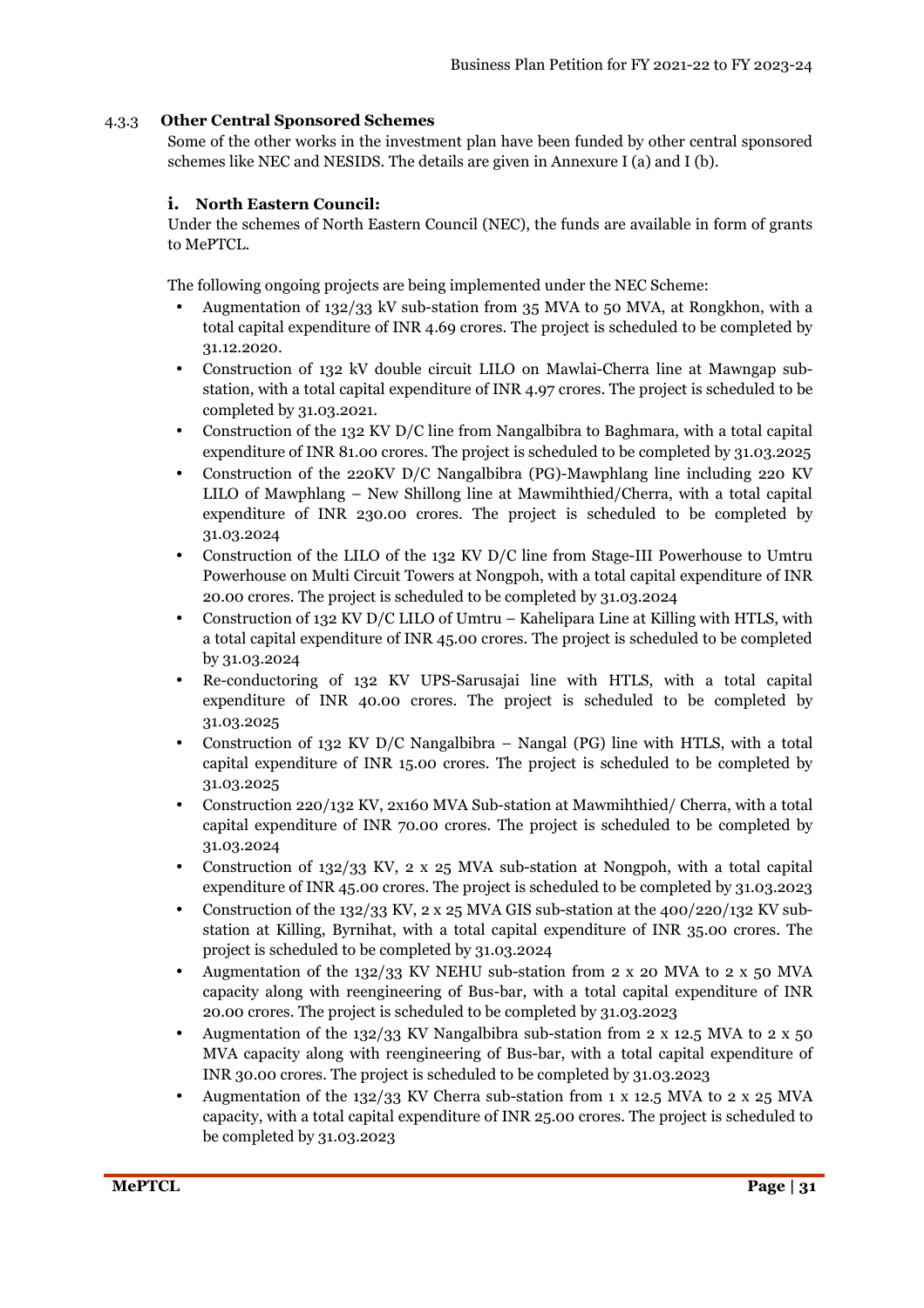The projects under the existing Schemes of NEC will accrue socio-economic benefits to the people of North Eastern Region enhancing their capabilities and livelihood.

### **ii. North East Special Infrastructure Development Scheme (NESIDS):**

The North East Special Infrastructure Development Scheme, or commonly known as NESIDS, was sanctioned by the Government of India to focus on projects relating to infrastructure creation concerning water supply, power and connectivity, and thereby enhancing tourism. It also focuses on the social infrastructure of the primary and secondary sectors of health and education. The scheme is to be implemented by the Ministry of Development of North Eastern Region. The projects related to the above-mentioned sectors proposed by the State Governments in North East are being considered, in consultation with the respective line Ministries.

The following projects are being carried out under NESIDS:

• Augmentation of 132/33KV, 2X20 MVA Mawlai substation to 132/33KV, 3x50 MVA substation including re-engineering of the 132 KV Busbar' with capital expenditure of INR 49.8 crores. It is scheduled to be completed by March 2020.

### 4.3.4 **Special Plan Assistance (SPA)**

A number of major infrastructures have been created in the State under this Scheme supported by the erstwhile Planning Commission, Government of India. The details of the ongoing projects and proposed projects under this scheme is presented in **Annexure I (a)** and **Annexure I (b)** respectively.

### **4.4 Impact of Covid-19 on Capex Works:**

COVID-19 is having a massive impact on capex projects of MePTCL. The various restrictions put in place to control the effects of the virus have triggered shortages of raw material and manpower and disrupted supply chains. The construction has been halted and there has been a delay in resumption of construction works. The construction workers are staying away from work sites due to fear over corona virus infection and many of them have returned to their villages. The scenario implies that the construction work will be slow, pushing costs upward given the interest and debt servicing needed for that extra period. These disruptions can lead to possible time and cost overruns for the licensee.

### **4.5 Schemes under Implementation**

There are several schemes which are under implementation currently and have been included in the Capital Investment Plan. The details of the ongoing schemes are attached as Annexure **I (a)**.

### **4.6 New Schemes: Proposed/ to be Proposed for Implementation**

There are several schemes which are envisaged to be implemented in future keeping in view objectives mentioned earlier. For the purpose of CIP, the cost estimates, completion period, start date etc. have been projected based on MePTCL experience. These schemes are highlighted in **Annexure I (b).** 

### **4.7 Funding of Capital Expenditure**

MePTCL plans on funding majority of its capital expenditure through grants available under central sponsored schemes and state government funding. The funding for the works with a loan component is envisaged through Power Finance Corporation/ Rural Electrification Corporation.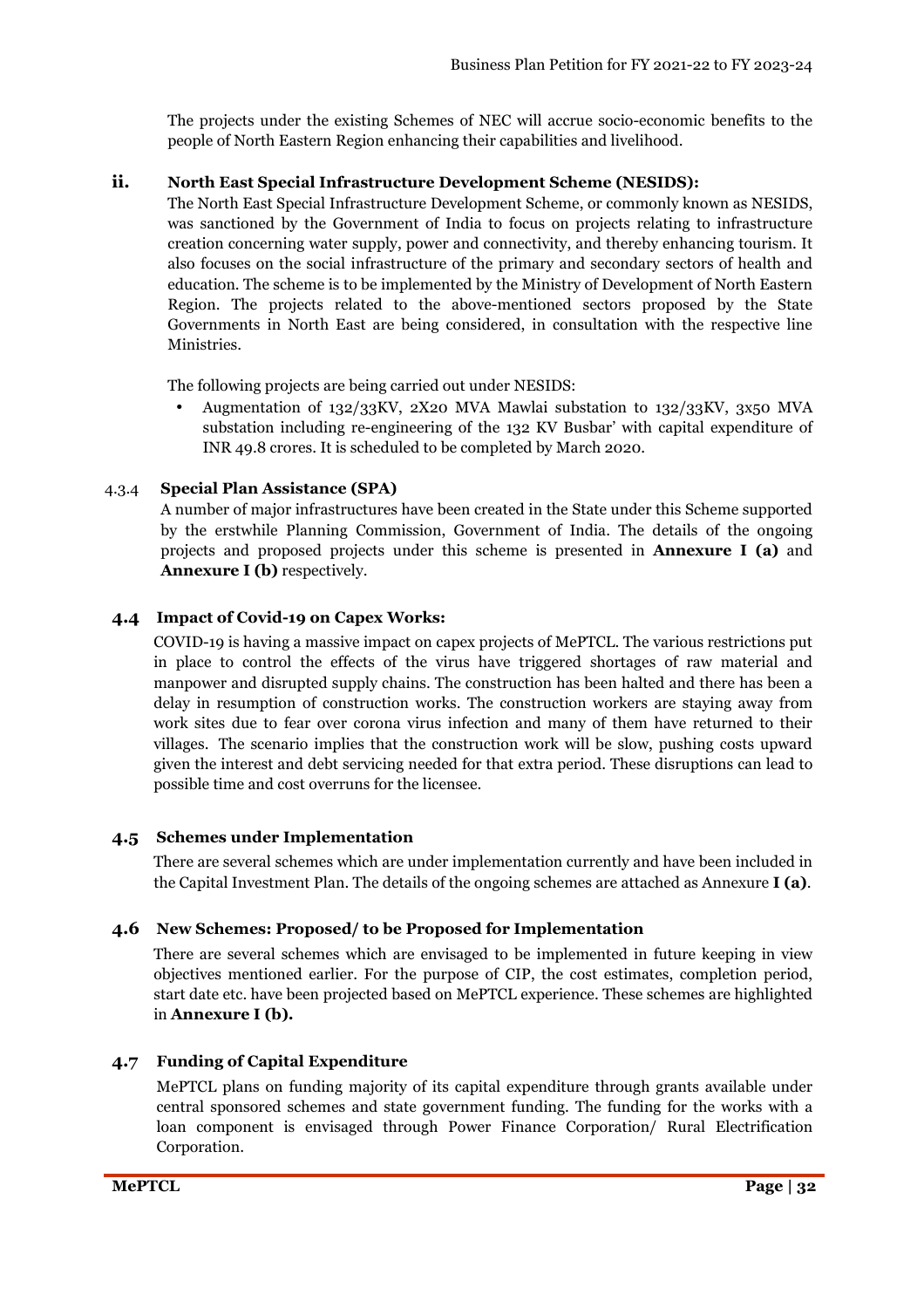### **4.8 Detailed Investment Plan as per MSERC Formats**

The detailed Capital Expenditure plan for the remaining control period is provided as **Annexure I** as per prescribed format of MSERC vide MYT Regulations, 2014. The CIP includes the ongoing and proposed works under different schemes, total project cost, start and end date of completion of works and its funding pattern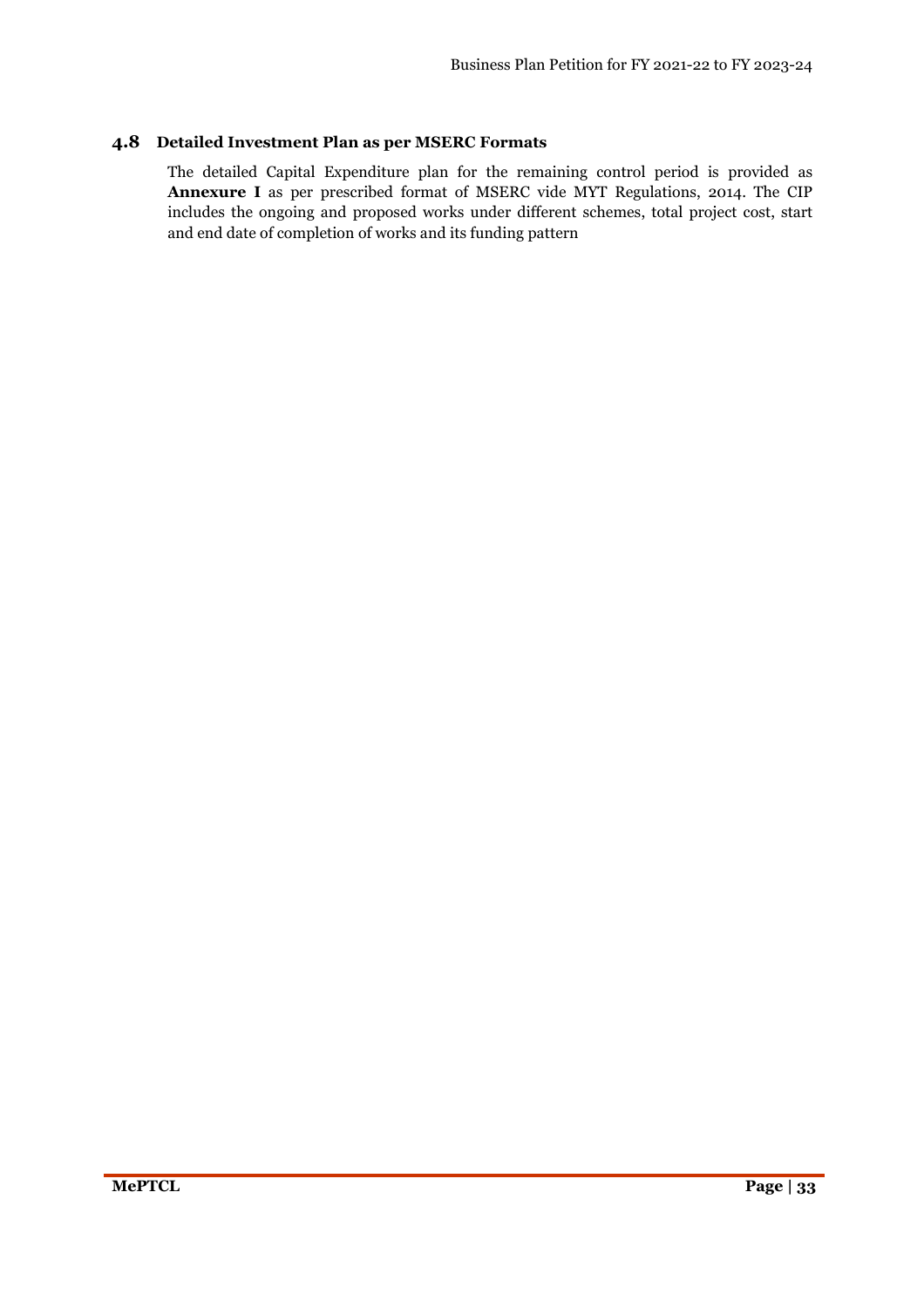## **5 Annexure I:**

### **I (a): Investment Plan for ongoing schemes spilling into FY 2020-21 and FY 2021-22**

|                | <b>Project Details</b>                                                                                      |                         |                       | <b>Total Capital</b>                      | Project                   | Project                   |                            | <b>Source of Financing for Scheme</b> |                       | Capital                                 |                      |
|----------------|-------------------------------------------------------------------------------------------------------------|-------------------------|-----------------------|-------------------------------------------|---------------------------|---------------------------|----------------------------|---------------------------------------|-----------------------|-----------------------------------------|----------------------|
| Sl.            |                                                                                                             | Project<br><b>Start</b> | Project<br>Completion | <b>Expenditure</b><br>approved by         | outlay in FY<br>2020-21   | outlay in FY<br>2021-22   |                            |                                       | <b>Debt Component</b> | Subsidies/                              | <b>Funding</b>       |
| No.            | Name of scheme                                                                                              | Date(DD-<br>MM-YY)      | date (DD-<br>MM-YY)   | <b>MSERC/</b><br>Govt/DPR/FI<br>(INR Cr.) | (Projected)<br>in INR Cr. | (Projected)<br>in INR Cr. | <b>Equity</b><br>component | Loan<br>amount<br>(INR Cr.)           | Loan<br>source        | <b>Grants</b><br>Component<br>(INR Cr.) | <b>Agency</b>        |
| $\mathbf{A}$   | <b>Transmission lines on-going works</b>                                                                    |                         |                       |                                           |                           |                           |                            |                                       |                       |                                         |                      |
| -1             | Stringing of second<br>circuit of the 132 kV<br>Agia-Nangalbibra line                                       | 26.09.2012              | Dec-20                | 21.19                                     | 19.07                     |                           |                            |                                       |                       | 21.19                                   | <b>SPA</b>           |
| $\overline{2}$ | Augmentation of 132/33<br>kV sub-station from 35<br>MVA to 50 MVA, at<br>Rongkhon.                          | 08.09.2010              | 31.12.2020            | 4.69                                      | 0.70                      |                           |                            |                                       |                       | 4.69                                    | $\operatorname{NEC}$ |
| 3              | Construction of 132 kV<br>double circuit LILO on<br>Mawlai-Cherra line at<br>Mawngap sub-station            | 22.03.2011              | 31.03.2021            | 4.97                                      | 1.24                      |                           |                            |                                       |                       | 4.97                                    | $\operatorname{NEC}$ |
| $\overline{4}$ | Construction of 132 kV<br>double circuit LILO line<br>of 132 kV Rongkhon-<br>Ampati line at<br>Praharinagar | 01.04.2014              | 30.03.2022            | 14.39                                     | 4.10                      | 4.10                      |                            |                                       |                       | 14.39                                   | <b>SPA</b>           |
|                |                                                                                                             |                         |                       |                                           |                           |                           |                            |                                       |                       |                                         |                      |
| $\bf{B}$       | Sub-station on-going works                                                                                  |                         |                       |                                           |                           |                           |                            |                                       |                       |                                         |                      |
| -1             | 132 kV sub-station at<br>Praharinagar                                                                       | 01.04.2014              | 30.03.2022            | 18.91                                     | 6.33                      | 6.33                      |                            |                                       |                       | 18.91                                   | <b>SPA</b>           |
|                |                                                                                                             |                         |                       |                                           |                           |                           |                            |                                       |                       |                                         |                      |
| $\mathbf C$    | <b>Others on-going works</b>                                                                                |                         |                       |                                           |                           |                           |                            |                                       |                       |                                         |                      |
| $\mathbf{1}$   | Installation of<br>Numerical Line<br>Differential Relays in<br>132 KV Lines                                 | 01.06.2019              | 31.03.2021            | 3.27                                      | 1.14                      |                           |                            |                                       |                       | 3.27                                    | <b>PSDF</b>          |
| $\overline{2}$ | Replacement of the 400<br>KV, Bus Reactor at<br>400/220/132 KV<br>Substation, Killing                       | 31.08.2020              | 31.08.2021            | 6.86                                      | 4.00                      | 2.86                      |                            |                                       |                       | 6.86                                    | <b>PSDF</b>          |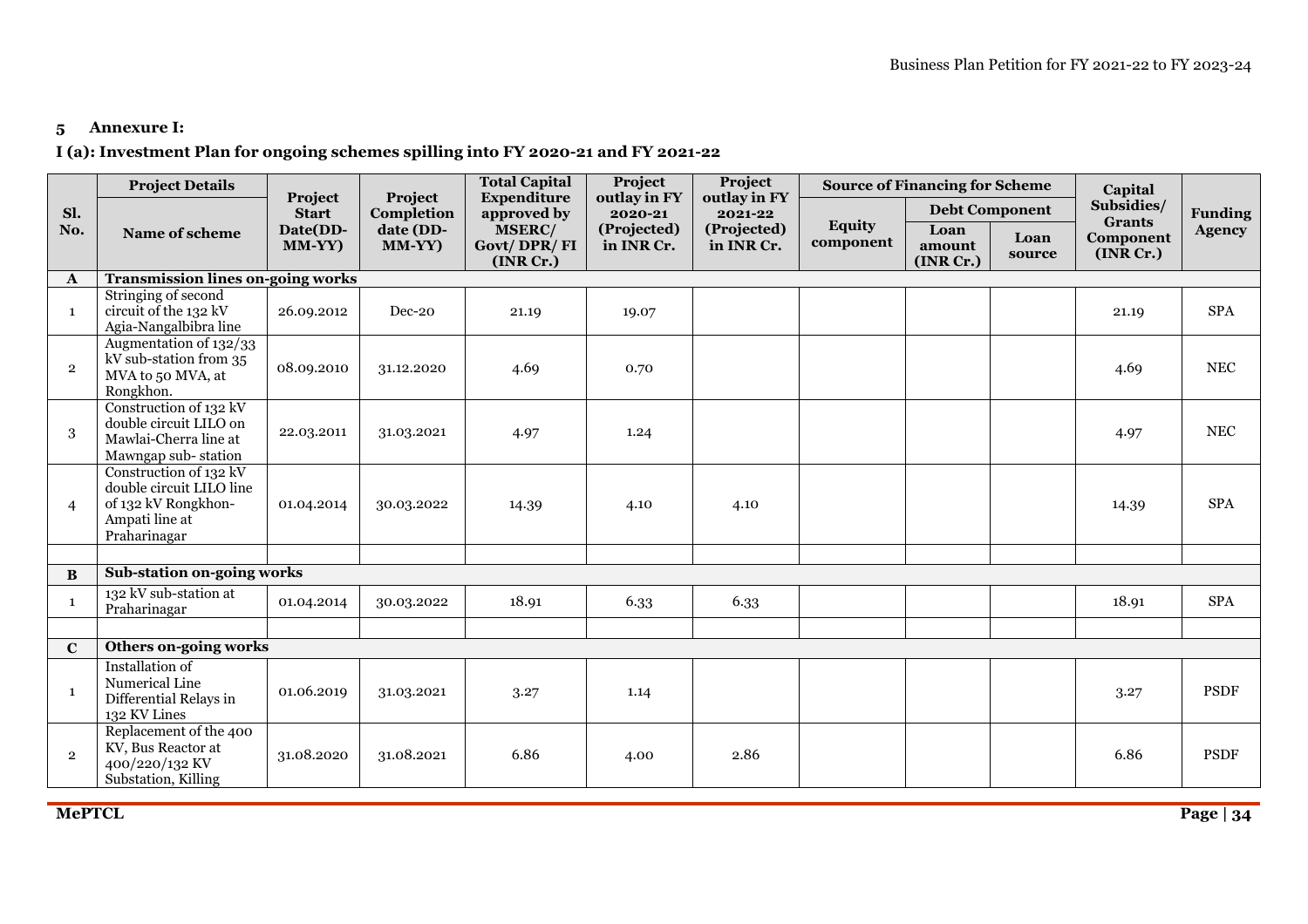|                | <b>Project Details</b>                                                                                                                                |                         |                       | <b>Total Capital</b>               | Project                   | Project<br>outlay in FY   |                            | <b>Source of Financing for Scheme</b> |                | Capital                     |                |
|----------------|-------------------------------------------------------------------------------------------------------------------------------------------------------|-------------------------|-----------------------|------------------------------------|---------------------------|---------------------------|----------------------------|---------------------------------------|----------------|-----------------------------|----------------|
| Sl.            |                                                                                                                                                       | Project<br><b>Start</b> | Project<br>Completion | <b>Expenditure</b><br>approved by  | outlay in FY<br>2020-21   | 2021-22                   |                            | <b>Debt Component</b>                 |                | Subsidies/<br><b>Grants</b> | <b>Funding</b> |
| No.            | Name of scheme                                                                                                                                        | Date(DD-<br>MM-YY)      | date (DD-<br>MM-YY)   | MSERC/<br>Govt/DPR/FI<br>(INR Cr.) | (Projected)<br>in INR Cr. | (Projected)<br>in INR Cr. | <b>Equity</b><br>component | Loan<br>amount<br>(INR Cr.)           | Loan<br>source | Component<br>(INR Cr.)      | <b>Agency</b>  |
| $\sqrt{3}$     | Augmentation of<br>132/33KV, 2X20 MVA<br>Mawlai substation to<br>132/33KV, 3x50 MVA<br>substation including re-<br>engineering of the 33KV<br>Busbar' | 01.06.2019              | 31.03.2022            | 49.8                               | 23.406                    | 23.406                    |                            |                                       |                | 49.80                       | <b>NESIDS</b>  |
| $\overline{4}$ | Survey work for<br>Construction of 220KV<br>D/C Mawphlang<br>Ichamati Line and<br>220/132/33 KV<br>Ichamati substation                                | 26.05.2020              | 26.01.2021            | 0.17                               | 0.17                      |                           |                            |                                       |                | 0.17                        | Others         |
|                |                                                                                                                                                       |                         |                       |                                    |                           |                           |                            |                                       |                |                             |                |
| D              | North Eastern Region Power System Improvement Projects (NERPSIP): Tranche-I                                                                           |                         |                       |                                    |                           |                           |                            |                                       |                |                             |                |
| $\mathbf{1}$   | 220 kV double circuit<br>Byrnihat (Killing) –<br>$Mawngap - New$<br>Shillong line                                                                     |                         |                       |                                    |                           |                           |                            |                                       |                |                             |                |
| $\overline{2}$ | LILO of both circuit of<br>MLHEP-Khliehriat 132<br>kV double circuit line at<br>Mynkre                                                                |                         |                       |                                    |                           |                           |                            |                                       |                |                             |                |
| 3              | 132 kV double circuit<br>line from Phulbari to<br>Ampati                                                                                              |                         |                       |                                    |                           |                           |                            |                                       | Govt. of       |                             |                |
| $\overline{4}$ | 220/132 kV sub-station<br>at New Shillong                                                                                                             | 01.04.2016              | 31.03.2022            | 598.73                             | 89.81                     | 89.81                     |                            |                                       | Meghalaya      | 598.73                      | <b>NERPSIP</b> |
| $\sqrt{5}$     | 220/132 kV sub-station<br>at Mawngap                                                                                                                  |                         |                       |                                    |                           |                           |                            |                                       |                |                             |                |
| 6              | 132 / 33 kV, 2 x 50 MVA<br>sub-station at New<br>Shillong                                                                                             |                         |                       |                                    |                           |                           |                            |                                       |                |                             |                |
| $\overline{7}$ | 132/33 kV, 2 x 50 MVA<br>sub-station at Mynkre                                                                                                        |                         |                       |                                    |                           |                           |                            |                                       |                |                             |                |
| 8              | 132/33 kV, 2 x 50 MVA<br>sub-station at Phulbari                                                                                                      |                         |                       |                                    |                           |                           |                            |                                       |                |                             |                |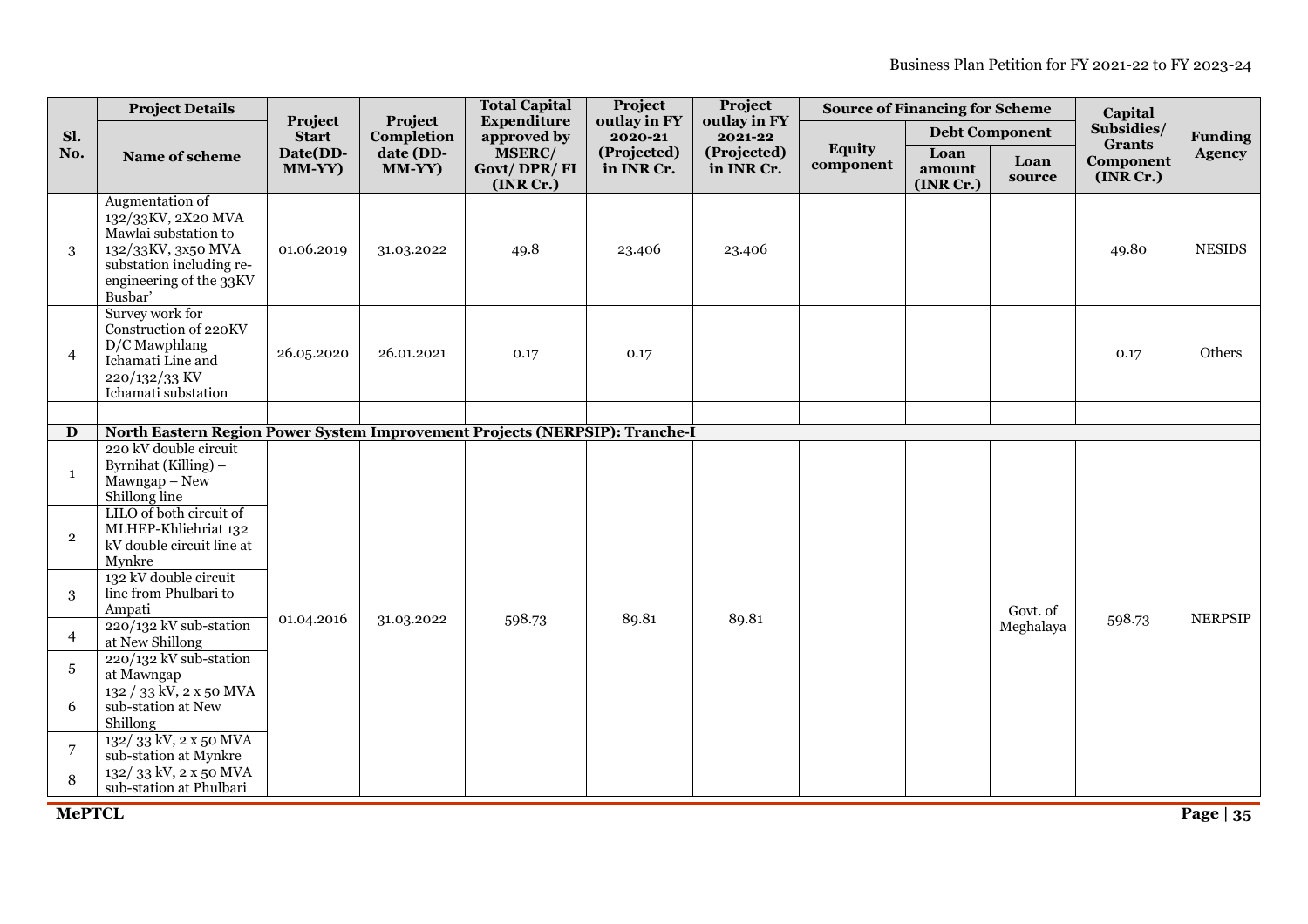|           | <b>Project Details</b>                                  | Project<br><b>Project</b> |                     | <b>Total Capital</b><br>Expenditure       | Project<br>outlay in FY   | Project<br>outlay in FY   |                            | <b>Source of Financing for Scheme</b> |                       | Capital                                |                |
|-----------|---------------------------------------------------------|---------------------------|---------------------|-------------------------------------------|---------------------------|---------------------------|----------------------------|---------------------------------------|-----------------------|----------------------------------------|----------------|
| Sl.       |                                                         | <b>Start</b>              | Completion          | approved by                               | 2020-21                   | 2021-22                   |                            |                                       | <b>Debt Component</b> | Subsidies/                             | <b>Funding</b> |
| No.       | <b>Name of scheme</b>                                   | Date(DD-<br><b>MM-YY)</b> | date (DD-<br>MM-YY) | <b>MSERC/</b><br>Govt/DPR/FI<br>(INR Cr.) | (Projected)<br>in INR Cr. | (Projected)<br>in INR Cr. | <b>Equity</b><br>component | Loan<br>amount<br>(INR Cr.)           | Loan<br>source        | <b>Grants</b><br>Component<br>(NR Cr.) | <b>Agency</b>  |
|           |                                                         |                           |                     |                                           |                           |                           |                            |                                       |                       |                                        |                |
| <b>E.</b> | <b>SLDC</b>                                             |                           |                     |                                           |                           |                           |                            |                                       |                       |                                        |                |
|           | <b>Automatic Demand</b><br>Management System'<br>(ADMS) | 01.06.2019                | Aug/Sept<br>2020    | 2.07                                      | 0.04                      |                           |                            |                                       |                       | 2.07                                   | <b>PSDF</b>    |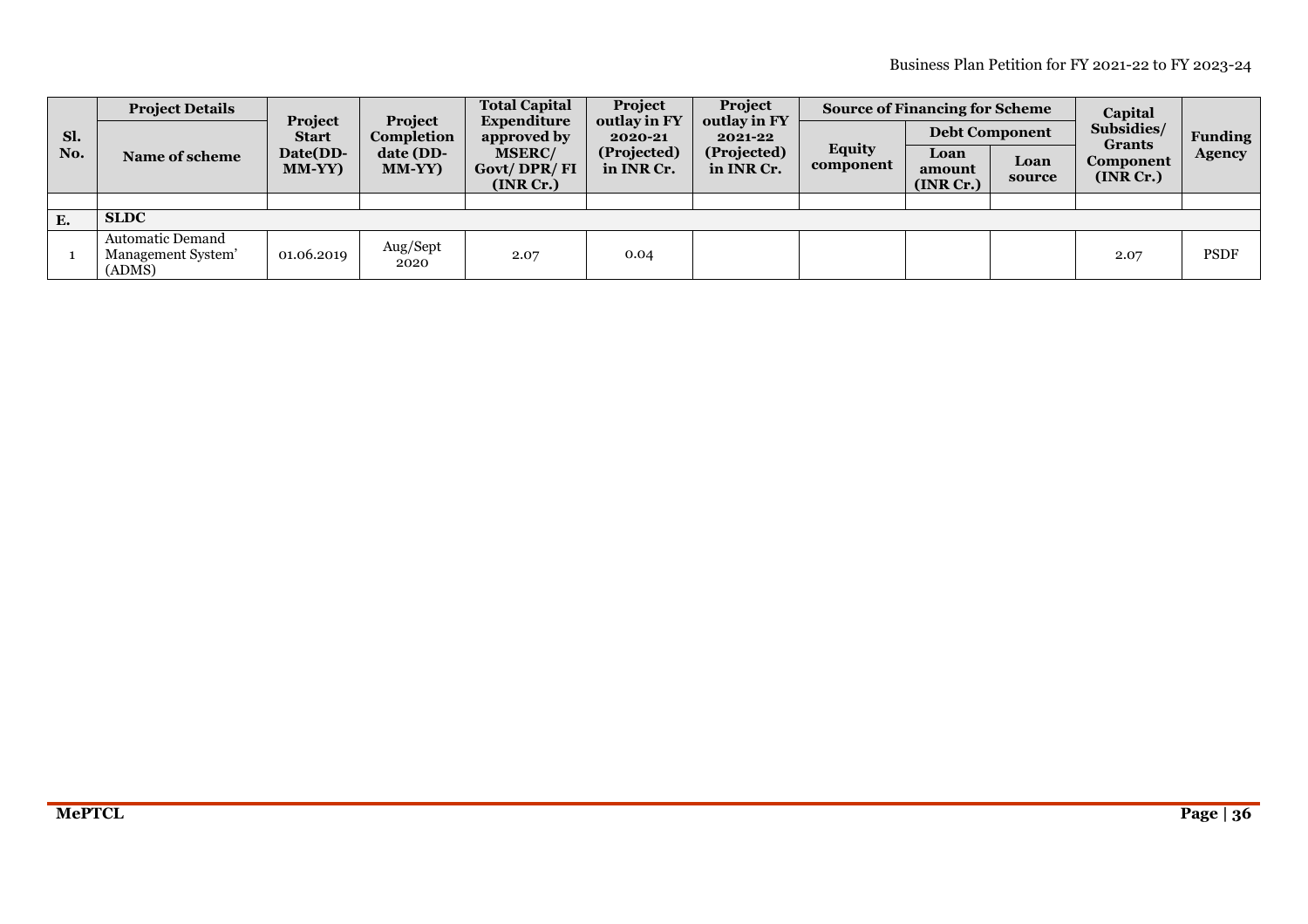### **I (b): Investment Plan for Proposed Schemes in FY 2021-22 and FY 2023-24**

|              | <b>Project Details</b>                                                                                                                                                |                                             |                                              | <b>Total</b>                                                        | Project<br>outlay in                    | Project<br>outlay in                    | Project<br>outlay in                        | Project<br>outlay in                        |                            | <b>Source of Financing for</b><br><b>Scheme</b>            |                | Capital                                               |                                 |
|--------------|-----------------------------------------------------------------------------------------------------------------------------------------------------------------------|---------------------------------------------|----------------------------------------------|---------------------------------------------------------------------|-----------------------------------------|-----------------------------------------|---------------------------------------------|---------------------------------------------|----------------------------|------------------------------------------------------------|----------------|-------------------------------------------------------|---------------------------------|
| Sl.<br>No.   | Name of scheme                                                                                                                                                        | <b>Project Start</b><br>Date (DD-MM-<br>YY) | Project<br>Completion<br>Date (DD-<br>MM-YY) | Capital<br>Expenditure<br>Projected by<br>Govt/DPR/<br>FI (INR Cr.) | FY 2020-21<br>(Projected)<br>in INR Cr. | FY 2021-22<br>(Projected)<br>in INR Cr. | FY 2022-<br>23<br>(Projected)<br>in INR Cr. | FY 2023-<br>24<br>(Projected)<br>in INR Cr. | <b>Equity</b><br>component | <b>Debt Component</b><br>Loan<br>amount<br>(INR<br>$Cr.$ ) | Loan<br>source | Subsidies/<br><b>Grants</b><br>Component<br>(INR Cr.) | <b>Funding</b><br><b>Agency</b> |
| A.           | <b>Transmission Line New works</b>                                                                                                                                    |                                             |                                              |                                                                     |                                         |                                         |                                             |                                             |                            |                                                            |                |                                                       |                                 |
| $\mathbf{1}$ | Construction of the<br>220 KV D/C line<br>from Mawphlang to<br>Ichamati including<br>LILO at<br>Mawmihthied/Cherra                                                    | 01.04.2021                                  | 31.03.2024                                   | 110.00                                                              |                                         | 44.00                                   | 33.00                                       | 33.00                                       |                            |                                                            |                | 110.00                                                | <b>State Govt</b>               |
| $\mathbf{2}$ | Construction of the<br>132 KV D/C line from<br>Nangalbibra to<br>Baghmara                                                                                             | 01.04.2022                                  | 31.03.2025                                   | 81.00                                                               |                                         |                                         | 32.40                                       | 24.30                                       |                            |                                                            |                | 81.00                                                 | <b>NEC</b>                      |
| 3            | Construction of the<br>220KV D/C<br>Nangalbibra (PG)-<br>Mawphlang line<br>including 220 KV<br>LILO of Mawphlang<br>$-$ New Shillong line<br>at<br>Mawmihthied/Cherra | 01.04.2021                                  | 31.03.2024                                   | 230.00                                                              |                                         | 92.00                                   | 69.00                                       | 69.00                                       |                            |                                                            |                | 230.00                                                | <b>NEC</b>                      |
| 4            | Construction of the<br>LILO of the 132 KV<br>D/C line from Stage-<br>III Powerhouse to<br>Umtru Powerhouse<br>on Multi Circuit<br>Towers at Nongpoh.                  | 01.04.2021                                  | 31.03.2024                                   | 20.00                                                               |                                         | 8.00                                    | 6.00                                        | 6.00                                        |                            |                                                            |                | 20.00                                                 | <b>NEC</b>                      |
| 5            | Construction of $132$<br>KV D/C LILO of<br>Umtru - Kahelipara<br>Line at Killing with<br>HTLS.                                                                        | 01.04.2021                                  | 31.03.2024                                   | 45.00                                                               |                                         | 18.00                                   | 13.50                                       | 13.50                                       |                            |                                                            |                | 45.00                                                 | <b>NEC</b>                      |
| 6            | Re-conductoring of<br>132 KV UPS-<br>Sarusajai line with<br>HTLS.                                                                                                     | 01.04.2022                                  | 31.03.2025                                   | 40.00                                                               |                                         |                                         | 16.00                                       | 12.00                                       |                            |                                                            |                | 40.00                                                 | <b>NEC</b>                      |
| 7            | Construction of 132<br>KV line from New<br>Shillong - IIM                                                                                                             | 01.04.2021                                  | 31.03.2024                                   | 13.00                                                               |                                         | 5.20                                    | 3.90                                        | 3.90                                        |                            |                                                            |                | 13.00                                                 | <b>State Govt</b>               |
|              | <b>MePTCL</b>                                                                                                                                                         |                                             |                                              |                                                                     |                                         |                                         |                                             |                                             |                            |                                                            |                |                                                       | Page $ 37$                      |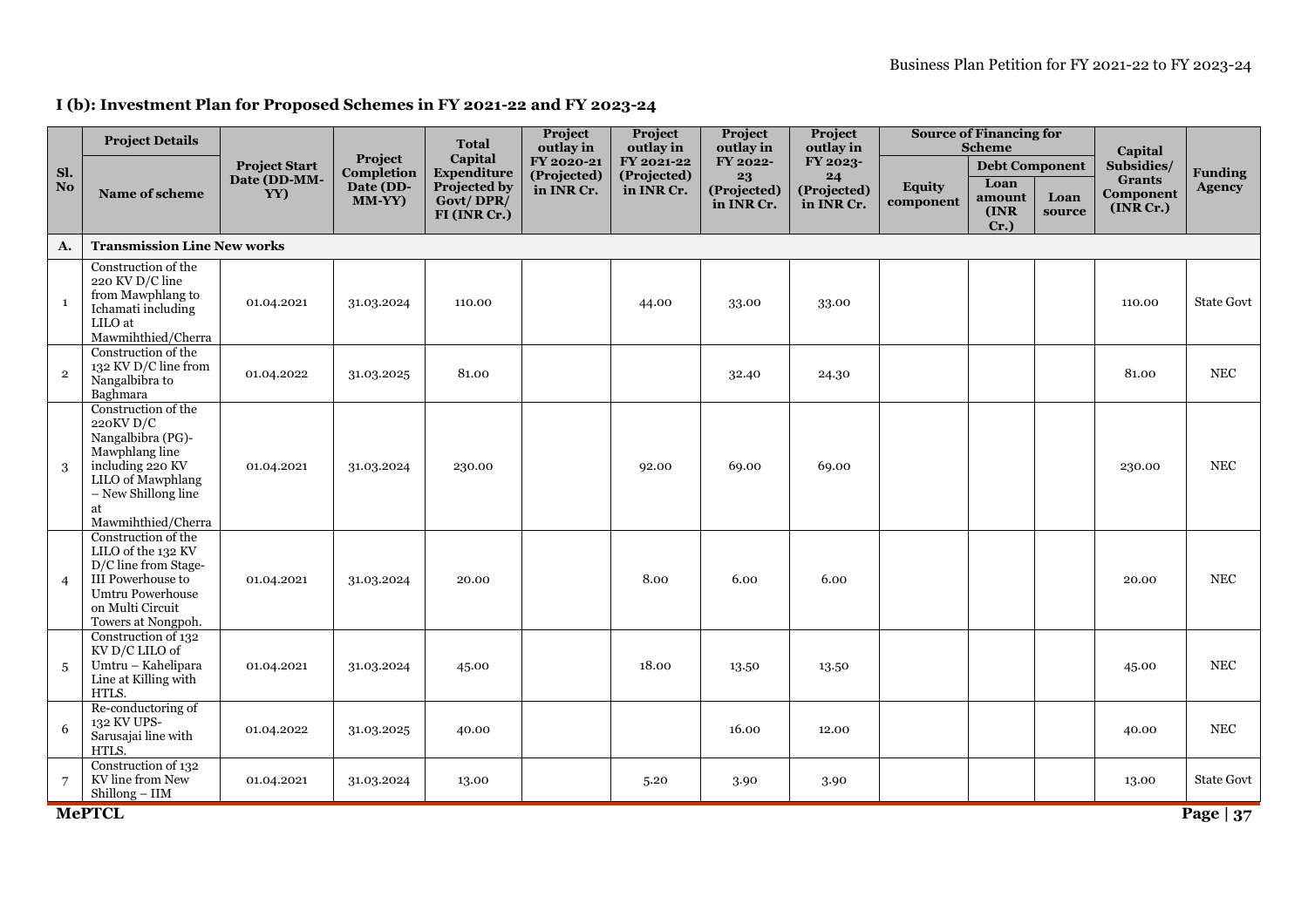Business Plan Petition for FY 2021-22 to FY 2023-24

|                        | <b>Project Details</b>                                                                                                                   |                      |                       | <b>Total</b>                              | Project<br>outlay in      | Project<br>outlay in      | Project<br>outlay in            | Project<br>outlay in            |                            | <b>Source of Financing for</b><br><b>Scheme</b> |                | Capital                                 |                                                |
|------------------------|------------------------------------------------------------------------------------------------------------------------------------------|----------------------|-----------------------|-------------------------------------------|---------------------------|---------------------------|---------------------------------|---------------------------------|----------------------------|-------------------------------------------------|----------------|-----------------------------------------|------------------------------------------------|
| Sl.                    |                                                                                                                                          | <b>Project Start</b> | Project<br>Completion | Capital<br><b>Expenditure</b>             | FY 2020-21<br>(Projected) | FY 2021-22<br>(Projected) | FY 2022-                        | FY 2023-                        |                            | <b>Debt Component</b>                           |                | Subsidies/                              | <b>Funding</b>                                 |
| $\mathbf{N}\mathbf{o}$ | Name of scheme                                                                                                                           | Date (DD-MM-<br>YY)  | Date (DD-<br>MM-YY)   | Projected by<br>Govt/DPR/<br>FI (INR Cr.) | in INR Cr.                | in INR Cr.                | 23<br>(Projected)<br>in INR Cr. | 24<br>(Projected)<br>in INR Cr. | <b>Equity</b><br>component | Loan<br>amount<br>(INR<br>$Cr.$ )               | Loan<br>source | <b>Grants</b><br>Component<br>(INR Cr.) | <b>Agency</b>                                  |
|                        | Shillong                                                                                                                                 |                      |                       |                                           |                           |                           |                                 |                                 |                            |                                                 |                |                                         |                                                |
| 8                      | Construction of 132<br>KV D/C Nangalbibra<br>$-$ Nangal (PG) line<br>with HTLS                                                           | 01.04.2022           | 31.03.2025            | 15.00                                     |                           |                           | 6.00                            | 4.50                            |                            |                                                 |                | 15.00                                   | $_{\rm NEC}$                                   |
| 9                      | Construction of the<br>132 KV S/C line on<br>D/C towers from<br>Mawphlang to Balat                                                       | 01.04.2023           | 31.03.2026            | 85.00                                     |                           |                           |                                 | 34.00                           |                            |                                                 |                | 85.00                                   | <b>State Govt</b>                              |
| 10                     | 132 kV single circuit<br>line from Rongkhon<br>sub-station to Ganol<br><b>HEP</b>                                                        | 01.04.2021           | 31.03.2022            | 9.60                                      |                           | 9.60                      |                                 |                                 |                            |                                                 |                | 9.60                                    | Project of<br>Ganol/<br>Others                 |
| 11                     | Re-conductoring and<br>strengthening of the<br>132 kV S/C line from<br>Khliehriat to<br>Ratacherra by HTLS<br>conductor                  | 01.04.2021           | 31.03.2023            | 51.82                                     |                           | 31.09                     | 20.73                           |                                 |                            |                                                 |                | 51.82                                   | <b>PSDF</b><br>(Including<br>Assam<br>section) |
| 12                     | for Re-conductoring<br>and strengthening of<br>the 132 kV $D/C$ line<br>from Stage-I to Stage<br>-III Power Station by<br>HTLS conductor | 01.04.2021           | 31.03.2023            | 26.86                                     |                           | 16.12                     | 10.74                           |                                 |                            |                                                 |                | 26.86                                   | PSDF                                           |
|                        |                                                                                                                                          |                      |                       |                                           |                           |                           |                                 |                                 |                            |                                                 |                |                                         |                                                |
| <b>B.</b>              | <b>Sub-Station New works</b>                                                                                                             |                      |                       |                                           |                           |                           |                                 |                                 |                            |                                                 |                |                                         |                                                |
| <sup>1</sup>           | Construction of a<br>220/132 KV, 2X<br>160MVA and<br>132/33KV, 2 x 50<br>MVA Sub-stations at<br>Ichamati                                 | 01.04.2022           | 31.03.2025            | 60.00                                     |                           |                           | 24.00                           | 18.00                           |                            |                                                 |                | 60.00                                   | State Govt                                     |
| $\overline{2}$         | Construction of a<br>132/33 KV, 2 x 25<br>MVA Sub-station at<br>Baghmara                                                                 | 01.04.2022           | 31.03.2025            | 45.00                                     |                           |                           | 18.00                           | 13.50                           |                            |                                                 |                | 45.00                                   | <b>State Govt</b>                              |
| 3                      | Construction<br>220/132 KV, 2x160<br>MVA Sub-station at                                                                                  | 01.04.2021           | 31.03.2024            | 70.00                                     |                           | 28.00                     | 21.00                           | 21.00                           |                            |                                                 |                | 70.00                                   | <b>NEC</b>                                     |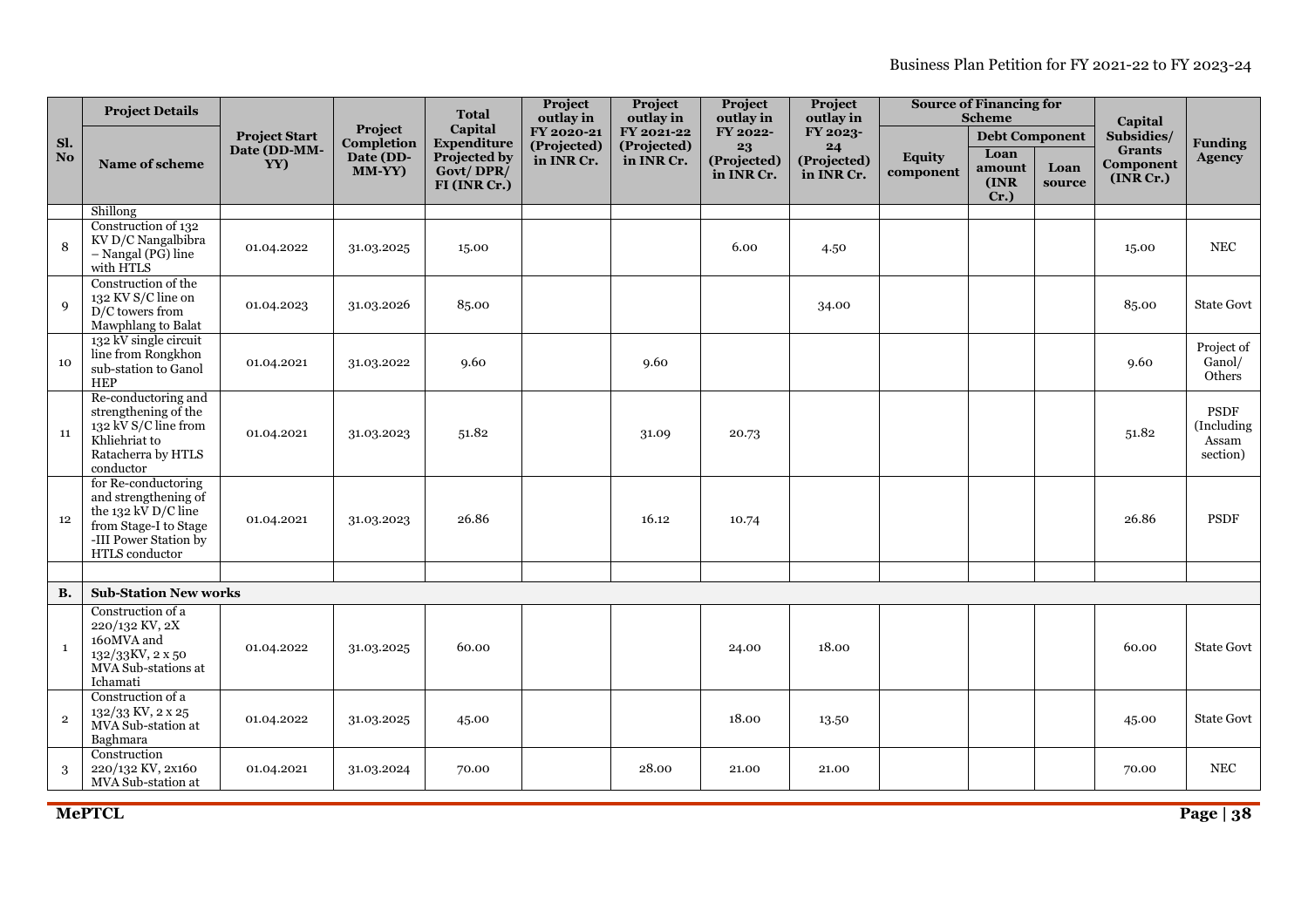Business Plan Petition for FY 2021-22 to FY 2023-24

|                | <b>Project Details</b>                                                                                                                      |                      |                       | <b>Total</b><br>Capital                   |                                        | Project<br>outlay in      | Project<br>outlay in      | Project<br>outlay in      |                            | <b>Source of Financing for</b><br><b>Scheme</b> |                | Capital                                 |                |
|----------------|---------------------------------------------------------------------------------------------------------------------------------------------|----------------------|-----------------------|-------------------------------------------|----------------------------------------|---------------------------|---------------------------|---------------------------|----------------------------|-------------------------------------------------|----------------|-----------------------------------------|----------------|
| Sl.            |                                                                                                                                             | <b>Project Start</b> | Project<br>Completion | Expenditure                               | outlay in<br>FY 2020-21<br>(Projected) | FY 2021-22<br>(Projected) | FY 2022-<br>23            | FY 2023-<br>24            |                            | <b>Debt Component</b>                           |                | Subsidies/                              | <b>Funding</b> |
| N <sub>o</sub> | Name of scheme                                                                                                                              | Date (DD-MM-<br>YY)  | Date (DD-<br>MM-YY)   | Projected by<br>Govt/DPR/<br>FI (INR Cr.) | in INR Cr.                             | in INR Cr.                | (Projected)<br>in INR Cr. | (Projected)<br>in INR Cr. | <b>Equity</b><br>component | Loan<br>amount<br>(INR<br>$Cr.$ )               | Loan<br>source | <b>Grants</b><br>Component<br>(INR Cr.) | <b>Agency</b>  |
|                | Mawmihthied/<br>Cherra.                                                                                                                     |                      |                       |                                           |                                        |                           |                           |                           |                            |                                                 |                |                                         |                |
| $\overline{4}$ | Construction of<br>132/33 KV, 2 x 25<br>MVA sub-station at<br>Nongpoh.                                                                      | 01.04.2021           | 31.03.2023            | 45.00                                     |                                        | 27.00                     | 18.00                     |                           |                            |                                                 | State<br>Govt. | 45.00                                   | $_{\rm NEC}$   |
| 5              | Construction of the<br>132/33 KV, 2 x 25<br>MVA GIS sub-station<br>at the 400/220/132<br>KV sub-station at<br>Killing, Byrnihat             | 01.04.2021           | 31.03.2024            | 35.00                                     |                                        | 14.00                     | 10.50                     | 10.50                     |                            |                                                 |                | 35.00                                   | $_{\rm NEC}$   |
| 6              | Replacement of 5<br>MVA, 132/33 KV<br>transformer with 20<br>MVA transformer at<br>Rongkhon 132/33KV<br>substation                          | 01.04.2021           | 31.03.2023            | 5.00                                      |                                        | 3.00                      | 2.00                      |                           |                            |                                                 |                | 5.00                                    | State Govt     |
| 7              | Construction of 25<br>MVA, 132/33 KV<br>Transformer s at IIM<br>Shillong                                                                    | 01.04.2021           | 31.03.2023            | 12.00                                     |                                        | 7.20                      | 4.80                      |                           |                            |                                                 |                | 12.00                                   | State Govt     |
| 8              | Provision of<br>additional 25 MVA,<br>132/33 KV<br>transformer with<br>terminal equipments<br>at Ampati 132/33KV<br>substation              | 01.04.2021           | 31.03.2023            | 7.00                                      |                                        | 4.20                      | 2.80                      |                           |                            |                                                 |                | 7.00                                    | State Govt     |
| 9              | Augmentation of the<br>132/33 KV NEHU<br>sub-station from 2 x<br>20 MVA to 2 x 50<br>MVA capacity along<br>with reengineering of<br>Bus-bar | 01.04.2021           | 31.03.2023            | 20.00                                     |                                        | 12.00                     | 8.00                      |                           |                            |                                                 |                | 20.00                                   | $_{\rm NEC}$   |
| 10             | Augmentation of the<br>132/33 KV<br>Nangalbibra sub-<br>station from 2 x 12.5<br>MVA to 2 x 50 MVA                                          | 01.04.2021           | 31.03.2023            | 30.00                                     |                                        | 18.00                     | 12.00                     |                           |                            |                                                 |                | 30.00                                   | <b>NEC</b>     |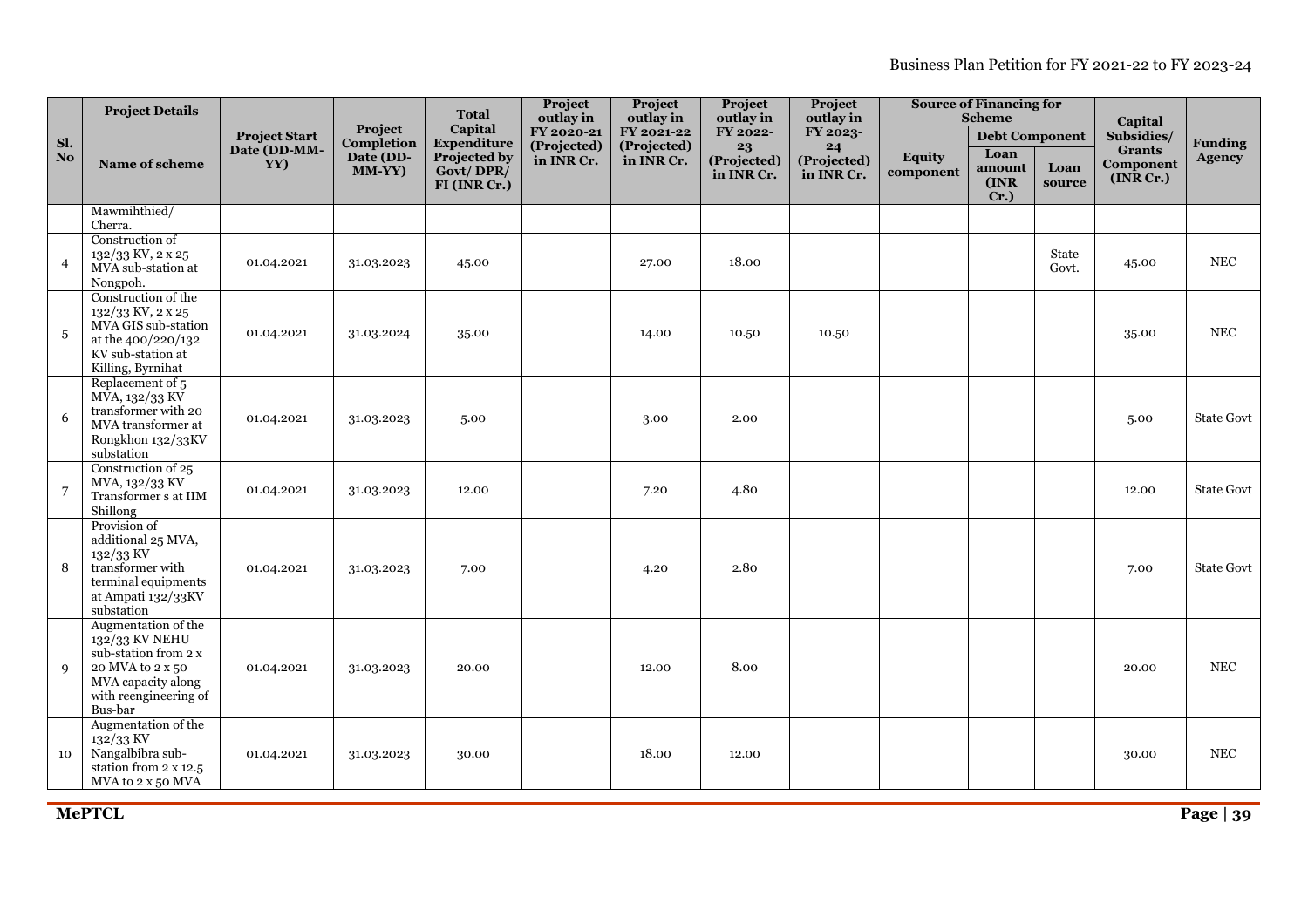|                | <b>Project Details</b>                                                                                               |                      | Project             | <b>Total</b>                             | Project<br>outlay in      | Project<br>outlay in      | Project<br>outlay in      | Project<br>outlay in      |                            | <b>Source of Financing for</b><br><b>Scheme</b> |                | Capital                                 |                   |
|----------------|----------------------------------------------------------------------------------------------------------------------|----------------------|---------------------|------------------------------------------|---------------------------|---------------------------|---------------------------|---------------------------|----------------------------|-------------------------------------------------|----------------|-----------------------------------------|-------------------|
| Sl.            |                                                                                                                      | <b>Project Start</b> | Completion          | Capital<br>Expenditure                   | FY 2020-21<br>(Projected) | FY 2021-22<br>(Projected) | FY 2022-<br>23            | FY 2023-<br>24            |                            | <b>Debt Component</b>                           |                | Subsidies/                              | <b>Funding</b>    |
| N <sub>o</sub> | Name of scheme                                                                                                       | Date (DD-MM-<br>YY)  | Date (DD-<br>MM-YY) | Projected by<br>Govt/DPR<br>FI (INR Cr.) | in INR Cr.                | in INR Cr.                | (Projected)<br>in INR Cr. | (Projected)<br>in INR Cr. | <b>Equity</b><br>component | Loan<br>amount<br>(INR)<br>$Cr.$ )              | Loan<br>source | <b>Grants</b><br>Component<br>(INR Cr.) | <b>Agency</b>     |
|                | capacity along with<br>reengineering of Bus-<br>bar                                                                  |                      |                     |                                          |                           |                           |                           |                           |                            |                                                 |                |                                         |                   |
| 11             | Augmentation of the<br>132/33 KV Cherra<br>sub-station from 1 x<br>12.5 MVA to 2 x 25<br>MVA capacity.               | 01.04.2021           | 31.03.2023          | 25.00                                    |                           | 15.00                     | 10.00                     |                           |                            |                                                 |                | 25.00                                   | <b>NEC</b>        |
| 12             | Construction of 2x25<br>MVA, 132/33 KV sub-<br>station at Balat and<br>bay extension at<br>Mawphlang sub-<br>station | 01.04.2022           | 31.03.2025          | 15.00                                    |                           |                           | 6.00                      | 4.50                      |                            |                                                 |                | 15.00                                   | <b>State Govt</b> |
| 13             | Construction of<br>132/33KV, 2*10 MVA<br>Substation at<br>Kharkhutta, North<br><b>Garo Hills</b>                     | 2022-23              | 2023-24             | 90.00                                    |                           |                           | 54.00                     | 36.00                     |                            |                                                 |                | 90.00                                   | <b>SPA</b>        |
| 14             | Construction of<br>132/33KV, 2*10 MVA<br>Substation at<br>Chokpot, South Garo<br><b>Hills</b>                        | 2022-23              | 2023-24             | 101.00                                   |                           |                           | 60.60                     | 40.40                     |                            |                                                 |                | 101.00                                  | <b>SPA</b>        |
| 15             | Construction of<br>132/33KV, 2*20 MVA<br>Substation at<br>Chokchokia, West<br><b>Garo Hills</b>                      | 2022-23              | 2023-24             | 90.00                                    |                           |                           | 54.00                     | 36.00                     |                            |                                                 |                | 90.00                                   | <b>SPA</b>        |
| 16             | Construction of<br>220/132/33KV,<br>2*100 MVA<br>Substation at<br>Rongsai, West Garo<br>Hills                        | 2022-23              | 2023-24             | 170.00                                   |                           |                           | 102.00                    | 68.00                     |                            |                                                 |                | 170.00                                  | <b>SPA</b>        |
|                |                                                                                                                      |                      |                     |                                          |                           |                           |                           |                           |                            |                                                 |                |                                         |                   |
| C.             | <b>Others New Works</b>                                                                                              |                      |                     |                                          |                           |                           |                           |                           |                            |                                                 |                |                                         |                   |
| $\mathbf{1}$   | Reliable<br>Communication<br>&Data Acquisition                                                                       | 01.04.2021           | 31.03.2022          | 29.00                                    |                           | 29.00                     |                           |                           |                            | 14.50                                           |                | 14.50                                   | PSDF              |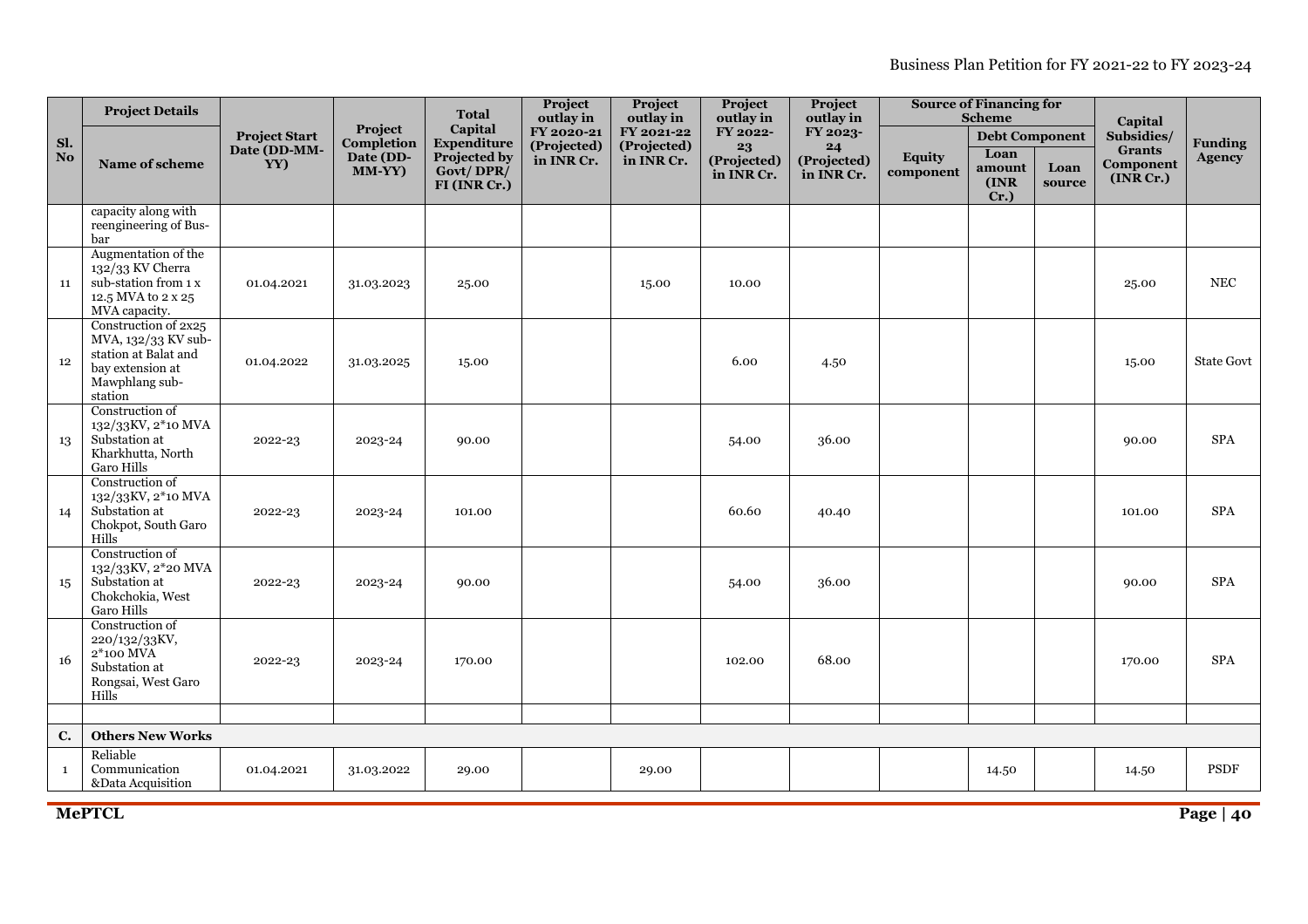Business Plan Petition for FY 2021-22 to FY 2023-24

|                | <b>Project Details</b>                                                                                                                                                   |                      |                            | <b>Total</b>                              | Project<br>outlay in      | Project<br>outlay in      | Project<br>outlay in            | Project<br>outlay in            |                            | <b>Source of Financing for</b><br><b>Scheme</b> |                | Capital                                 | <b>Funding</b> |
|----------------|--------------------------------------------------------------------------------------------------------------------------------------------------------------------------|----------------------|----------------------------|-------------------------------------------|---------------------------|---------------------------|---------------------------------|---------------------------------|----------------------------|-------------------------------------------------|----------------|-----------------------------------------|----------------|
| Sl.            |                                                                                                                                                                          | <b>Project Start</b> | Project<br>Completion      | Capital<br>Expenditure                    | FY 2020-21<br>(Projected) | FY 2021-22<br>(Projected) | FY 2022-                        | FY 2023-                        |                            | <b>Debt Component</b>                           |                | Subsidies/                              |                |
| N <sub>o</sub> | Name of scheme                                                                                                                                                           | Date (DD-MM-<br>YY)  | Date (DD-<br><b>MM-YY)</b> | Projected by<br>Govt/DPR/<br>FI (INR Cr.) | in INR Cr.                | in INR Cr.                | 23<br>(Projected)<br>in INR Cr. | 24<br>(Projected)<br>in INR Cr. | <b>Equity</b><br>component | Loan<br>amount<br>(INR<br>$Cr.$ )               | Loan<br>source | <b>Grants</b><br>Component<br>(INR Cr.) | <b>Agency</b>  |
|                | System Upto 132 KV                                                                                                                                                       |                      |                            |                                           |                           |                           |                                 |                                 |                            |                                                 |                |                                         |                |
| $\mathbf 2$    | Upgradation and<br>Integration of RTU<br>For Improvement of<br>Real Time Telemetry<br>Status of Sub Stations<br>In Meghalaya                                             | 01.04.2021           | 31.03.2022                 | 2.55                                      |                           | 2.55                      |                                 |                                 |                            |                                                 | State<br>Govt. | 2.55                                    | PSDF           |
| 3              | <b>Additional Detailed</b><br>Project Report for<br>Renovation and<br>Upgradation of<br>Protection & Control<br>System                                                   | 01.04.2021           | 31.03.2023                 | 45.42                                     |                           | 27.25                     | 18.17                           |                                 |                            |                                                 |                | 45.42                                   | PSDF           |
| 4              | Remote Monitoring &<br>Time<br>Synchronization of<br>Numerical Relays                                                                                                    | 01.04.2021           | 31.03.2023                 | 21.49                                     |                           | 12.89                     | 8.60                            |                                 |                            |                                                 |                | 21.49                                   | <b>PSDF</b>    |
|                |                                                                                                                                                                          |                      |                            |                                           |                           |                           |                                 |                                 |                            |                                                 |                |                                         |                |
| D.             | <b>SLDC</b>                                                                                                                                                              |                      |                            |                                           |                           |                           |                                 |                                 |                            |                                                 |                |                                         |                |
| $\mathbf{1}$   | MIS automation<br>Data Analytics &<br>Data Science for<br>Management<br><b>Information Services</b>                                                                      | Jun 2021             | Mar-22                     | 1.00                                      |                           | 1.00                      |                                 |                                 |                            | 1.00                                            |                |                                         |                |
| $\mathbf{2}$   | <b>Weather Forecasting:</b><br>Installation of<br>weather stations and<br>their telemetry to<br>transmit real time<br>data to SLDC                                       | Jun 2021             | March 2022                 | 0.70                                      |                           | 0.70                      |                                 |                                 |                            | 0.70                                            |                |                                         |                |
| 3              | Load Forecasting:<br>Installation of Load<br>Forecasting tool for<br>forecasting data for<br>operational and<br>planning purposes<br>utilising SCADA and<br>weather data | Oct $2021\,$         | Dec 2022                   | 1.00                                      |                           | 0.30                      | 0.70                            |                                 |                            | 1.00                                            |                |                                         |                |
| 4              | Scientific Earthing of<br>SLDC assets:                                                                                                                                   | 01-Nov-20            | <b>March 2021</b>          | 0.06                                      | 0.06                      |                           |                                 |                                 |                            | 0.06                                            |                |                                         |                |